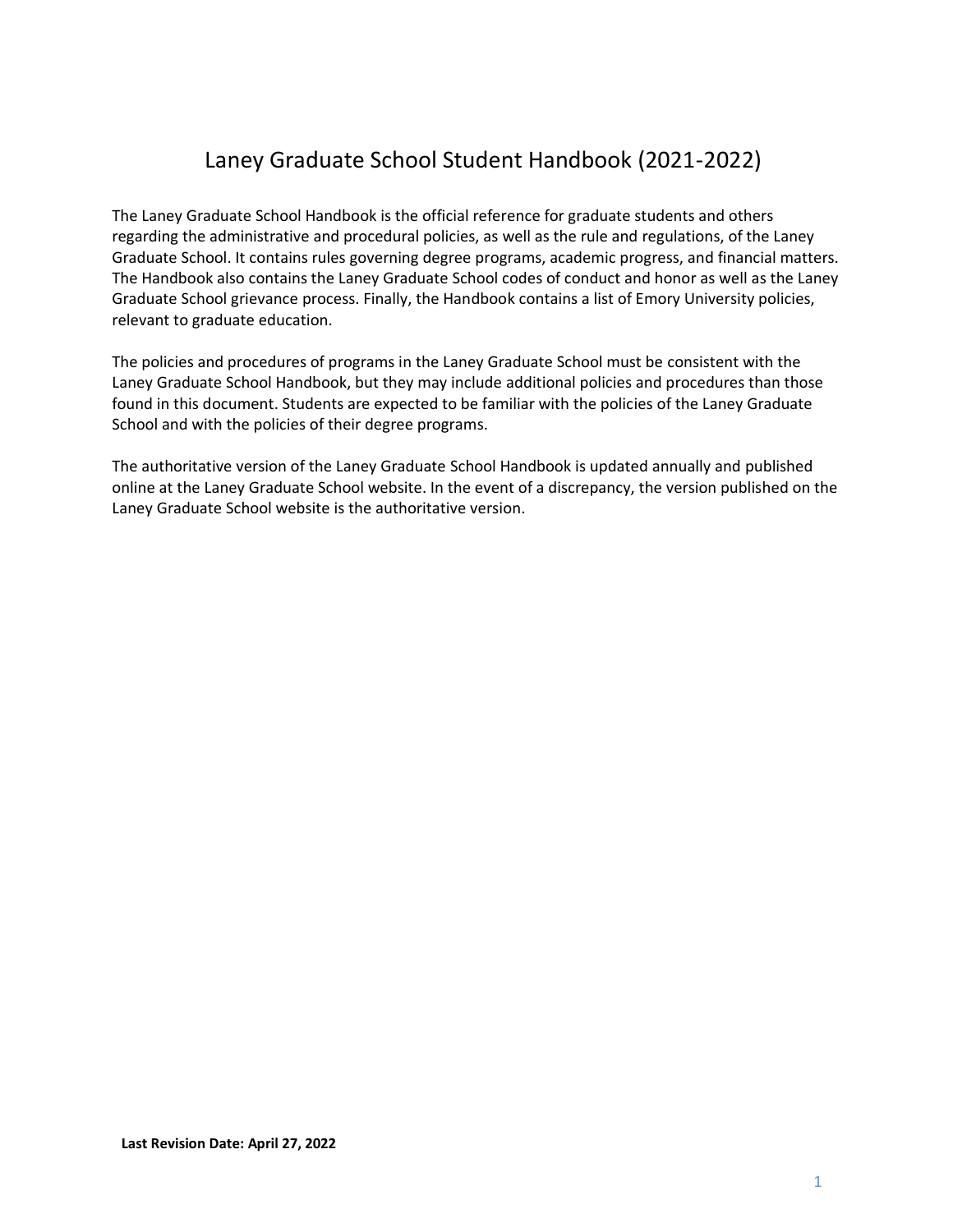# **Laney Graduate School Student Handbook 2021-2022**

## **Table of Contents**

| <b>ARTICLE I: ACADEMIC AFFAIRS</b>                                      |    |
|-------------------------------------------------------------------------|----|
| <b>Section 1: Degree Programs</b>                                       | 6  |
| Section 1.1: Minimum and Additional Program Requirements                | 6  |
| Section 1.2: Residence                                                  | 6  |
| Section 1.3: Transfer Credit                                            | 6  |
| <b>Section 2: Doctor of Philosophy</b>                                  | 7  |
| Section 2.1: Degree Requirements                                        | 7  |
| Minimum Degree Requirements                                             | 7  |
| <b>Doctoral Examinations</b>                                            | 7  |
| <b>Final Oral Examination</b>                                           | 8  |
| Section 2.2: Admission to Candidacy                                     | 8  |
| <b>Requirements for Candidacy</b>                                       | 8  |
| Procedure                                                               | 9  |
| <b>Effective Date</b>                                                   | 9  |
| <b>Previous Policy</b>                                                  | 9  |
| Section 2.3: Dissertation Committee                                     | 9  |
| Form and Timing                                                         | 9  |
| <b>Effective Date</b>                                                   | 9  |
| Section 2.4: Membership                                                 | 9  |
| <b>Emory Faculty Relocates or Retires</b>                               | 10 |
| Serve as a member of the Dissertation Committee                         | 10 |
| Serve as a co-chair/co-advisor of the Dissertation Committee            | 10 |
| Serve as a chair/advisor of the Dissertation Committee                  | 11 |
| Changes to the Committee                                                | 11 |
| Requesting an Extension for Chair/Advisor of the Dissertation Committee | 11 |
| Section 2.5: Dissertation Completion Time                               | 11 |
| <b>Effective Date</b>                                                   | 12 |
| Extension of Time to Complete Requirements for the PhD                  | 12 |
| Section 2.6: TATTO Program                                              | 13 |
| <b>TATTO Credit</b>                                                     | 13 |
| <b>Teaching Assistants and Associates</b>                               | 14 |
| Section 2.7: Jones Program in Ethics                                    | 14 |
| <b>Program Elements</b>                                                 | 14 |
| <b>Section 3: Master's Degrees</b>                                      | 15 |
| Section 3.1: Standard Master's Degree Requirements                      | 15 |
| Section 3.2: Alternative Requirements for the terminal Master's degree  | 16 |
| Section 3.3: Master's based on candidacy and Interim Master's degrees   | 16 |
| Section 3.4: Maximum Time to Complete the Master's Degree               | 16 |
| <b>Section 4: Graduate Certificates</b>                                 | 17 |
| Section 4.1: Declaration                                                | 17 |
| Section 4.2: Credits                                                    | 17 |
| Section 4.3: Completion                                                 | 17 |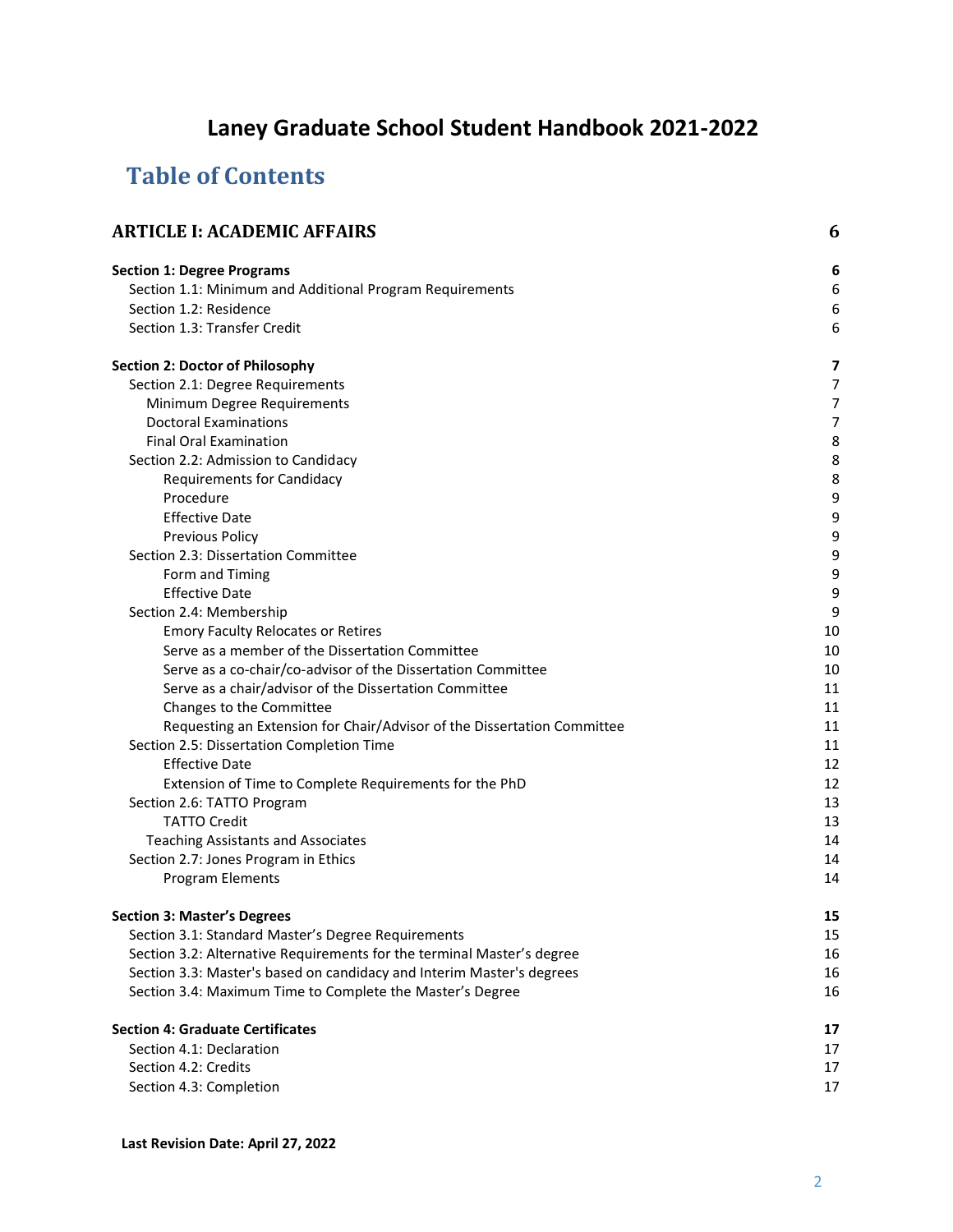| <b>Section 5: Dual and Joint Degrees</b>                                         | 17       |
|----------------------------------------------------------------------------------|----------|
| Section 5.1: Dual Degrees                                                        | 17       |
| Section 5.2: Joint degrees                                                       | 17       |
| Section 5.3: 4+1 Dual Degrees                                                    | 17       |
| Section 5.4: Four-Year Bachelor's/Master's Programs                              | 18       |
| <b>Section 6: Standards of Academic Performance</b>                              | 19       |
| Section 6.1: Grades and Performance                                              | 19       |
| <b>Grading System</b>                                                            | 19       |
| <b>Grading Basis</b>                                                             | 19       |
| Failure to Complete a Course                                                     | 20       |
| Section 6.2: Academic Performance and Status                                     | 20       |
| Section 6.3: Due Progress                                                        | 21       |
| Section 6.4: Permanent Academic Record (Transcripts)                             | 21       |
| Section 6.5: Grade Appeals                                                       | 21       |
| Section 6.6: Sealing Student Records<br>Section 6.7: Academic Status             | 21       |
|                                                                                  | 21<br>21 |
| Change of Degree Program                                                         |          |
| Section 7: Withdrawals and Leaves of Absence                                     | 22       |
| Section 7.1: Voluntary Withdrawals                                               | 22       |
| Section 7.2: Involuntary Withdrawals                                             | 22       |
| Section 7.3: Leaves of Absence                                                   | 22       |
| <b>Section 8: Readmission</b>                                                    | 23       |
| Readmission in Special Standing                                                  | 23       |
| <b>Section 9: Parental Accommodation</b>                                         | 24       |
| Section 9.1: Policy                                                              | 24       |
| Section 9.2: Eligibility                                                         | 24       |
| Section 9.3: Stipend Support during Accommodation Period                         | 24       |
| Section 9.4: Accommodation Principles                                            | 24       |
| Enrollment status:                                                               | 24       |
| Suspension of academic requirements:<br>Accommodation is not a Leave of Absence: | 24<br>25 |
| Section 9.5: Requesting Accommodation Procedure                                  | 25       |
|                                                                                  |          |
| <b>Section 10: Degree Completion</b>                                             | 25       |
| Section 10.1: Registration and Awarding of Degrees                               | 25       |
| Section 10.2: Application for Degree                                             | 25       |
| Section 10.3: Degree Clearance Form (Completion of Requirements Report)          | 25       |
| Section 10.4: Dissertation or Thesis Submission                                  | 26       |
| Section 10.5: Graduate Education Exit Survey and Survey of Earned Doctorates     | 26       |
| Section 10.6: ProQuest/UMI Publishing Agreement                                  | 26       |
| Section 10.7: Master's Degree based on Candidacy                                 | 26       |
| Section 10.8: Financial Obligations to the University                            | 26       |
| Section 10.9: Commencement Ceremony                                              | 26<br>27 |
| Section 10.10: Diploma Notation and Name                                         |          |
| <b>Section 11: Registration</b>                                                  | 27       |
| Section 11.1: Continuous Registration                                            | 27       |
| <b>Continuing Students Registration Procedures</b>                               | 27       |
| Signing up for Courses                                                           | 27       |
|                                                                                  |          |

#### **Last Revision Date: April 27, 2022**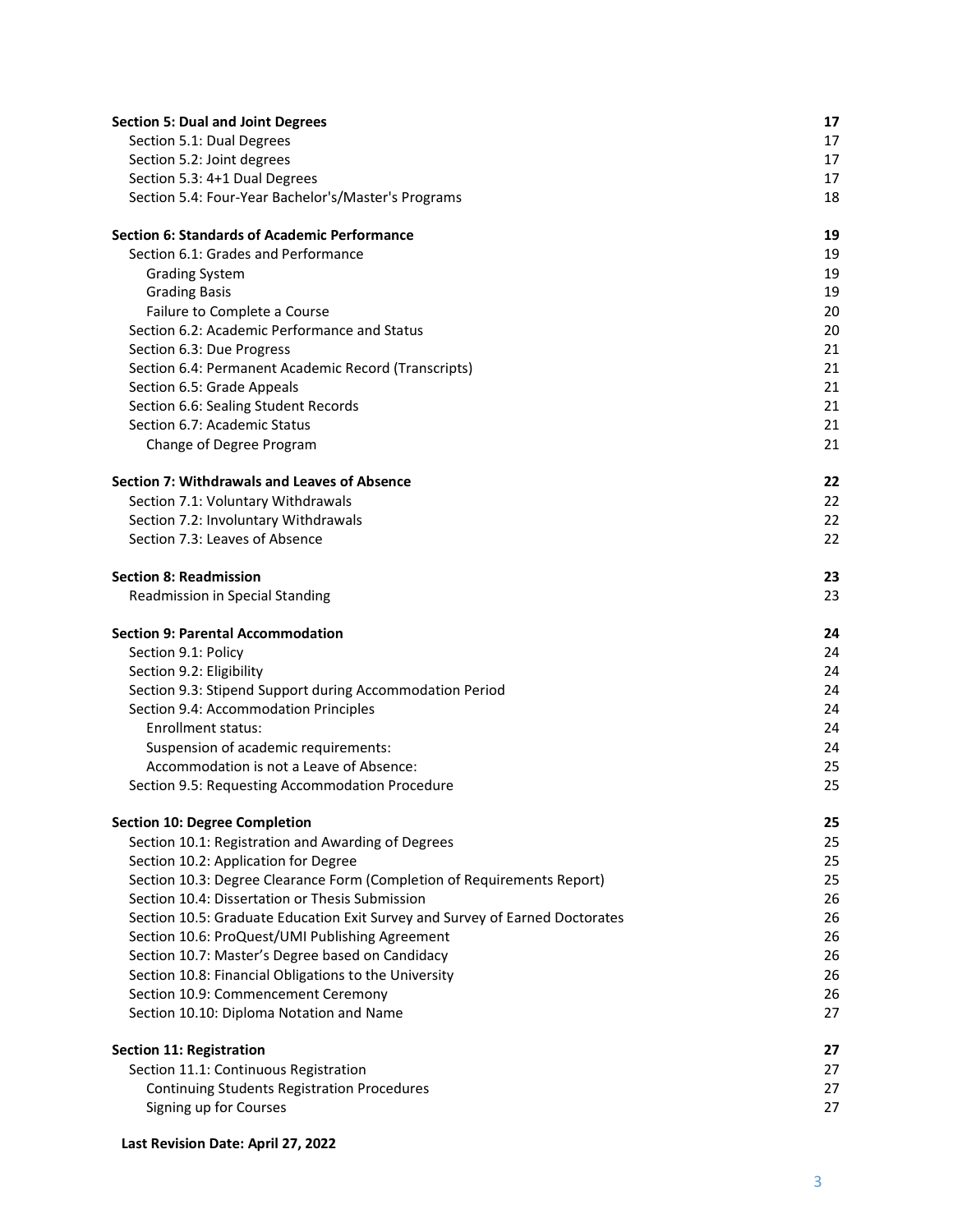| Section 11.2: Registration Status                                                                             | 28       |
|---------------------------------------------------------------------------------------------------------------|----------|
| Section 11.3: Payment of Accounts                                                                             | 28       |
| Section 11.4: Course Load and Adjustments                                                                     | 28       |
| Course Adjustments                                                                                            | 28       |
| Section 11.5: Grading Options                                                                                 | 28       |
| Section 11.6: Withdrawal                                                                                      | 29       |
| Section 11.7: Undergraduate Courses                                                                           | 29       |
| Section 11.8: Student Loan Deferment                                                                          | 29       |
| Section 11.9: Dual Registration                                                                               | 29       |
| Section 11.10: Cross Registration - Atlanta Regional Consortium for Higher Education (ARCHE)                  | 29       |
| Section 11.11: Registrar                                                                                      | 30       |
| <b>Section 12: Amendments</b>                                                                                 | 30       |
| <b>ARTICLE II: FINANCIAL INFORMATION</b>                                                                      | 30       |
| <b>Section 1: Graduate Cost of Attendance</b>                                                                 | 30       |
| Section 1.1: Transcript Fee                                                                                   | 30       |
| Section 1.2: Mandatory Health Insurance                                                                       | 30       |
| Section 1.3: Financial Responsibility to the University                                                       | 31       |
| Section 1.4: Courtesy Scholarships                                                                            | 31       |
| <b>Section 2: Merit Awards and Financial Aid</b>                                                              | 31       |
| Section 2.1: Loans and Office of Financial Aid                                                                | 31       |
| Section 2.2: LGS Awards                                                                                       | 31       |
| <b>Tuition Scholarships</b>                                                                                   | 31       |
| <b>Student Stipends</b>                                                                                       | 32       |
| Section 2.3: Electronic Stipend Deposit Advice                                                                | 32       |
| Section 2.4: Termination or Suspension of Stipend Support                                                     | 32       |
| Section 2.5: Conditions and Eligibility for Merit Awards                                                      | 32       |
| Academic Performance                                                                                          | 32       |
| Due Progress                                                                                                  | 33       |
| <b>Registration Requirements</b><br>Section 2.6: Tax Liability                                                | 33<br>33 |
|                                                                                                               |          |
| <b>Section 3: LGS Emergency Loan Fund</b>                                                                     | 33       |
| Section 3.1: Eligibility                                                                                      | 33       |
| Section 3.2: Procedure                                                                                        | 34       |
| Section 4: Financial Aid and Satisfactory Academic Progress                                                   | 34       |
| Section 4.1: Monitoring Eligibility: Disqualification, Probation, Suspension, and Conditions of Reinstatement | -35      |
| <b>ARTICLE III: HONOR, CONDUCT, AND GRIEVANCE</b>                                                             | 36       |
| Part 1: LGS Honor Code                                                                                        | 36       |
| Preamble                                                                                                      | 36       |
| Section 1: Jurisdiction                                                                                       | 36       |
| Section 2: Academic Misconduct                                                                                | 36       |
| Section 3: The Use of Sources in Writing Research Papers, Theses, and Dissertations                           | 36       |
| Section 4: Procedures for Reporting Cases                                                                     | 37       |
| Section 5: Hearing Procedures                                                                                 | 37       |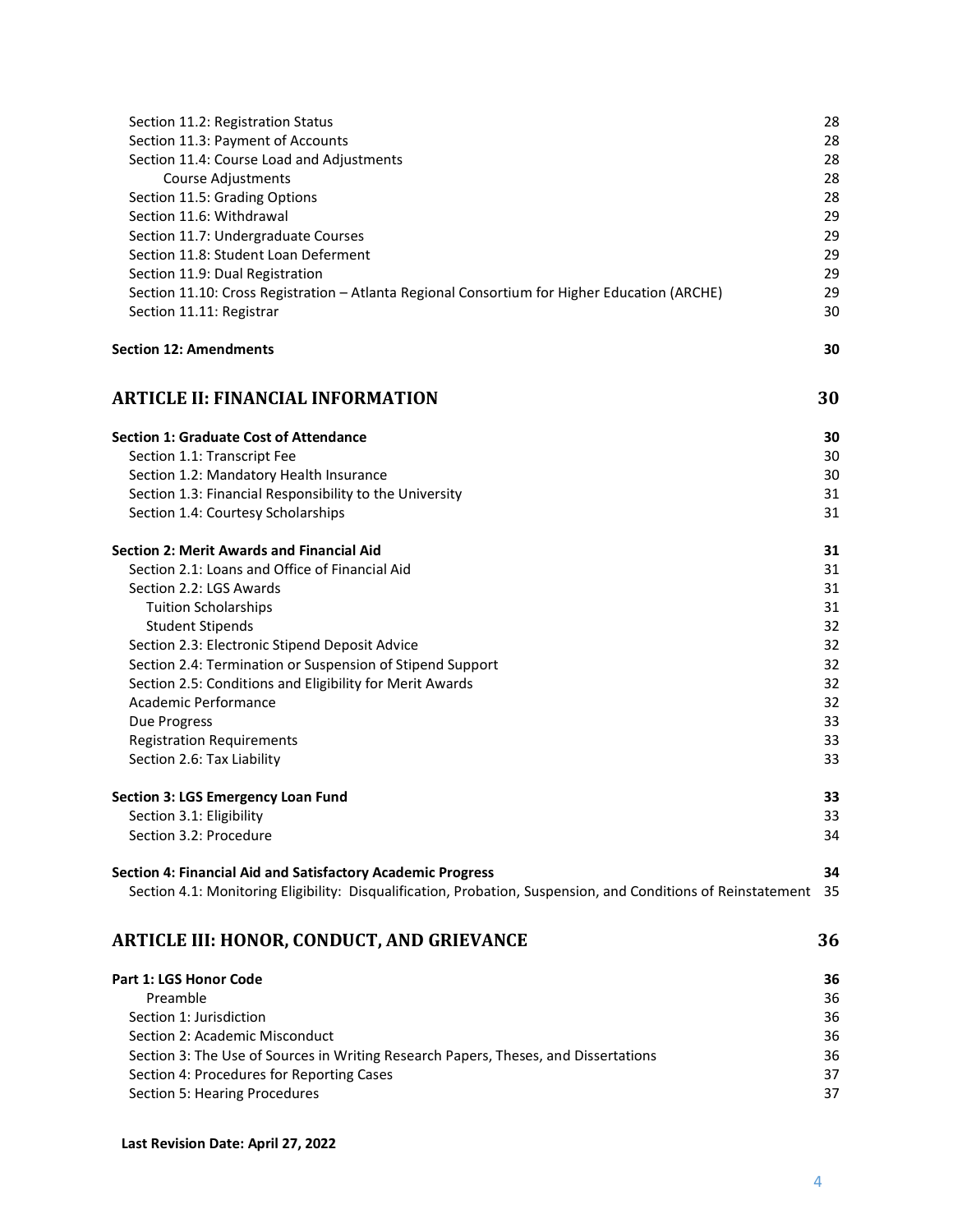| Section 6: Sanctions                                   | 38 |
|--------------------------------------------------------|----|
| Section 7: Post-hearing Procedure                      | 39 |
| Section 8: Appeal Procedure                            | 39 |
| Section 9: Miscellaneous                               | 40 |
| <b>Part II: LGS Conduct Code</b>                       | 40 |
| Preamble                                               | 40 |
| Section 1: The University and the Public Law           | 40 |
| Section 2: Division of Jurisdiction and Responsibility | 41 |
| Section 3: Conduct on Campus                           | 41 |
| Section 4: Suspension                                  | 43 |
| Section 5: Pre-hearing Procedures                      | 44 |
| Section 6: Hearing Procedure                           | 44 |
| Section 7: Sanctions                                   | 45 |
| Section 8: Post-hearing Procedure                      | 46 |
| Section 9: Appeal                                      | 46 |
| Section 10: Miscellaneous                              | 46 |
| Part III: Involuntary Withdrawal Policy and Procedure  | 47 |
| Preamble                                               | 47 |
| Section 1: Conditions                                  | 47 |
| Section 2: Procedure                                   | 47 |
| Section 3: Evaluation                                  | 48 |
| Section 4: Informal Hearing                            | 49 |
| Section 5: Appeal to the Dean                          | 49 |
| Section 6: Emergency Suspension                        | 49 |
| Section 7: Conditions for Readmission                  | 49 |
| <b>Part IV: LGS Grievance Procedure</b>                | 49 |
| Emory Policy 10.12 Student Complaints:                 | 50 |
| Section 1: Emory Policy Overview                       | 50 |
| <b>SELECTED UNIVERSITY POLICIES</b>                    | 52 |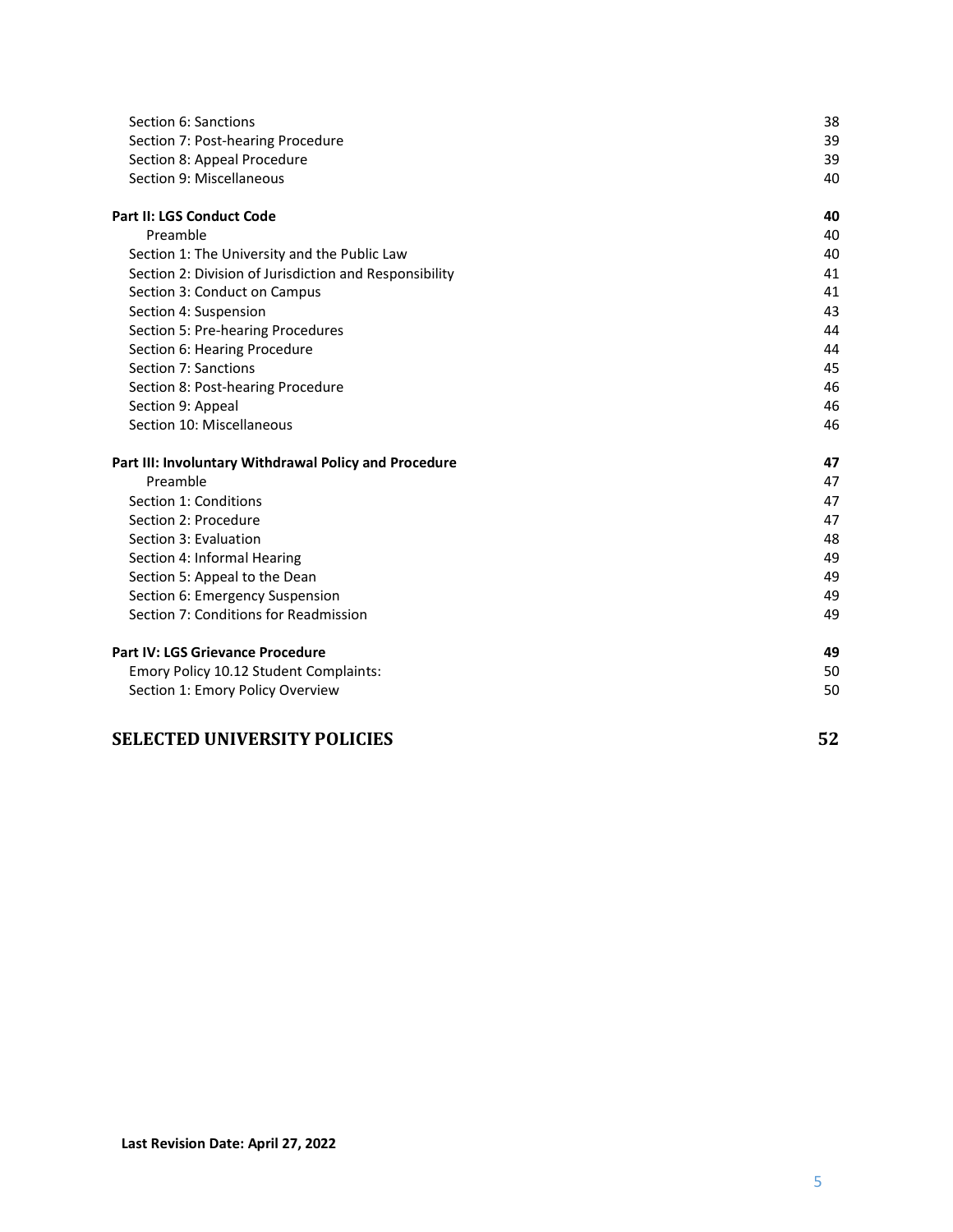## <span id="page-5-0"></span>**Article I: Academic Affairs**

## <span id="page-5-1"></span>**Section 1: Degree Programs**

Visit ou[r Degree Programs page](http://gs.emory.edu/degree-programs/index.html) to discover the range of degree programs offered at the Laney Graduate School.

In graduate education, the quality of student performance is of greater importance than the mere fulfillment of formal requirements. The graduate experience may consist of lecture courses, seminars, laboratory courses, directed study, teaching opportunities, and research. The student's program of study must be planned in consultation with an appointed adviser or advisory committee.

The Laney Graduate School expects that, barring exceptional circumstances, the graduate project will be finished in sequence and as expeditiously as possible. Generally, students are permitted to fulfill degree requirements under the rules in effect at the time of their first admission to the Laney Graduate School.

#### <span id="page-5-2"></span>Section 1.1: Minimum and Additional Program Requirements

The Laney Graduate School sets minimum degree requirements. Individual programs may have additional or more demanding requirements. Students should consult program handbooks, program directors, and Directors of Graduate Studies to obtain further information on specific program requirements.

## <span id="page-5-3"></span>Section 1.2: Residence

Full residence in any term requires satisfactory completion of a minimum of 9 credit hours of courses, research, or directed study acceptable for graduate credit. If a student is registered for a terminal master's degree at Emory, they may request permission from the program director or director of graduate studies to pursue the degree on a part-time basis and earn partial residence credit. The procedure for requesting reduced enrollment can be found on the [LGS website.](https://gs.emory.edu/academics/policies-progress/reduced.html)

## <span id="page-5-4"></span>Section 1.3: Transfer Credit

The Laney Graduate School requires that most, if not all, credits counted toward LGS degrees be earned at Emory. Under certain circumstances, programs may appeal for up to 9 hours of transfer credit from an accredited institution to be counted in place of Emory course study if earn within seven years . No courses that are accepted for transfer credit can have been applied toward another conferred degree. The director of graduate studies or program director must submit a written request to confirm that transferred credit is not counted toward another degree and indicate which Emory courses are deemed equivalent to the courses for which transfer credit is proposed. Any amount over 9 hours must have strong support and justification from the program and be approved by the Dean. .

Students admitted with general or specific deficiencies, or whose prior degrees were conferred eight or more years before admission may be required to complete additional requirements. The director of graduate studies or program director will discuss additional requirements with the student.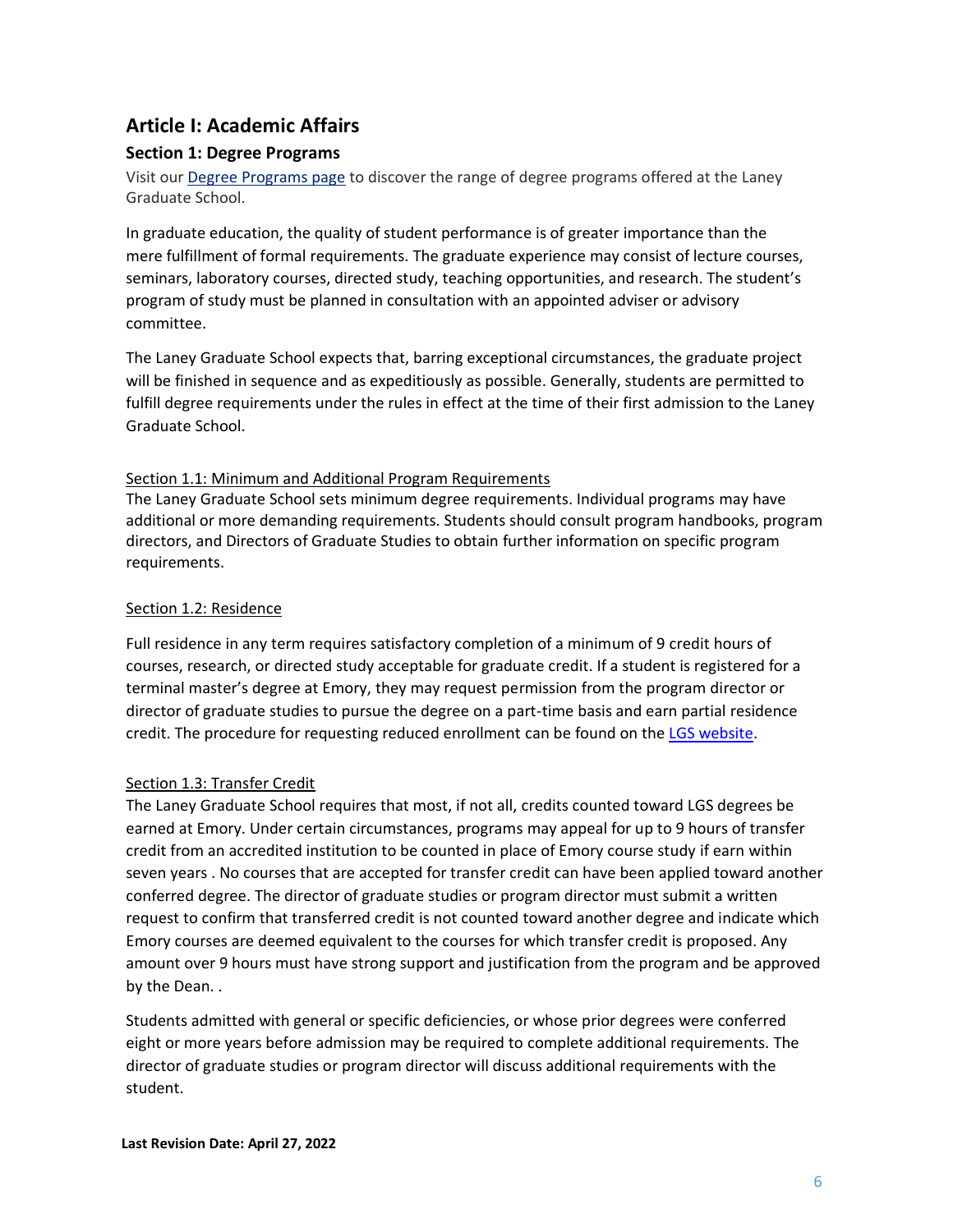#### <span id="page-6-0"></span>**Section 2: Doctor of Philosophy**

The program leading to the Doctor of Philosophy degree provides education for a career of creative scholarship. The degree is not conferred upon a candidate merely on the condition of fulfilling a specific number of requirements. The highest scholastic degree is awarded only to students who have demonstrated the capability to produce original scholarship and who give the promise of qualifying as an authority in a chosen field.

Specific requirements for the degree include but are not limited to: a program of study covering a body of coherently related fields, investigation of a research problem in the major field of study, and completion of other general requirements such as the LGS Teaching Assistant Training and Teaching [Opportunity](https://gs.emory.edu/professional-development/teaching/index.html) (TATTO) and [Jones Program in Ethics](https://gs.emory.edu/professional-development/jpe/index.html) (JPE) programs.

#### <span id="page-6-1"></span>Section 2.1: Degree Requirements

#### <span id="page-6-2"></span>Minimum Degree Requirements

In addition to satisfying general requirements for admission to the Laney Graduate School, the student seeking the PhD degree must fulfill certain requirements before and during candidacy. Individual programs and divisions may specify additional and more demanding requirements. All requirements for the degree, including receipt by the Laney Graduate School of the dissertation as approved by the student's program, must be completed within nine years of admission.

#### Teaching Assistant Training and Teaching Opportunity Program

In 1991, the Laney Graduate School inaugurated the **[Teaching Assistant Training and](http://gs.emory.edu/professional-development/teaching/index.html)  [Teaching Opportunity \(TATTO\)](http://gs.emory.edu/professional-development/teaching/index.html)** program to prepare students to be competent and confident instructors in a variety of settings, including college and university classrooms. Completion of the TATTO program is required for all students pursuing the Emory PhD. Any student who accepts a teaching assistant appointment must take TATTO 600. Request for exemptions should be submitted in writing to the Assistant Dean of Professional Development and Career Planning. Although many universities have programs for preparing teaching assistants, two characteristics distinguish the Emory program: (1) TATTO is a degree requirement across the Laney Graduate School; and (2) TATTO is a scaffolded experience involving several stages.

For more specific information, see Section **[TATTO](#page-12-0)**[.](#page-12-0)

#### Jones Program in Ethics

The **[Jones Program in Ethics \(JPE\)](http://gs.emory.edu/professional-development/jpe/index.html)** provides broad and deep engagement with the ethical issues of research, scholarship, and professional life for all PhD students in the Laney Graduate School. This engagement will take place both within broad, interdisciplinary forums and within the student's graduate program. A student's engagement with ethics should cover areas relevant to the student's course of study and should be appropriately staged throughout a student's career.

Completion of the JPE program is required for doctoral students. For more specific information, see Section **[JPE](#page-13-3)**[.](#page-13-3)

#### <span id="page-6-3"></span>Doctoral Examinations

Doctoral examinations determine the student's qualifications for advanced study and mastery of the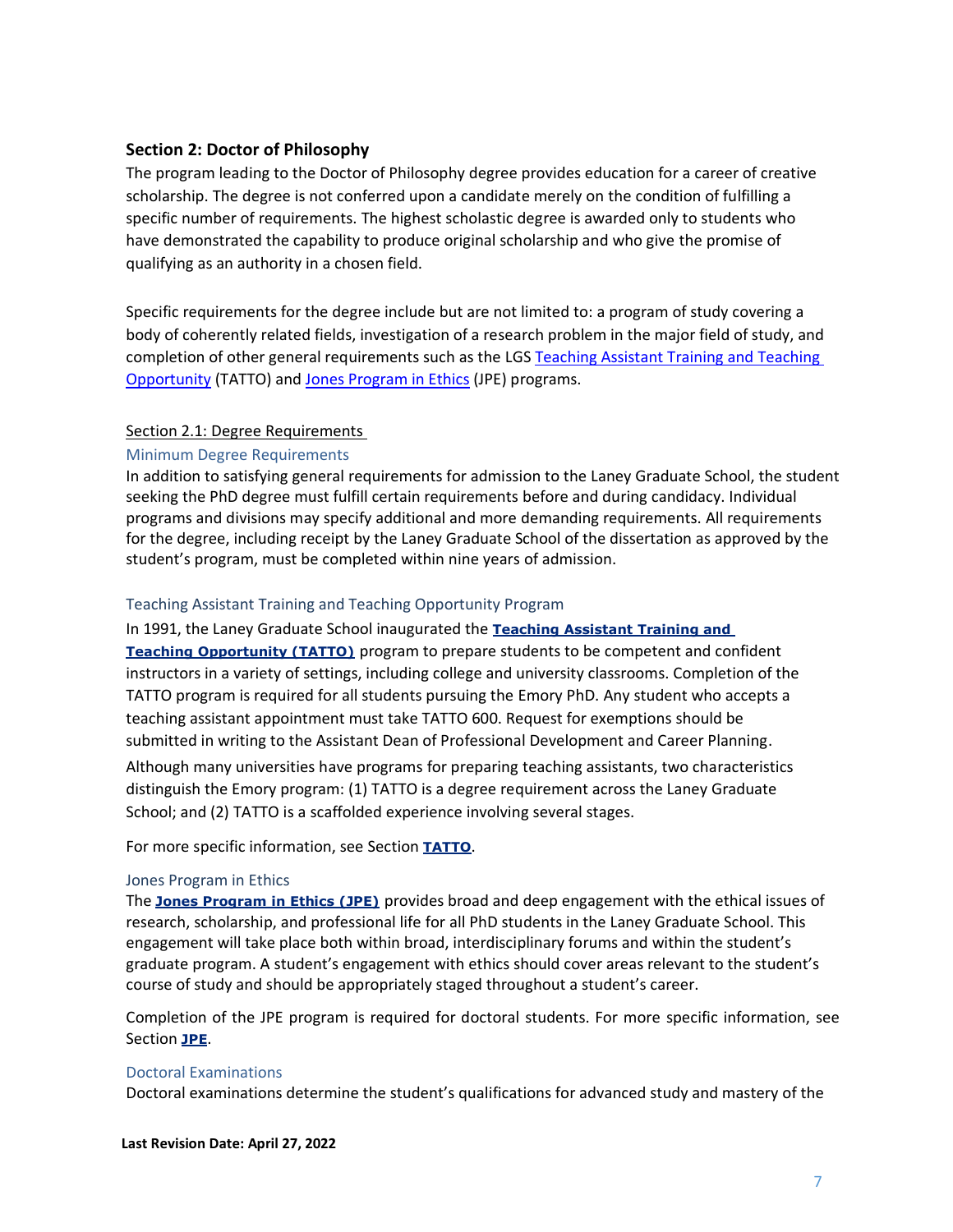field of specialization. The examinations must verify adequate intellectual mastery in the student's given area and any required supporting fields. The examinations are usually prepared and administered by the program or division of specialization, and the individual program or division determines the schedule for the general doctoral examinations. If the primary field of study does not lie within one program, the examination may be prepared and administered by a committee appointed by the Dean of the Laney Graduate School. Credit for study completed elsewhere does not exempt the student from any part of the doctoral examinations.

As a fundamental requirement for the PhD degree, a student must demonstrate mastery of methods and tools of research, the potential for productive scholarship, and promise as an authority in a special subject. This demonstration is embodied in a dissertation setting forth the results of the student's original investigations. The dissertation must make an actual contribution to existing knowledge or be a fresh and significant critical interpretation of existing knowledge. It is the most important, concrete proof of the candidate's scholarly abilities.

The dissertation, approved by the candidate's adviser and dissertation committee, must be submitted to the Dean of the Laney Graduate School within nine years of admission. Deadlines for submission are indicated in the **[LGS Academic](http://www.trumba.com/calendars/Emory_Grad_School_Academic) [Calendar](http://www.trumba.com/calendars/Emory_Grad_School_Academic)**[. T](http://www.trumba.com/calendars/Emory_Grad_School_Academic)he graduate faculties of the programs have full responsibility for the proper preparation of the dissertation by the student. The Dean of the Laney Graduate School reviews every dissertation. Any errors, including errors of spelling, punctuation, and grammar, may result in the dissertation being returned for correction. A dissertation is not complete until it has been approved by the Dean.

#### <span id="page-7-0"></span>Final Oral Examination

Most programs require a final oral examination or defense of the dissertation. Students should consult program regulations and advisers about program-specific requirements.

#### <span id="page-7-1"></span>Section 2.2: Admission to Candidacy

Candidacy status is an indication that a doctoral student has developed sufficient mastery of a discipline to produce an original research contribution in his or her field. Students should apply for candidacy **as soon as** they complete these preliminary degree requirements. Candidacy is a marker of program quality and reflects nationally and internationally on program success. Failure to apply for candidacy at the appropriate time can cause probation, delay fellowship continuation, and in some cases graduation. **(Note: Students cannot apply for candidacy and graduate in the same term.)** 

#### <span id="page-7-2"></span>**Requirements for Candidacy**

To be eligible for candidacy, a student must meet the following requirements:

- 1. Complete all program requirements for candidacy: coursework and other training required by the degree program, including program required JPE [training](https://gs.emory.edu/professional-development/jpe/index.html)
- 2. Complete qualifying examinations required by the degree program
- 3. If required by the degree program, obtain approval of a dissertation prospectus
- 4. Complete [TATTO 600, TATTO 605,](https://gs.emory.edu/professional-development/teaching/index.html) and [JPE 600](https://gs.emory.edu/professional-development/jpe/index.html)
- 5. Resolve any Incomplete (I) or In Progress (IP) grades
- 6. Have a minimum cumulative 2.70 GPA
- 7. Have earned at least 54 credit hours at the 500 level or above

TATTO 610 and JPE 610 may be completed after entering candidacy. Additionally, programs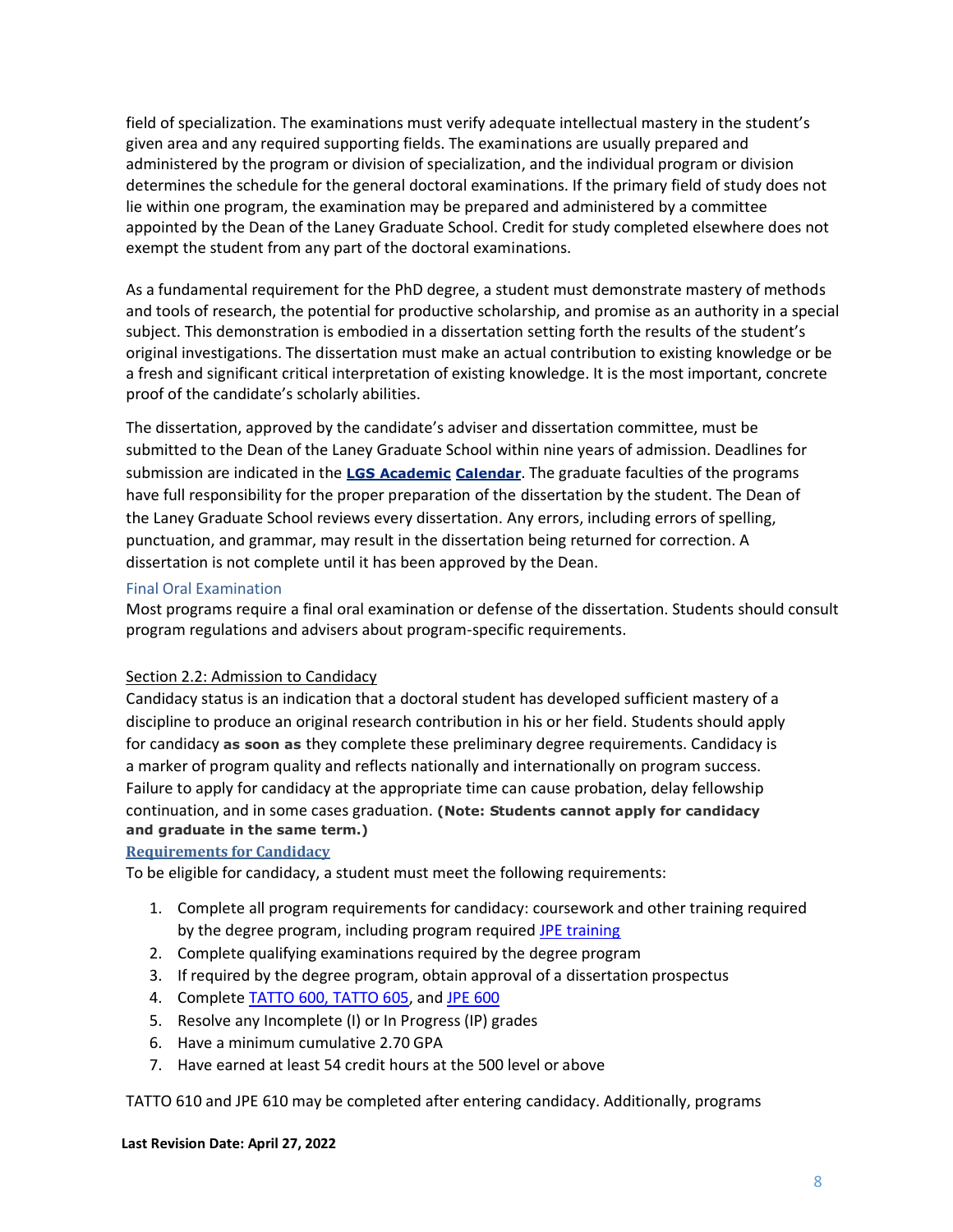may reserve the dissertation prospectus and committee requirement to be completed after candidacy (see [Dissertation Committee](#page-8-3) section).

**Students must reach candidacy by September 15 of their fourth year**. Students who do not meet this deadline will be placed on academic probation. Students on probation will not be eligible for PDS funds and may forfeit financial support. These sanctions will be lifted when the student enters candidacy.

#### <span id="page-8-0"></span>**Procedure**

Students enter candidacy by submitting an Application for Admission to Candidacy. Instructions for how to apply for Candidacy are available on the [LGS website.](https://gs.emory.edu/academics/policies-progress/candidacy.html) The application requires programs to affirm that all program requirements have been met (1-3 above), and LGS affirms that the remaining requirements have been met (4-7).

Students are considered "in candidacy" when the Dean has approved the application to enter candidacy.

#### <span id="page-8-1"></span>**Effective Date**

This policy applies to all students immediately, with two exceptions: students who started their programs before the fall of 2017 must meet the candidacy deadline in effect when they first enrolled and must be in candidacy no later than August 1 before their fifth year of study. Students who started their programs before the fall of 2017 will not be placed on probation if they fail to meet the candidacy deadline.

#### <span id="page-8-2"></span>**Previous Policy**

For students who started their degree programs before Fall 2017, please refer to the previous candidacy policy and associated requirements (found in the 2016-17 LGS Handbook).

[Download the 2016-17 LGS Handbook.](https://gs.emory.edu/handbook/documents/LGS%20Handbook%202016-17-watermarked.pdf)

#### <span id="page-8-3"></span>Section 2.3: Dissertation Committee

#### <span id="page-8-4"></span>**Form and Timing**

Students who have met all program requirements for an approved dissertation prospectus should submit a dissertation committee form to obtain LGS approval for their committees.

Students must obtain approval no later than March 15 of their fourth year.

Students who do not meet this deadline will be placed on academic probation, will not be eligible for PDS funds, and may forfeit financial support. These sanctions will be lifted when the student files a dissertation committee form.

#### <span id="page-8-5"></span>**Effective Date**

This policy is effective starting fall term 2017, and applies to all students immediately, with two exceptions: students who started their programs before the fall of 2017 must meet the dissertation committee deadline in effect when they first enrolled and must have an approved dissertation committee no later than August 1 before their fifth year of study, and students who started their programs before the fall of 2017 will not be placed on probation if they fail to meet the dissertation proposal defense deadline.

#### <span id="page-8-6"></span>Section 2.4: Membership

The Laney Graduate School requires at least three members of the committee belong to the Laney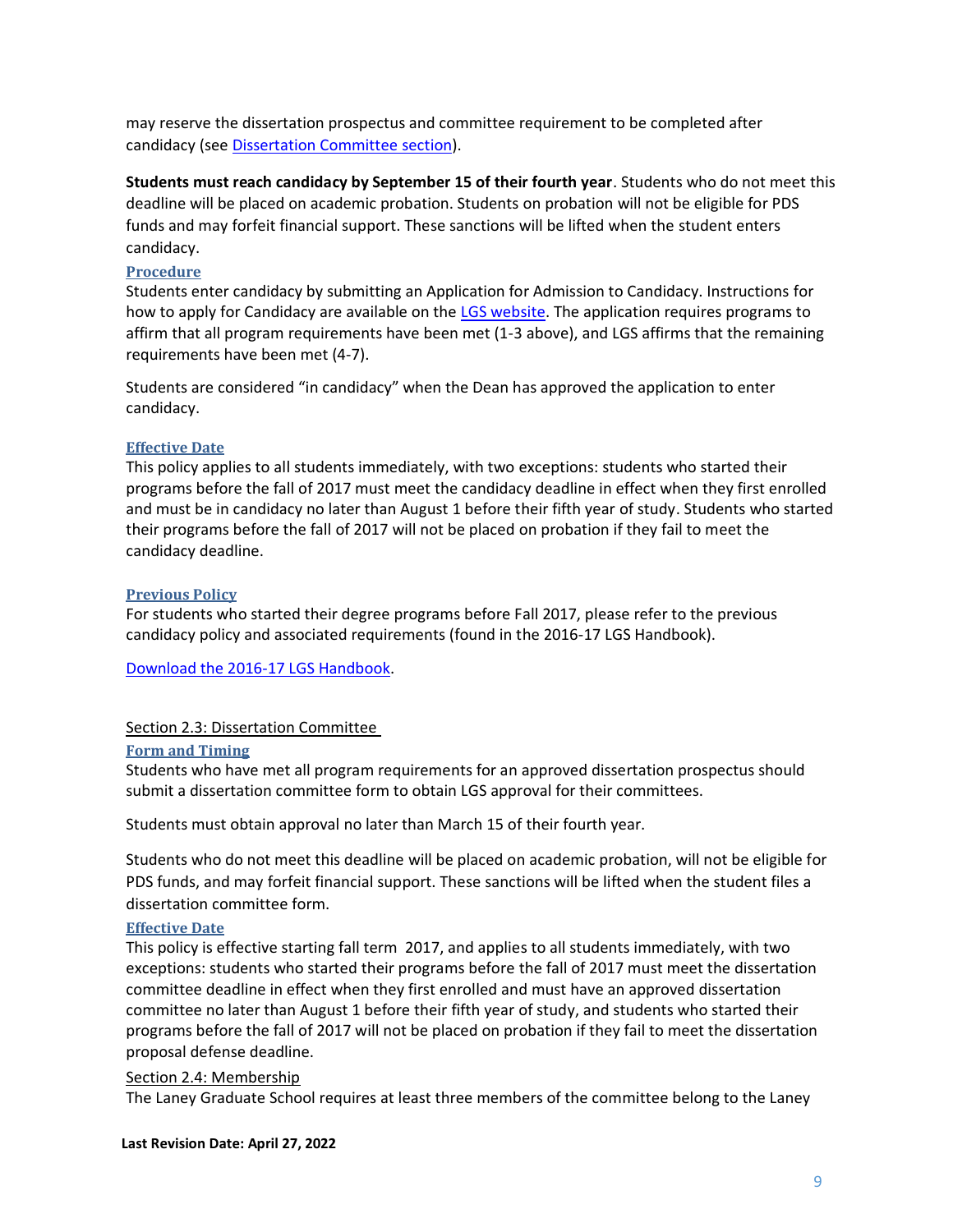Graduate School faculty. Emory faculty who are not Laney Graduate School faculty may serve on a committee, but do not count toward the three LGS faculty requirement.

Laney Graduate School recognizes the value of involving scholars who possess expertise relevant to the interest of PhD candidates who are not Emory faculty. Scholars at universities or other institutions may serve on the committee with the Dean's permission. If a committee member outside Emory is identified, the following steps should occur:

- 1. The Director of Graduate Studies or Division Director will write a request to seek approval from the Dean of Laney Graduate School. The request should include the proposed member's recent CV and a memo explaining how this member will contribute to the student's committee.
- 2. The written request should be submitted by the student as part of the dissertation committee approval form.

#### <span id="page-9-0"></span>**Emory Faculty Relocates or Retires**

When any Emory dissertation committee member moves from Emory to another academic or research institution or a faculty member retires, the student should consult with their advisor and Director of Graduate Studies or Program Director for guidance on how to proceed with the composition of their committee. This action ensures that the student has the support and guidance needed to complete the dissertation project.

<span id="page-9-1"></span>**Serve as a member of the Dissertation Committee**

- A faculty member who moves from Emory to another academic or research institution may continue to serve as one of the three required Laney Graduate School faculty members on a dissertation committee if the committee was already formed before the faculty member leaves the Emory faculty. The faculty member may serve in this capacity up to three years after departure. Under extraordinary circumstances the Director of Graduate Studies or Program Director may petition the Dean, on behalf of the student, to extend this time limit.
- Retired or Emeriti Professors who were affiliated with an Emory doctoral program may continue to serve on dissertation committees as Laney Graduate School faculty for five years after they retire. After five years, they may continue to serve as a member, but will not remain as one of the three required LGS faculty.

#### <span id="page-9-2"></span>**Serve as a co-chair/co-advisor of the Dissertation Committee**

• A faculty member who currently serves as co-chair/co-advisor of a dissertation committee and then moves from Emory to another academic or research institution may continue to serve as co-chair/co-advisor of the committee, as one of the three Laney Graduate School faculty members, for up to three years after departure, assuming that the other cochair/co-advisor is an LGS faculty member. If the other co-chair/co-advisor is not a Laney Graduate School faculty member, then the committee will need to be reconstituted to include one current LGS faculty member as co-chair/co-advisor. Under extraordinary circumstances the Director of Graduate Studies or Program Director may petition the Dean, on behalf of the student, to extend this time limit. Retired or Emeriti Professors who were affiliated with an Emory doctoral program may continue to serve as co-chair/coadvisor on dissertation committees as Laney Graduate School faculty for five years after they retire. After five years, they may continue to serve as co-chair/co-advisor, but will not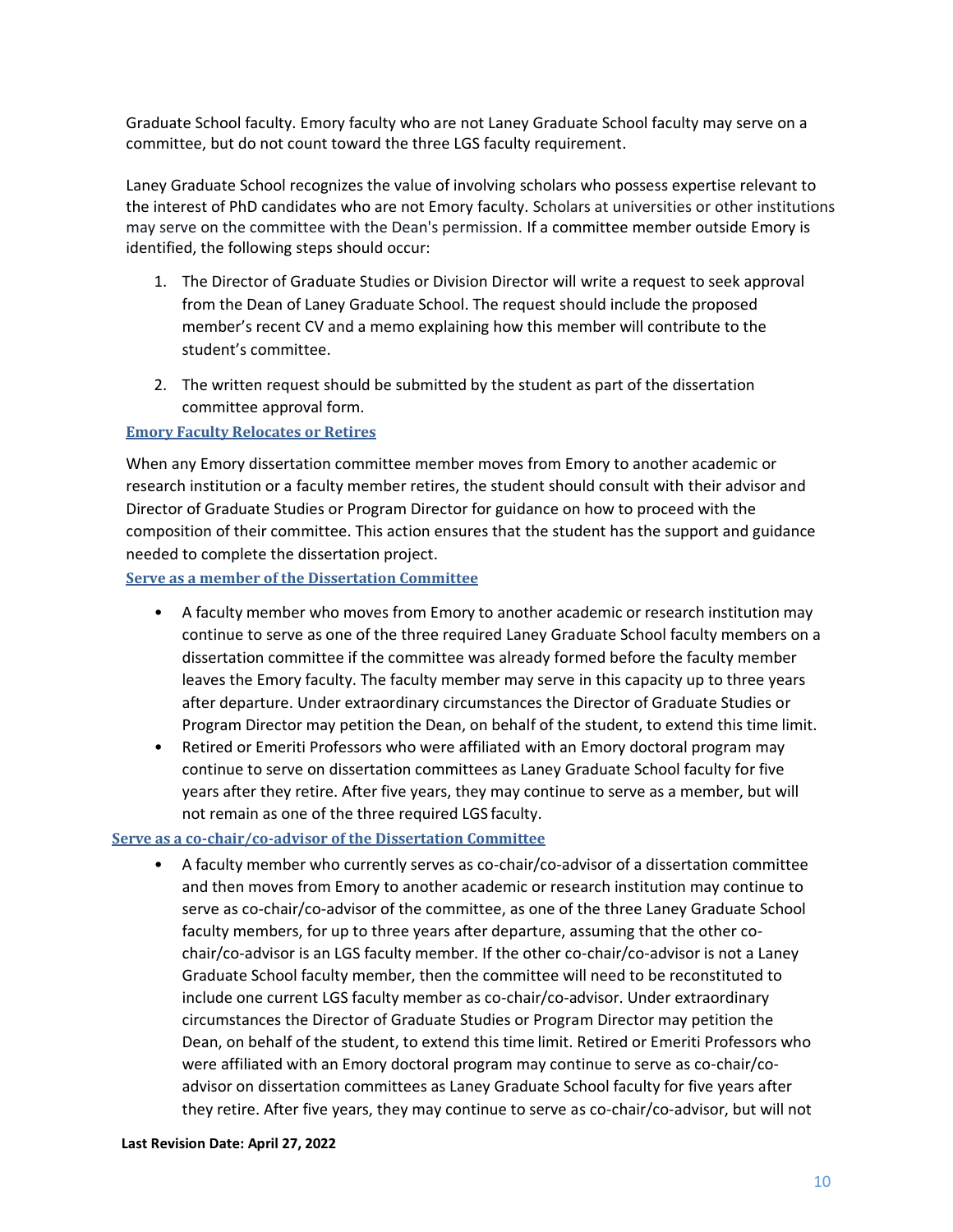remain as one of the three required LGS faculty.

#### <span id="page-10-0"></span>**Serve as a chair/advisor of the Dissertation Committee**

- A faculty member who currently serves as chair/advisor of the dissertation committee and then moves from Emory to another academic or research institution may continue to serve as chair/advisor of the committee, as one of the three Laney Graduate School faculty members, if the student completes the dissertation within one year of the chairperson's/advisor's departure. If the student's dissertation is not completed within one year, the faculty member may continue to serve as co-chair/co-advisor with a current member of the LGS faculty for up to three years after departure.
- Retired or Emeriti Professors who currently serve as chair/advisor of the dissertation committee may continue to serve as chair/advisor of the committee, as one of the three Laney Graduate School faculty members, if the student completes the dissertation within one year of the chairperson's/advisor's departure. If the student's dissertation is not completed within one year, the faculty member may continue to serve as co-chair/coadvisor with a current member of the LGS faculty for up to five years after they retire.
- Faculty who move from Emory to another academic or research institution and retired or Emeriti Professors who were affiliated with an Emory doctoral program may continue to serve as a chair/advisor of dissertation committees for a limited time by special arrangement (see the LGS Dissertation Committee webpage for more details).

#### <span id="page-10-1"></span>**Changes to the Committee**

If the membership of a dissertation committee needs to change, students should submit a change of dissertation committee form as soon as possible.

When a student submits a completed dissertation, the membership of the dissertation committee must match the members listed on the most recent dissertation committee form submitted and approved by the Laney Graduate School.

#### <span id="page-10-2"></span>**Requesting an Extension for Chair/Advisor of the Dissertation Committee**

An extension should only be requested for an LGS faculty member who has served as Chair/Advisor for one year following their departure, and who wishes to continue to serve as Chair/Advisor for a limited extended period.

The Director of Graduate Studies/Program Director must submit a written request for an extension to the Sr. Associate Dean of LGS. The request should include a list of all committee members, the roles (current or proposed) of each member, and the length of time as members. If roles are changing the DGS should describe the faculty member's expertise in the dissertation topic, the reason for the extension, and the end date for an extension.

#### <span id="page-10-3"></span>Section 2.5: Dissertation Completion Time

Students are expected to complete their dissertations and apply for their degrees within six years.

If a student has not completed the degree at the end of the seventh year, the program may grant a one-year extension. The program must submit a notice of this extension to the Dean, no later than August 1 of the seventh year (before the eighth year). The notice must contain a completion timeline signed by both the student, DGS, and the dissertation committee chair or co-chairs. Students who enroll for this extension year will be responsible for some tuition, as detailed i[n Article II Financial](#page-29-2)  [Information.](#page-29-2)

**Last Revision Date: April 27, 2022**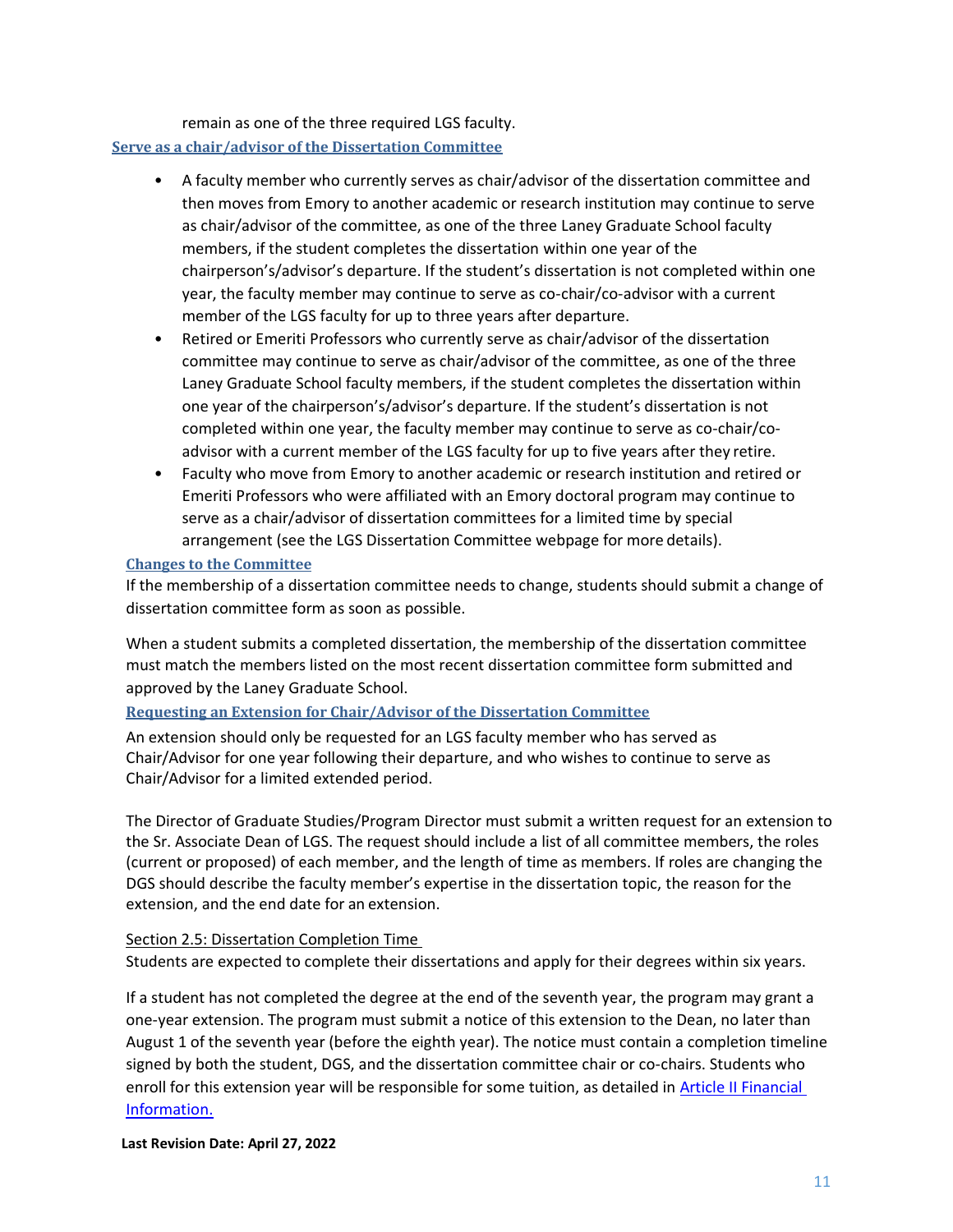If a student has not completed the degree at the end of the eighth year, the student may continue work for at most one additional academic year and only with approval from the Dean. To obtain approval, the program must submit a request to the Dean no later than August 1 of the eighth year (before the ninth year). The request must:

- Outline the reasons the student has not completed;
- Consider whether the student needs to repeat any part of the qualifications for candidacy or obtain approval of a new dissertation prospectus; and
- Present a detailed completion timeline signed by both the student and the dissertation committee chair or co-chairs.

#### <span id="page-11-0"></span>**Effective Date**

This dissertation completion time policy is effective fall term 2017. It applies to all students who started their programs in the fall term of 2017 or later. Students who started before then remain covered by the policy in effect when they first enrolled, reproduced below.

*Below is the previous policy [labeled 1.1.1(K) in 2016-17 Handbook], applying to students who started their degree programs before the fall of 2017.* [Download previous LGS Handbook \(2016-17\)](https://gs.emory.edu/handbook/documents/LGS%20Handbook%202016-17-watermarked.pdf)

#### <span id="page-11-1"></span>**Extension of Time to Complete Requirements for the PhD**

A student must complete all requirements for the PhD, including the dissertation, within eight years of admission to advanced standing. Extensions beyond this period will be granted only under extraordinary circumstances. The process for requesting an extension is as follows:

- 1. Student submits a written request to their program DGS prior to the end of the term in which the eight-year limit is reached, allowing the program sufficient time to consider this request. This request must state the circumstances that make an extension necessary and must describe a plan and schedule for completion of the remaining degree requirements. Any subsequent requests for extensions will be expected to detail progress accordingly.
- 2. DGS will forward the student's request to the LGS Assistant Dean of Student Affairs with a letter of support or denial.

Students not on an approved official extension will have their enrollment blocked or risk having their registration canceled.

Programs may grant a maximum of 3 one-year extensions.

The program, at its option, may require re-examination or other demonstration of the currency of a student's preparation beyond the eight-year limit.

A student beyond the eight-year limit who fails to obtain an extension from their program, or who exhausts the extension granted without completing requirements for the degree, will no longer be considered a degree candidate. No request for an additional extension of time will be considered except by application to the Dean of the Laney Graduate School, and none will be granted except in extraordinary circumstances. When the program requests an extraordinary extension, the decision and rationale on re-examination must be communicated to the Laney Graduate School, along with the extension request.

A student on an extension may not request a leave of absence.

**Last Revision Date: April 27, 2022**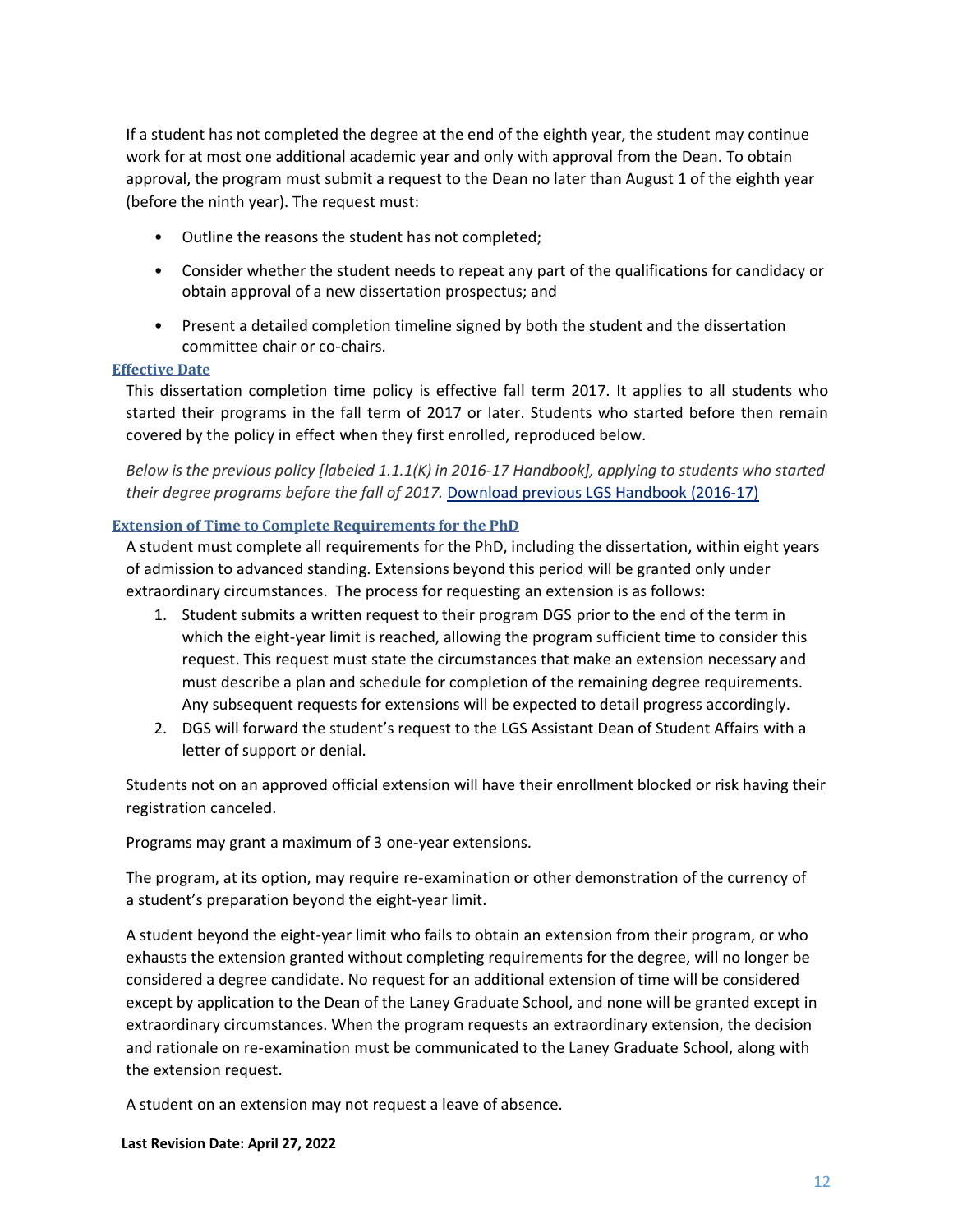#### <span id="page-12-0"></span>Section 2.6: TATTO Program

The four stages of the Teaching Assistant and Teaching Opportunity (TATTO) program provide students with a strong foundation and the opportunity to gain teaching experience in steps of increasing responsibility. With few exceptions, a student may not teach more than a total of five terms in any combination of Teaching Assistant and Associates positions during the first five years at Emory. TATTO 600 and 605 must also be completed before applying for candidacy.

- 1. TATTO 600: The first stage of the TATTO program, TATTO 600, is a one-credit hour course offered in the Fall Pre-term. The course is graded satisfactory/unsatisfactory. TATTO 600 is a prerequisite for any Emory teaching assistantship, included TATTO 605, TATTO 610, or any paid TA position at Emory. TATTO 600 should be taken immediately before a student's first teaching experience. Faculty for TATTO 600 are drawn from diverse fields of study and are committed to excellence in teaching and research. The syllabus covers general topics of importance to all students, including inclusive pedagogy, lesson planning, and assessment, the use of online pedagogical tools, classroom and lab instruction, accessibility, and responsibilities.
- 2. Program-Based Course in Teaching: In the second stage, students complete a program-based course on teaching strategies from the perspective of the student's discipline. Optimally, students enroll in this course at the same time they enroll in TATTO 605, the teaching assistantship.
- 3. TATTO 605: The third stage of the TATTO program, TATTO 605, is a non-financially compensated, closely mentored, teaching assistantship. The specific responsibilities of this assistantship are determined by the program and faculty mentor. The faculty member should provide continuing guidance and evaluation of the teaching assistant during the term of the teaching assistantship.
- 4. TATTO 610: The fourth stage of the TATTO program, TATTO 610, is the Teaching Associateship, which is an advanced teaching opportunity. The Laney Graduate School favors a co-teaching model for this stage, in which the student and a faculty member collaborate in all aspects of a course, from syllabus design to final grading. In many programs, Teaching Associates are largely responsible for teaching a course of their own design. In all cases, teaching associates receive attentive mentoring and evaluation. Students register for TATTO 610 during the term of the Teaching Associateship position.

Students who demonstrate exceptional teaching ability may be eligible to apply for the Dean's Teaching Fellowship. To be eligible for consideration, a student must have completed all Laney Graduate School and program requirements (except the dissertation) and must have been admitted to PhD candidacy. Dean's Teaching Fellows have complete responsibility for the course they teach. The Laney Graduate School offers a number of these merit-based fellowships to students, usually in their sixth year, on a competitive basis.

#### <span id="page-12-1"></span>**TATTO Credit**

The Registrar notes TATTO credit on transcripts, which documents fulfillment of the degree requirement. TATTO 600 must be completed unless an equivalent number of hours of formal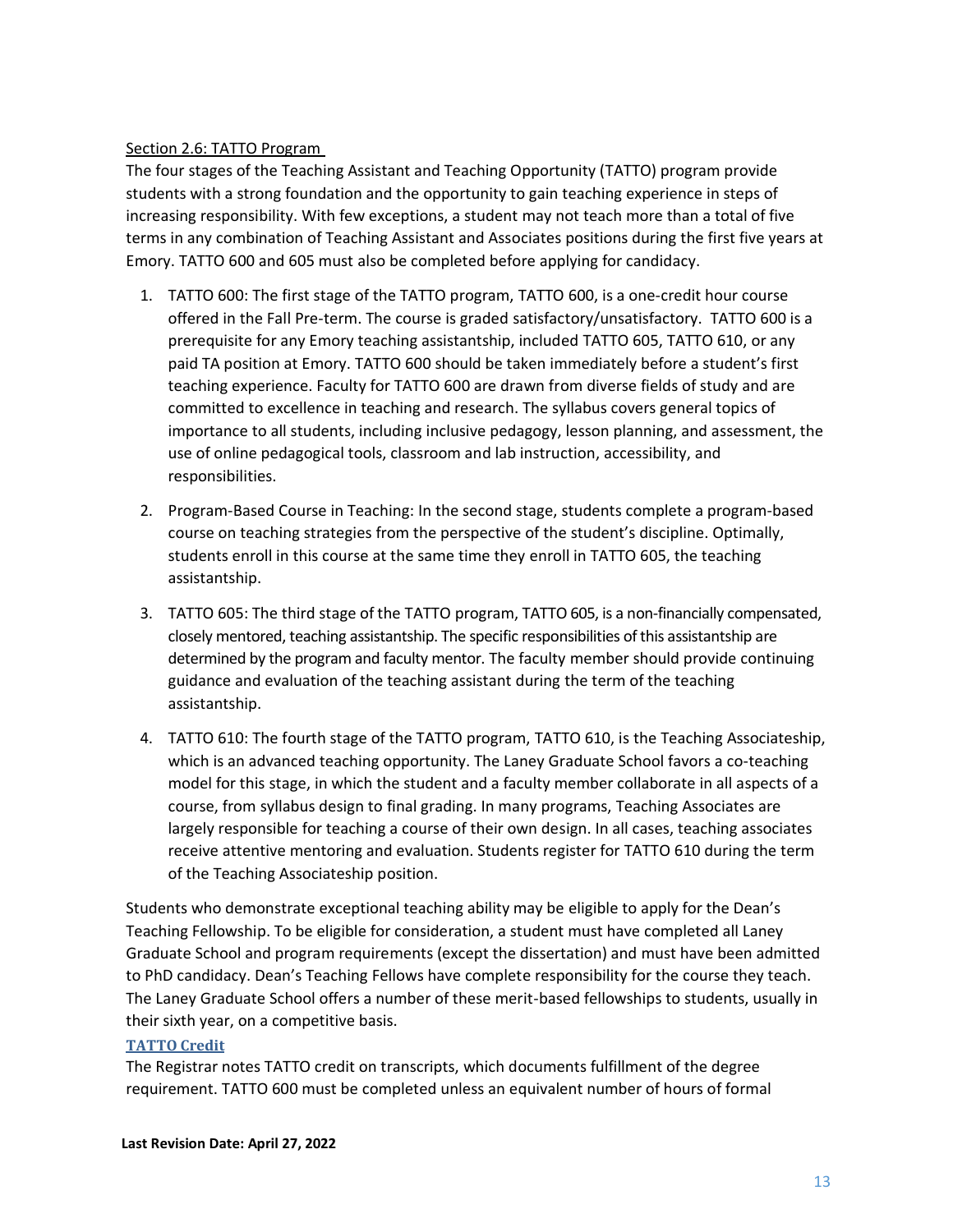instruction in teaching have been met. In such cases, the student's DGS should submit a written request for exemption to the Assistant Dean of Professional Development and Career Planning, outlining the extent of the student's prior teaching experience. If the prior experience closely matches a given TATTO requirement, in intellectual scope and duration, that requirement may be waived. However, the first stage, TATTO 600, is required of all doctoral students, without exception.

#### <span id="page-13-0"></span>Teaching Assistants and Associates

The graduated stages of the TATTO program are intended to ensure PhD students are properly prepared for various instructional roles and that a student's opportunities to learn in the classroom grow with experience. TATTO prepares our students to apply this education in a variety of professional settings both inside and outside of the academy.

The terms teaching assistant and teaching associate designate a student's progress through the TATTO program. Teaching Assistant experience varies from program to program. The defining characteristic of this opportunity across all programs is a mentored initial teaching experience. A Teaching Assistant may be responsible for 10 to 12 hours per week of discussion, laboratory supervision, etc. The Teaching Associate experience advances the student to a teaching opportunity with greater learning experiences, sometimes in a co-teaching arrangement with a faculty member. In some programs, the student and faculty cooperate on all aspects of a course, from syllabus design to final grading. In other programs, a teaching associate has the opportunity to learn from teaching an entire class with ongoing mentoring.

In compliance with recommendations of the [Southern Association of Colleges and Schools,](https://sacscoc.org/) students may not be the instructor of record for a course before they have completed at least 18 hours of graduate credit in their teaching field.

A student may not be a teaching assistant or teaching associate for more than five terms during his or her first five years at Emory without the approval of the Assistant Dean of Professional Development and Career Planning. Students wishing to teach more than five terms as either a teaching assistant or teaching associate should submit a letter of request to the Dean explaining their rationale for desiring these additional educational opportunities.

#### <span id="page-13-3"></span><span id="page-13-1"></span>Section 2.7: Jones Program in Ethics

The Jones Program in Ethics (JPE) provides broad and deep engagement with the ethical issues of research, scholarship, and professional life for all PhD students in the Laney Graduate School. This engagement will take place both within broad, interdisciplinary forums and within the student's graduate program. A student's engagement with ethics should cover areas relevant to the student's course of study and should be appropriately staged throughout a student's career.

#### <span id="page-13-2"></span>**Program Elements**

There are three elements of the Jones Program in Ethics. Completion of all elements (1) and (2) are required for candidacy, and (3) is required for graduation.

1. JPE 600: Students take a 6-hour course in scholarly integrity, supported by the Laney Graduate School. The course is graded Satisfactory/Unsatisfactory. This course has no associated credit hours but completion is a graduation requirement. Incoming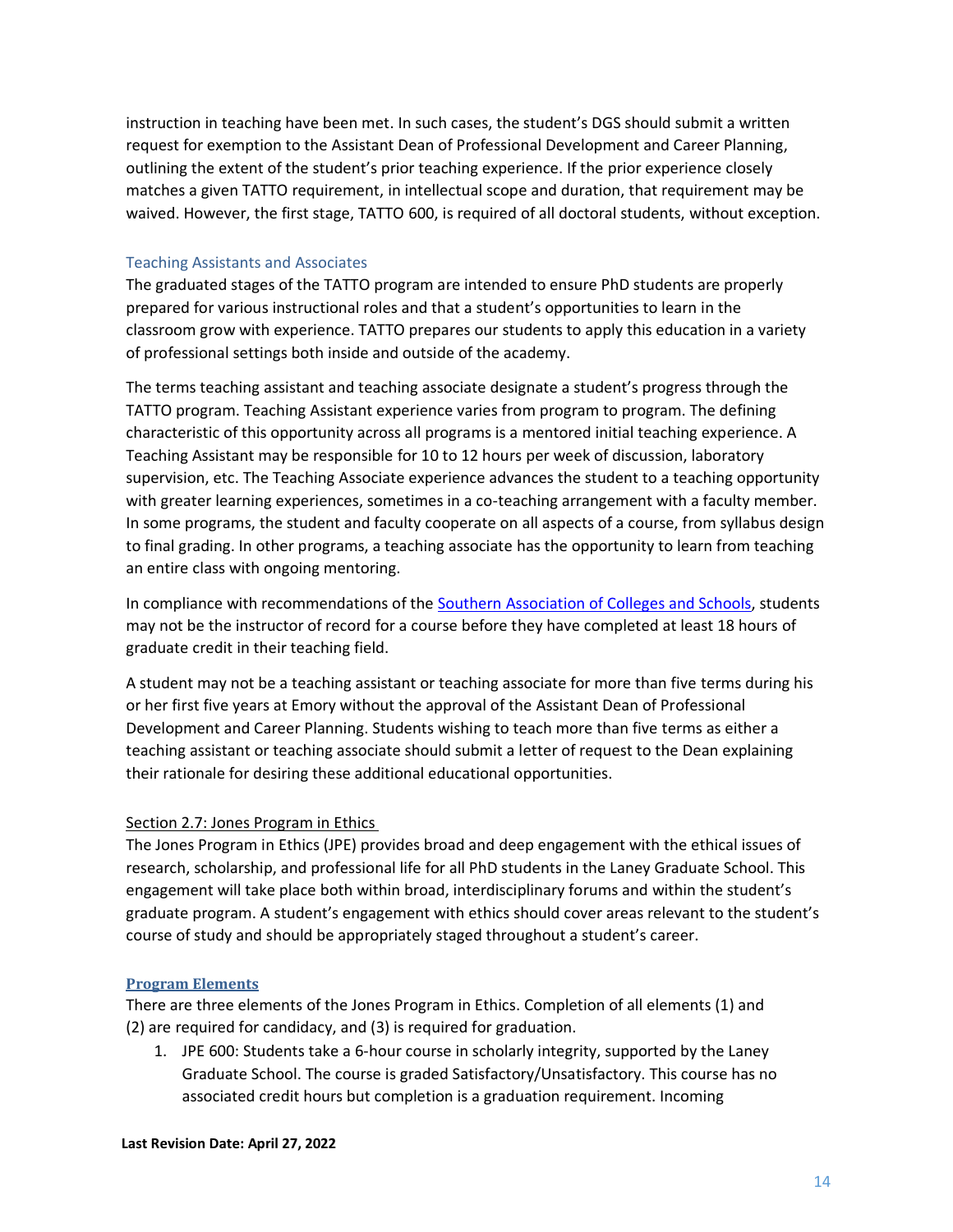students beginning their first year in their graduate studies must register for JPE 600. Students should discuss the appropriate time to register for the course with their Program Administrators. Participation in this course is recorded on the student's transcript.

- 2. Program-based training: Students will complete a minimum of 6 hours of training in program-based ethics material. The disposition of this time is at the program's discretion. This training may take place within existing courses, such as methodology or professionalization courses. It may also take the form of faculty-led workshops or journal clubs. The intention of this part of the program is to promote student discussions with their own program faculty, and to integrate explicit attention to ethics into the regular course of graduate education. Student participation in this element of JPE is monitored by the student's program. The student's program indicates on the candidacy form that students have fulfilled the minimum of 6 hours of program-based material.
- 3. JPE 610: Students will also participate in a minimum of 4 JPE 610 sessions designated by the Laney Graduate School as eligible for ethics training credit. JPE 610 sessions occur regularly throughout the academic year and are listed on the JPE website. All sessions align with at least one of JPE's Areas of Scholarly Integrity, align with the JPE program outcomes, and are delivered by faculty, staff, or partners with expertise in the subject matter. Participation is recorded on the student's transcript as sections of JPE 610.

## JPE Credit

The Registrar notes participation in JPE 600 (1 section) and JPE 610 (4 sections) on transcripts, which documents fulfillment of the degree requirement.

## <span id="page-14-0"></span>**Section 3: Master's Degrees**

The Master of Arts degree is conferred upon a candidate who has completed all requirements in any one of the fields of humanistic studies and social sciences. Candidates in mathematics, the natural sciences, and the physical sciences may elect to receive the Master of Science or the Master of Arts degree. Only a few programs accept applicants solely for master's study. Students admitted to terminal master's degree programs at Emory may not subsequently pursue a doctoral program without submitting a complete application to the PhD program. LGS offers two types of master's degrees: (1) A terminal master's degree and (2) an interim master's degree.

Students who discontinue their graduate study for any given reason may be eligible for a terminal master's degree. Students who seek an interim master's degree earn this degree on their way to earning a PhD. Students should discuss both options with their program's Director of Graduate Studies.

#### <span id="page-14-1"></span>Section 3.1: Standard Master's Degree Requirements

The Laney Graduate School sets standard requirements for the Master's degree. They include the following.

- 1. Satisfactory completion of at least 30 credit hours as follows:
	- At least 15 credit hours must be in courses or seminars, not including Directed Study 597 or Research 599.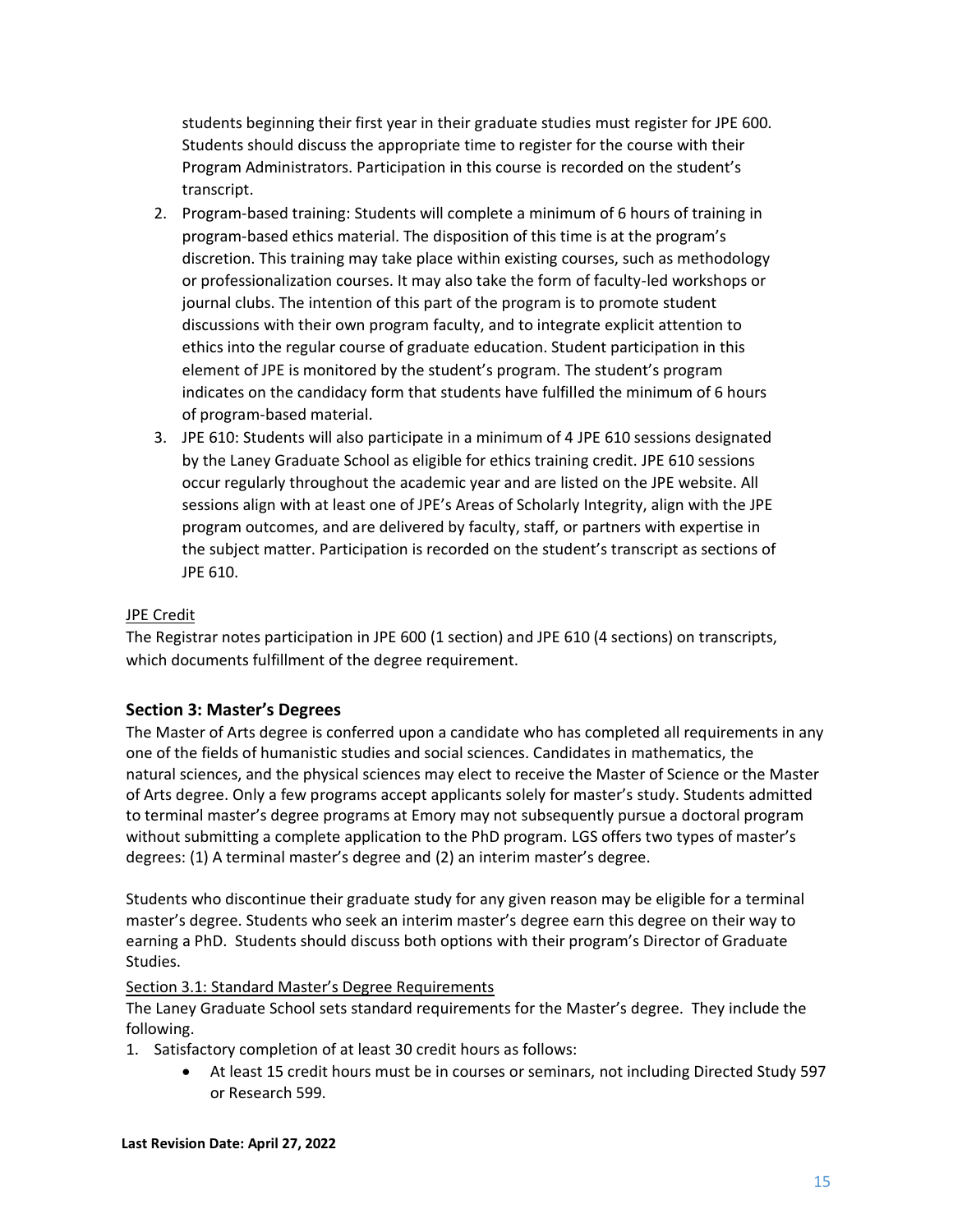- At least 11 credit hours must be at the 500 level or the 700 level.
- A grade of B- or better must be earned in at least 11 credit hours of courses taken.
- No course on the 100 or 200 level may be applied to a master's degree program.
- 2. A written thesis:
	- A student must submit an acceptable thesis demonstrating an ability to use the methods of advanced investigation or research. The nature of the thesis, as well as its form, varies among the different fields. The thesis is submitted to LGS after approval by the student's advisory committee. The student's advisory committee requires two members of the LGS graduate faculty. The Dean of the Laney Graduate School reviews every thesis. Any errors, including errors of spelling, grammar, and punctuation, may result in the thesis being returned for correction. Deadlines for submitting a thesis to the Dean are listed in the academic calendar. Students must be registered in the term in which they receive the degree. Before the Dean accepts the thesis, the program must certify that the student has completed all requirements for the degree.

#### <span id="page-15-0"></span>Section 3.2: Alternative Requirements for the terminal Master's degree

LGS program requirements for the terminal Master's degree vary. Some programs require considerably more course activity than the standard requirements listed above. Some require examinations and some waive the thesis requirement. Some programs have additional requirements related to foreign language proficiency or other research skills that are deemed relevant to a student's course of study. Students should consult with programs for specific details.

#### <span id="page-15-1"></span>Section 3.3: Master's based on candidacy and Interim Master's degrees

Some, but not all, programs allow students to earn a Master's degree based on doctoral candidacy. A student who has been granted program approval to file for a Master's based on candidacy must meet all LGS and program requirements for the Master's degree (except for the thesis) and must submit a [Master's degree clearance form](https://gs.emory.edu/academics/completion/submit/masters-completion.html) to LGS. Students who plan to apply for an interim master's degree should be in candidacy before applying for the degree. LGS will not award a Master's degree based on candidacy retroactively after a student has completed the PhD; therefore students must apply for the Master's degree immediately upon reaching eligibility.

#### <span id="page-15-2"></span>Section 3.4: Maximum Time to Complete the Master's Degree

A student must complete all requirements for a terminal Master's degree within five years of admission. Extensions beyond this period may be granted only in extraordinary circumstances. Programs may grant a single one-year extension beyond the five-year limit. The process for requesting an extension is as follows:

Student submits a written request to their program's DGS or Director before the end of the term in which the five-year limit is reached. This request must state the circumstances that make an extension necessary and must describe a plan and schedule for completion of the remaining degree requirements.

The program DGS/Director will forward the student's request to the LGS Assistant Dean of Student Affairs with a letter of support or denial.

A student beyond the five-year limit who fails to obtain an extension from their program or exhausts the extension granted without completing requirements for the degree will no longer be considered a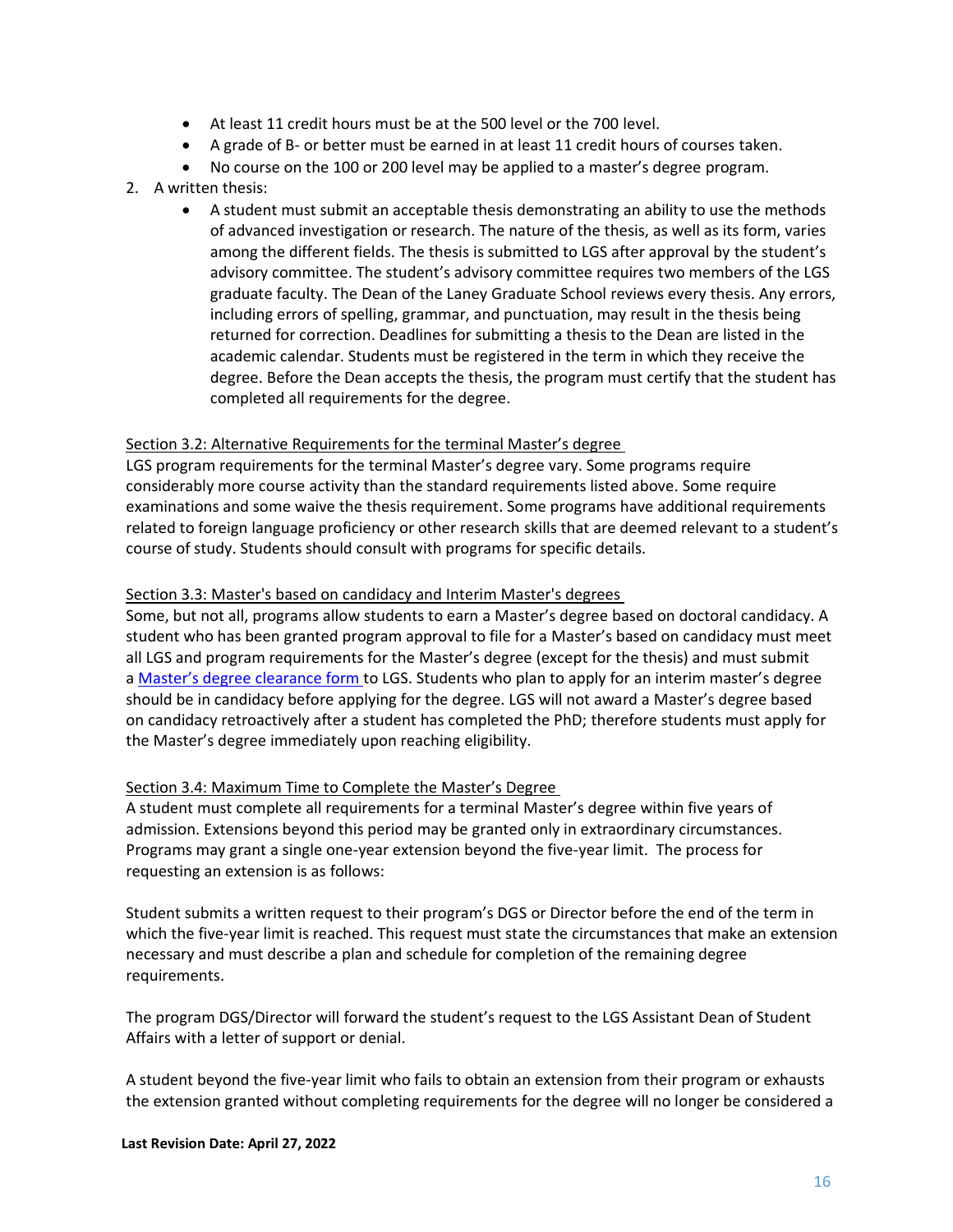degree candidate.

#### <span id="page-16-0"></span>**Section 4: Graduate Certificates**

Graduate certificate programs provide graduate students with interdisciplinary expertise. Certificates are intended to enhance student education and research in addition to expanding students' professional competencies. Students interested in a Graduate Certificate should consult the Certificate Program Director about eligibility criteria and requirements. More information on the active certificate program can be found on the Laney Graduate School website

#### <span id="page-16-1"></span>Section 4.1: Declaration

Once accepted to the desired certificate program, students should complete and submit to LGS a Certificate Declaration Form, found on the LGS website.

#### <span id="page-16-2"></span>Section 4.2: Credits

Students may enroll in more than one certificate program, but no more than 3 credits may be counted toward two certificates. If a student is enrolled in a degree program, because certificates are intended to enhance interdisciplinary education, no more than 3 credits from a student's home program may be counted toward any one certificate. Transfer credits may not be applied toward certificate requirements.

#### <span id="page-16-3"></span>Section 4.3: Completion

Completion of a certificate program requires at least 12 credits of course study at the 500 to 700 level. Certificates must have some requirements, in addition to the minimum credit hours, that make the course of study systematic and cohesive. This may take the form of required core courses, exams, projects, or practicum.

Upon finishing the certificate program requirements, the student must obtain and submit a completed Certificate Clearance Form documenting completion of the requirements.

If the student is earning a degree and a certificate the student should complete an Application for Degree in addition to the Application for a Degree submitted for the dissertation. This will allow the certificate to be noted on the transcript. Students will not be awarded a paper certificate from the Laney Graduate School. Certificates are only notated on student transcripts. (Students obtaining a certificate in Translational Research who are not enrolled in an Emory PhD program constitute an exception. They should contact their program for instructions.)

#### <span id="page-16-4"></span>**Section 5: Dual and Joint Degrees**

#### <span id="page-16-5"></span>Section 5.1: Dual Degrees

Dual degrees are typically pursued and completed in stages and are awarded sequentially. The Laney Graduate School requires that all dual degree programs be allowed a maximum of 20% of credit hours to be double-counted or exchanged toward the dual degree. For example, if a Master's Degree consists of 30 credit hours, a maximum of 6 credit hours may be double-counted with the other degree.

<span id="page-16-7"></span><span id="page-16-6"></span>Section 5.2: Joint degrees Joint degrees are typically pursued in a mixed curriculum and awarded together. Section 5.3: 4+1 Dual Degrees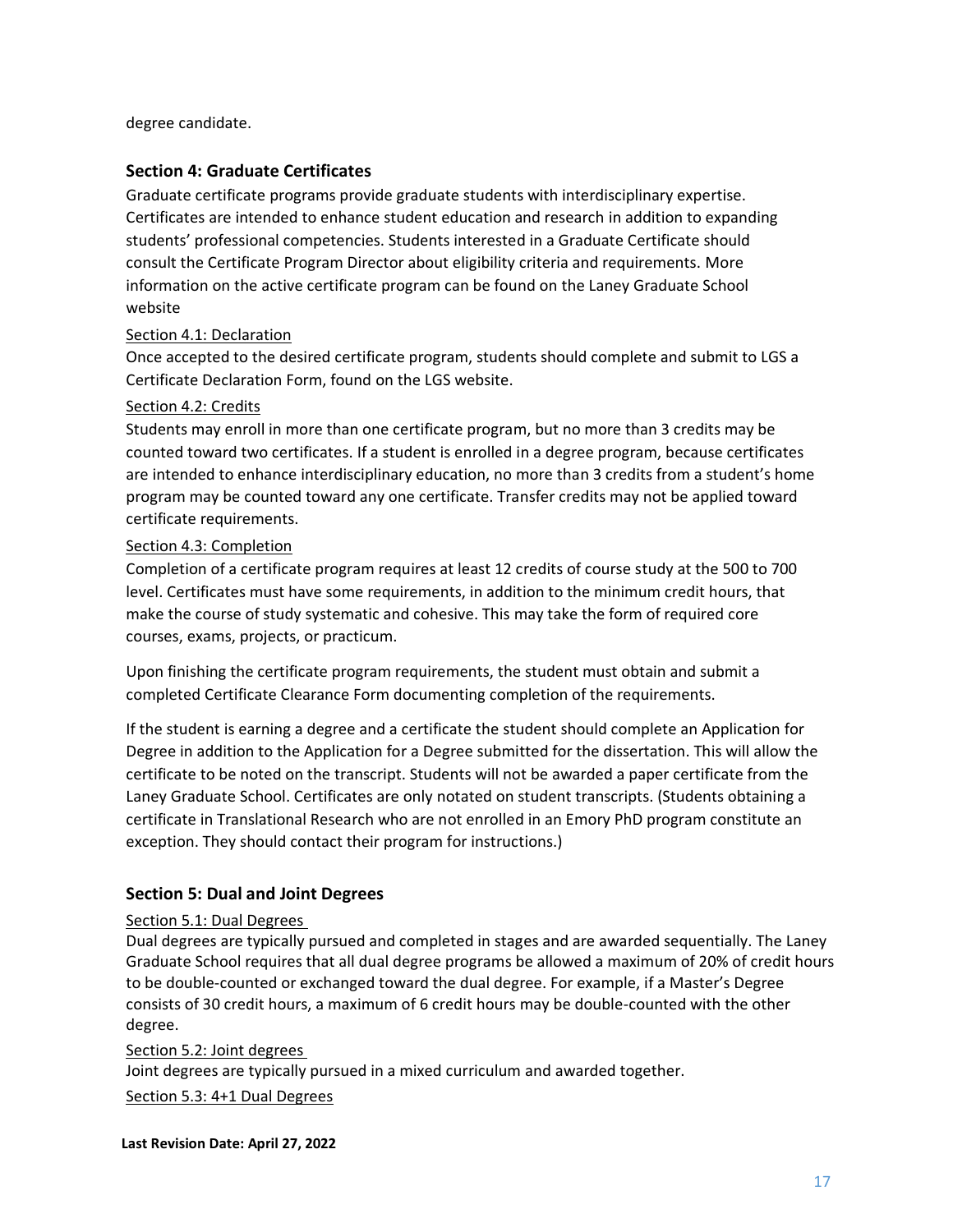Available to baccalaureate students enrolled in Emory College of Arts and Sciences, the Laney Graduate School offers several 4+1 dual degree programs, which bridge the undergraduate senior year with a fifth ("+1") year of graduate study in the Laney Graduate School, resulting in the awarding of the Master's degree by the Laney Graduate School.

Visit our **[Bachelor/Master's Programs page](http://gs.emory.edu/degree-programs/fourplusone.html)** to view offerings.

#### <span id="page-17-0"></span>Section 5.4: Four-Year Bachelor's/Master's Programs

Exceptional Emory College of Arts and Sciences (ECAS) students with superior undergraduate records may be eligible for a combined degree program in which the bachelor's and master's degrees are awarded conjointly at the end of four years. ECAS departments reserve the option of offering such a program and selecting students for participation. Interested undergraduates should consult their departments as early as possible for details. A Four-Year Bachelor's/Master's Application for Admission must be submitted during the spring semester of the junior year (before commencement), along with the departmental recommendation letter for the program. Students will not be recognized by the Laney Graduate School as dual-degree students unless these steps were completed before the deadline.

Visit our **[Bachelor/Master's Programs page](http://gs.emory.edu/degree-programs/fourplusone.html)** to view offerings.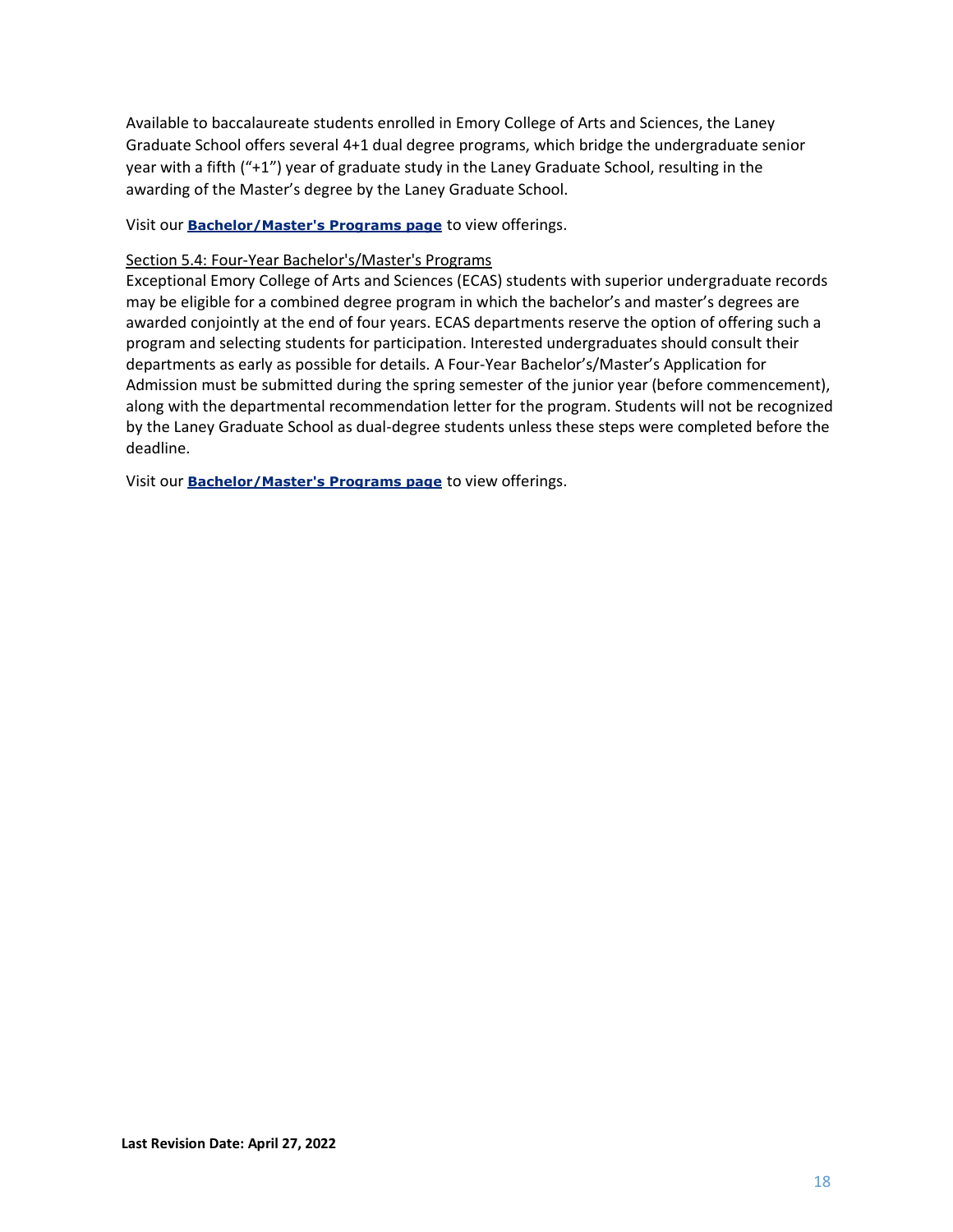#### <span id="page-18-0"></span>**Section 6: Standards of Academic Performance**

<span id="page-18-1"></span>Section 6.1: Grades and Performance

<span id="page-18-2"></span>Grading System

The symbols A, A-, B+, B, B-, C, F, W, WF, S, U, WU, IP, I, IF/IU, and AUD are used in the Laney Graduate School to indicate the following:

| Grade      | <b>Meaning</b>                                 | <b>Quality Points</b> |
|------------|------------------------------------------------|-----------------------|
| A          | Superior                                       | 4.0                   |
| $A -$      |                                                | 3.7                   |
| $B+$       |                                                | 3.3                   |
| B          | Satisfactory                                   | 3.0                   |
| $B -$      |                                                | 2.7                   |
| C          | Marginal                                       | 2.0                   |
| F          | Failing                                        | 0.0                   |
| S          | Satisfactory*                                  |                       |
| U          | Unsatisfactory*                                |                       |
| W          | Withdrawal without penalty*                    |                       |
| WF         | Withdrawal while failing                       | 0.0                   |
| WU         | Withdrawal while performing unsatisfactorily*  |                       |
| IP         | In progress*                                   |                       |
| I          | Incomplete*                                    |                       |
| IF/IU      | Incomplete failing / Incomplete unsatisfactory |                       |
| <b>AUD</b> | Audit*                                         |                       |

*\* These grades are not included in the calculation of a student's grade point average; additionally, students must be enrolled in the courses they audit.*

For students taking graduate-level courses (500 and above), the grades A and B only may be modified as A-, B+, B-.

#### <span id="page-18-3"></span>Grading Basis

In some programs, a student is allowed to take courses outside the program or division of concentration on a satisfactory/unsatisfactory (S/U) or letter-grade basis. Students should consult their director of graduate studies, program director, or advisors to determine whether this S/U or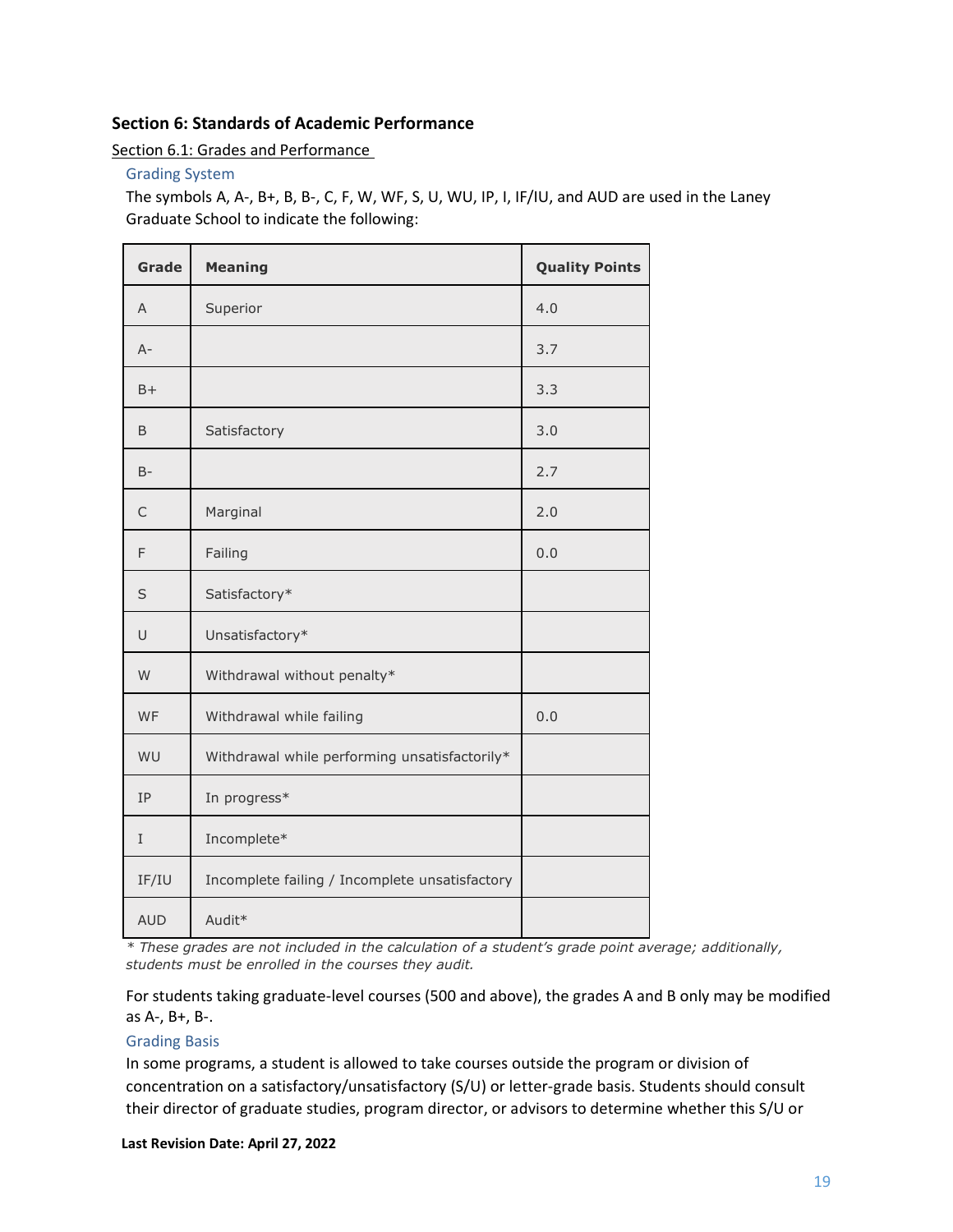letter grade option is allowed within the program or division, and what restrictions may apply. No residence or course credit is allowed for an F, U, W, WF, WU, IP, I, or IU.

Two tentative status notations may be given:

- 1. An I notation (incomplete) is appropriate when a student, due to illness or some other unexpected circumstance, fails to complete all requirements for a course.
- 2. IP grades may only be used for courses that are designed to run two consecutive terms. Sequential courses that require or use IP grades must be approved by the Laney Graduate School. IP grades are inappropriate for courses designed to be one term in length.

A student must complete all incomplete (I) and/or in progress (IP) courses before completing a degree.

#### <span id="page-19-0"></span>Failure to Complete a Course

When course assignments are not completed in a term, the instructor may assign a grade of I (incomplete). If assignments are not completed within one calendar year (12 months), the Laney Graduate School will change the grade from I to IF or IU (depending on the grading basis). A grade of IF or IU is deemed unsatisfactory, resulting in probation. Only the Laney Graduate School can change the grade of IF or IU. To change the grade, the instructor must submit a request to the Laney Graduate School, citing compelling reasons for the grade change.

#### <span id="page-19-1"></span>Section 6.2: Academic Performance and Status

The Laney Graduate School sets the minimum standards a student must meet for satisfactory academic performance. Programs may establish more stringent standards. The Laney Graduate School defines unsatisfactory academic performance as follows:

- A GPA in any term of less than 2.7
- Receipt of a grade of F, U, IF, or IU in any course
- Receipt of two or more incompletes in a term, or
- Receipt of an incomplete in one 9 credit hour course.

A student whose academic performance is deemed unsatisfactory will be placed on probation for one term. During the probationary term, the student:

- Will not be allowed to take incompletes in any course without permission from the Laney Graduate School;
- Must earn passing/satisfactory grades
- Must receive no failing grades;
- Must reduce the number of incompletes on their record to one; and
- Must attain a cumulative GPA of at least 2.7.

A student who fails to meet the above conditions will be placed on probation for a second term. The Laney Graduate School will terminate a student who merits a third consecutive probationary term unless the program provides written justification for the student's continuation, and the Laney Graduate School approves. In the event of termination, international students should notify [International Student and Scholar Services.](http://isss.emory.edu/)

#### **Last Revision Date: April 27, 2022**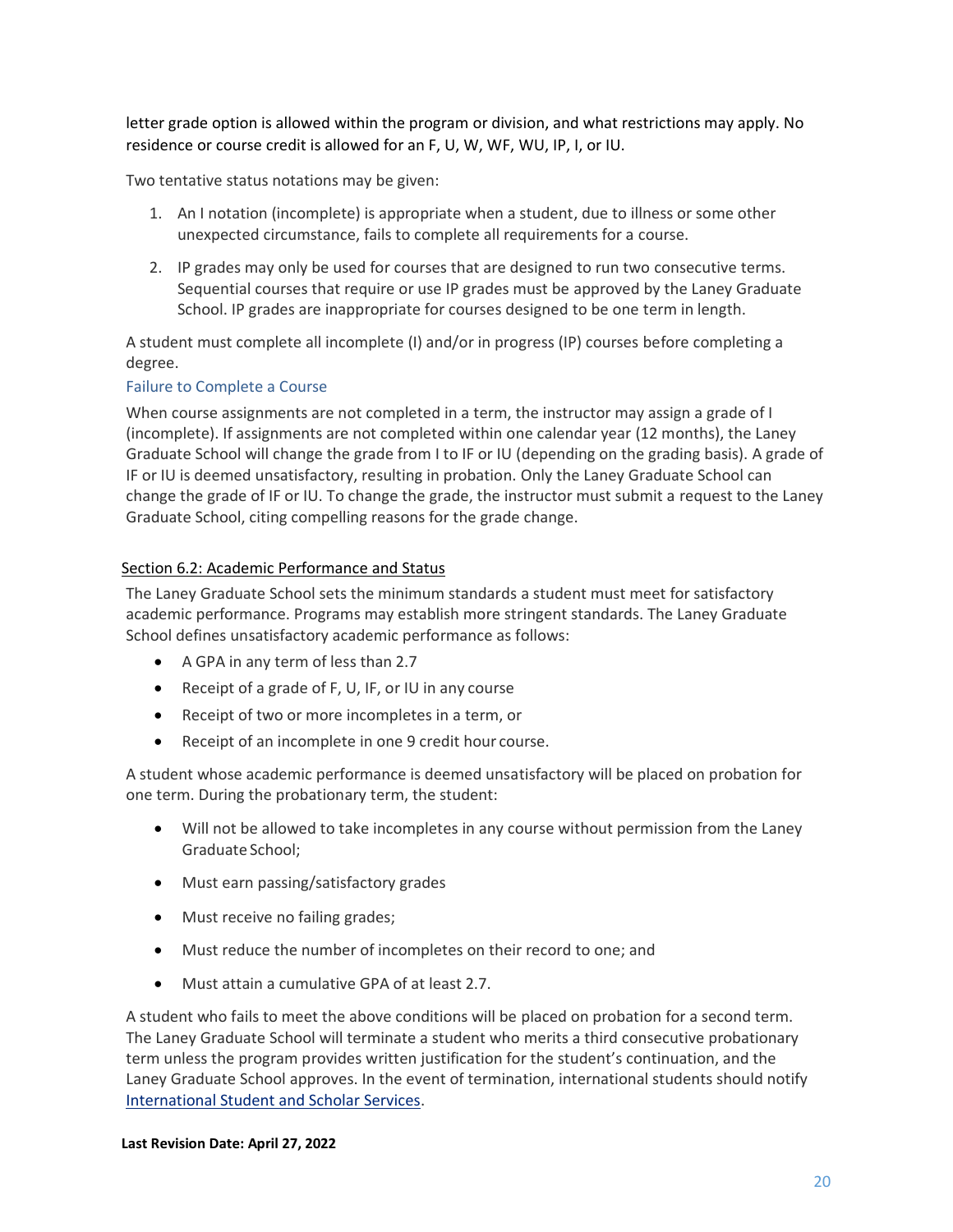Any student who meets the conditions of probation described above will be reinstated to good standing the following term. The reinstatement happens automatically, and the student will not be notified of the action. The director of graduate studies or program director should discuss with the student the terms and conditions of probation and reinstatement to good standing.

## <span id="page-20-0"></span>Section 6.3: Due Progress

A student will is making progress toward the degree if they are in good standing and meets one of the following conditions:

- Enroll each term of the academic year for a minimum of 9 graded credit hours with a cumulative GPA of 2.7.
- Students in tuition-paid status who have submitted dissertations or theses (terminal programs) and are registered in 799R (dissertation research) or 599R (thesis research) to meet the registration requirement. **Note:** Only students in candidacy may enroll in 799R. The student is within an officially awarded extension period and meets the registration requirement statedabove.
- The student has been granted and officially awarded a leave of absence. Note: Loan and federal agencies might not recognize a leave of absence as grounds for deferment.

#### <span id="page-20-1"></span>Section 6.4: Permanent Academic Record (Transcripts)

The permanent and official record of a student's academic performance is the transcript. The transcript is maintained by the [Office of the](http://www.registrar.emory.edu/) University Registrar. Copies of transcripts can be requested via OPUS, by email, or in person, and can be in electronic or printed format. [Visit](http://www.registrar.emory.edu/Students/Transcripts/index.html) the Office of the University Registrar for more information.

#### <span id="page-20-2"></span>Section 6.5: Grade Appeals

Students who believe that an assigned grade is incorrect should first discuss the assigned grade with the instructor. Students who do not think the problem has been or may be resolved in this manner should address their concern to the director of graduate studies or program director who will seek to resolve the matter with the instructor and the student. Consistent with principles of academic freedom, responsibility for the evaluation of a student's course performance rests with the course instructor. Use of this procedure for resolution of a grade dispute will not prejudice in any way a student's rights under the Laney Graduate School or University student grievance procedures.

#### <span id="page-20-3"></span>Section 6.6: Sealing Student Records

The conferral of an Emory University degree is the most important milestone in a student's academic career. Graduating students must fulfill all the academic requirements for the degree requirements before the date of conferral. After students graduate from the university, their records are sealed, and no further changes are allowed. The correction of clerical mistakes is possible by petitioning the University Registrar. [View full Emory](http://policies.emory.edu/10.14) policy.

#### <span id="page-20-4"></span>Section 6.7: Academic Status

#### <span id="page-20-5"></span>Change of Degree Program

A student who wishes to transfer from one program to another within the Laney Graduate School must make a written request to the director of graduate studies or program director of both programs using the [Request for Program Transfer form](https://www.gs.emory.edu/academics/policies-progress/transfer.html) available on the Laney Graduate School website. The request is approved after review by the graduate program and the Dean of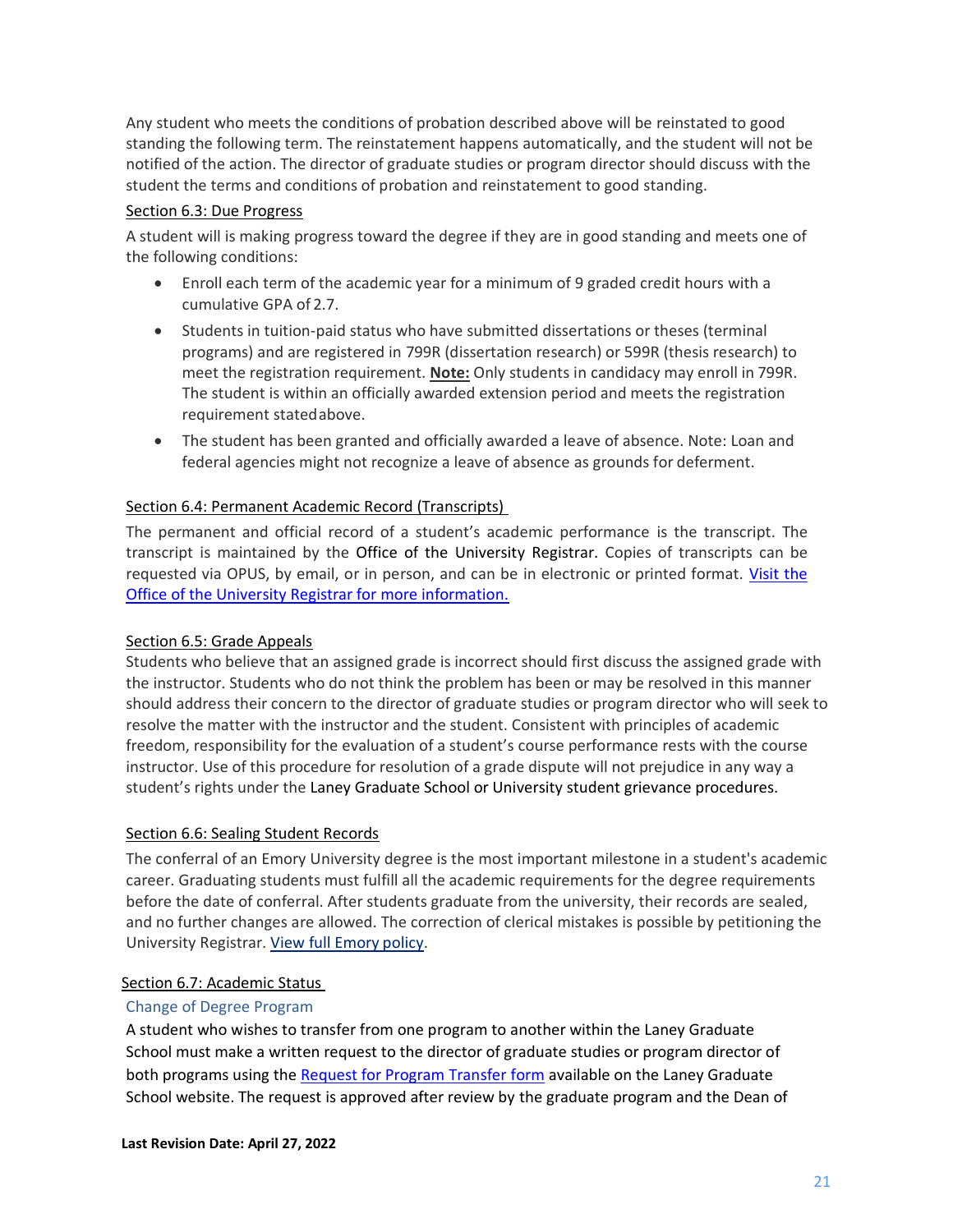the Laney Graduate School. Students wishing to transfer from one program to another do not have to submit new applications or application fees to the Laney Graduate School.

The new program will determine the number of hours credited from the prior program based on new degree objectives and requirements. Programs may prescribe additional course requirements for transferring students. The maximum credit that can be transferred from the student's former program is 18 hours.

When an international student's program transfer has been approved and processed by the Laney Graduate School, the student must consult with the [International Student and Scholar](http://isss.emory.edu/)  [Services](http://isss.emory.edu/) office about any necessary adjustment to the student's I-20.

If the student is a veteran, they must contact the Office of the Registrar at [registr@emory.edu.](mailto:registr@emory.edu)

## <span id="page-21-0"></span>**Section 7: Withdrawals and Leaves of Absence**

#### <span id="page-21-1"></span>Section 7.1: Voluntary Withdrawals

A voluntary withdrawal occurs when a student chooses to leave Emory during a term and requests to be withdrawn from all classes after the Add/Drop/Swap deadline has passed. A student who decides to withdraw from their program of study should consult with the director of graduate studies or program director. International students are required to discuss their plans to withdraw with [International Student and Scholar Services t](http://isss.emory.edu/)o determine how the withdrawal will impact their visa status. If the student is a veteran, they must contact the [Office of the Registrar a](http://www.registrar.emory.edu/)t [registr@emory.edu](mailto:registr@emory.edu) to confirm their enrollment change does not affect their certificate of eligibility.

#### <span id="page-21-2"></span>Section 7.2: Involuntary Withdrawals

A student may be withdrawn involuntarily from Emory if the University determines that the student represents a direct threat to the health and safety of themself or others by:

- 1. Engaging or threatening to engage in behavior that poses a high probability of substantial harm to themself or others; or
- 2. Engaging or threatening to engage in behavior that would cause significant property damage, would directly and substantially impede the lawful activities of others or would interfere with the educational process and the orderly operation of the University.

Withdrawals in such cases shall normally incur no academic penalty for the term in which the student is enrolled, and a tuition refund, if any, shall be based on the schedule established for voluntary withdrawal. Because th[e involuntary](http://policies.emory.edu/8.4) withdrawal policy applies to cases in which there is a concern about the safety of the student or others, the Dean or their designee may require a student who has been involuntarily withdrawn under this policy to be re-evaluated before they are readmitted.

#### <span id="page-21-3"></span>Section 7.3: Leaves of Absence

A student in good standing may be granted 2 one-year leaves (no more than 6 terms) of absence upon recommendation of the student's program and approval of the Dean. Leaves of absence are available to students only within eight years of admission. The student must demonstrate that during this period they must interrupt progress toward the degree. The student should be aware that the University will not certify to loan officers or government agencies that a student on leave of absence is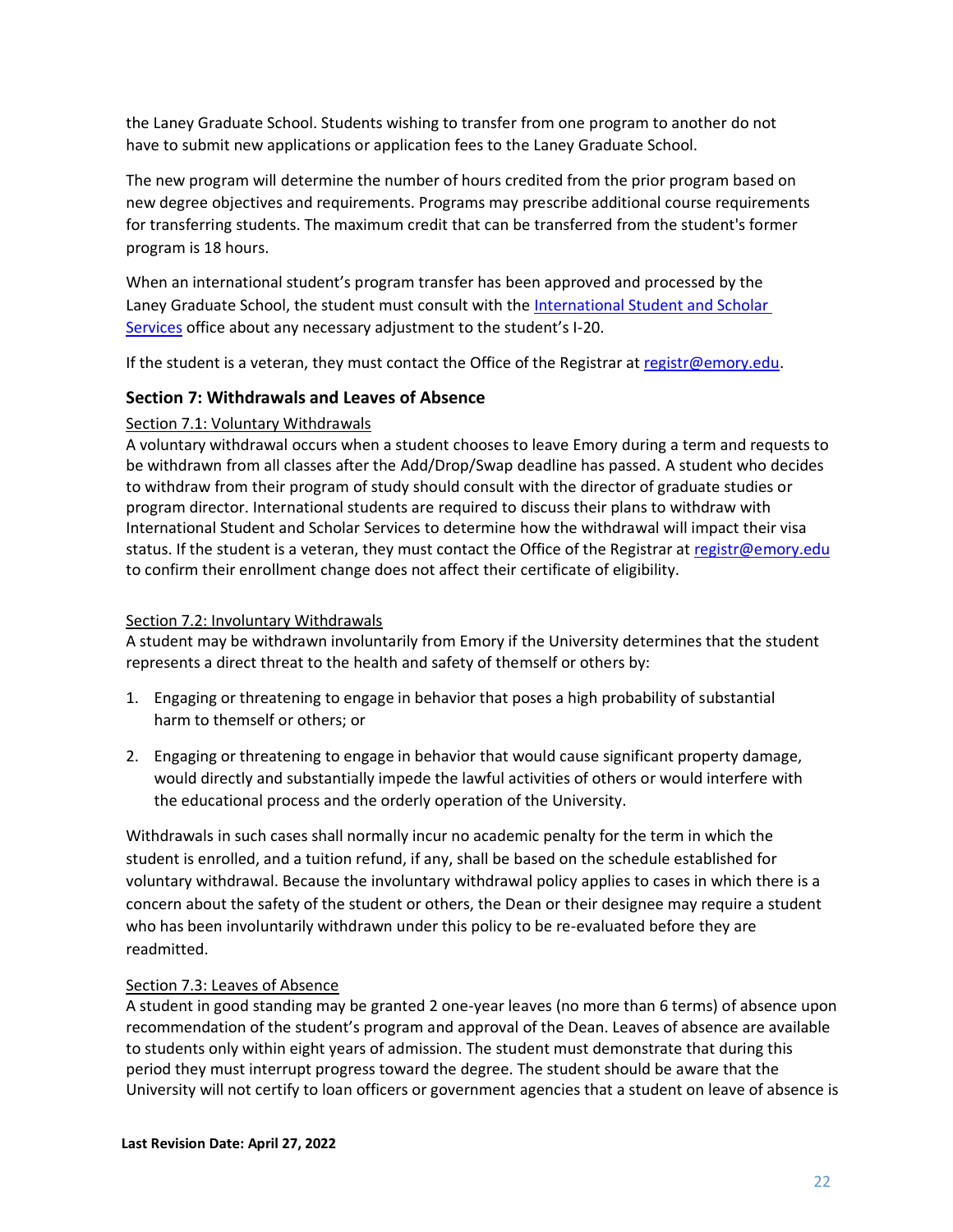in residence or actively pursuing a course of study. International students are required to discuss their plans to withdraw with [International Student and Scholar Services](http://isss.emory.edu/) to determine how the leave of absence will impact their visa status. If the student is a veteran, they must contact the Office of the [Registrar](http://www.registrar.emory.edu/) at [registr@emory.edu.](mailto:registr@emory.edu)

To be eligible for a leave of absence, a student must be in good standing and have no incomplete assignments. Time spent on a leave of absence does not count toward the nine-year limit for the doctoral degree or the five-year limit for the terminal master's degree. Students beyond these limits are not eligible for leave but may apply for an extension of the time allowed to complete degree requirements in accord with the rules governing such extensions.

Leaves of absence are not to be used to resolve academic difficulties or finish incomplete assignments. Rather, this policy is intended to allow students to step out of academic life for a specified period, during which they will be unable to continue to make progress toward the degree in any way. Examples include a unique professional opportunity, short-term disabilities, or competing responsibilities of a nature that preclude meaningful progress toward the degree. Circumstances pertaining to pregnancy, childbirth, and childcare should first be considered through our [Parental](#page-23-0)  [Accommodation policy](#page-23-0)**,** but may also be addressed through the leave of absence policy.

A student returning to the Laney Graduate School after a leave of absence should request readmission at least 30 days before the beginning of the term in which he or she wishes to return.

#### <span id="page-22-0"></span>**Section 8: Readmission**

Students who have not been enrolled for one or more terms need to apply for readmission. This is required both for students who were on approved leaves of absence and for students who allowed their enrollment to lapse without obtaining approved leave. The first step to apply for readmission is to contact the graduate director of graduate studies of the program. The student must then submit an online form, found on the LGS website and their program will be asked to approve the student's readmission in an online system. Readmission is approved at the discretion of the program and/or division, which may also prescribe additional course requirements. Students who fail to maintain continuous enrollment must submit an online form and apply for readmission **at least 30 days before** the term in which they wish to re-register.

Students who fail to maintain continuous registration become inactive, and are ineligible for financial aid and health insurance, and will need to apply for readmission.

Consideration for readmission includes a student's academic standing at the end of the last term registered and grades of incomplete that were converted to Fs during the student's absence. Students who have exceeded the nine-year limit on time to degree cannot be readmitted. Students who have enrollment holds must contact Emory's [Student Financial Services](http://studentfinancials.emory.edu/) and apply for readmission once the hold has been removed.

<span id="page-22-1"></span>Students who discontinued graduate study with a terminal Master's degree will not be readmitted. Readmission in Special Standing

Those whose registration has lapsed for one term or more must complete the online process for readmission at least 30 days before registration.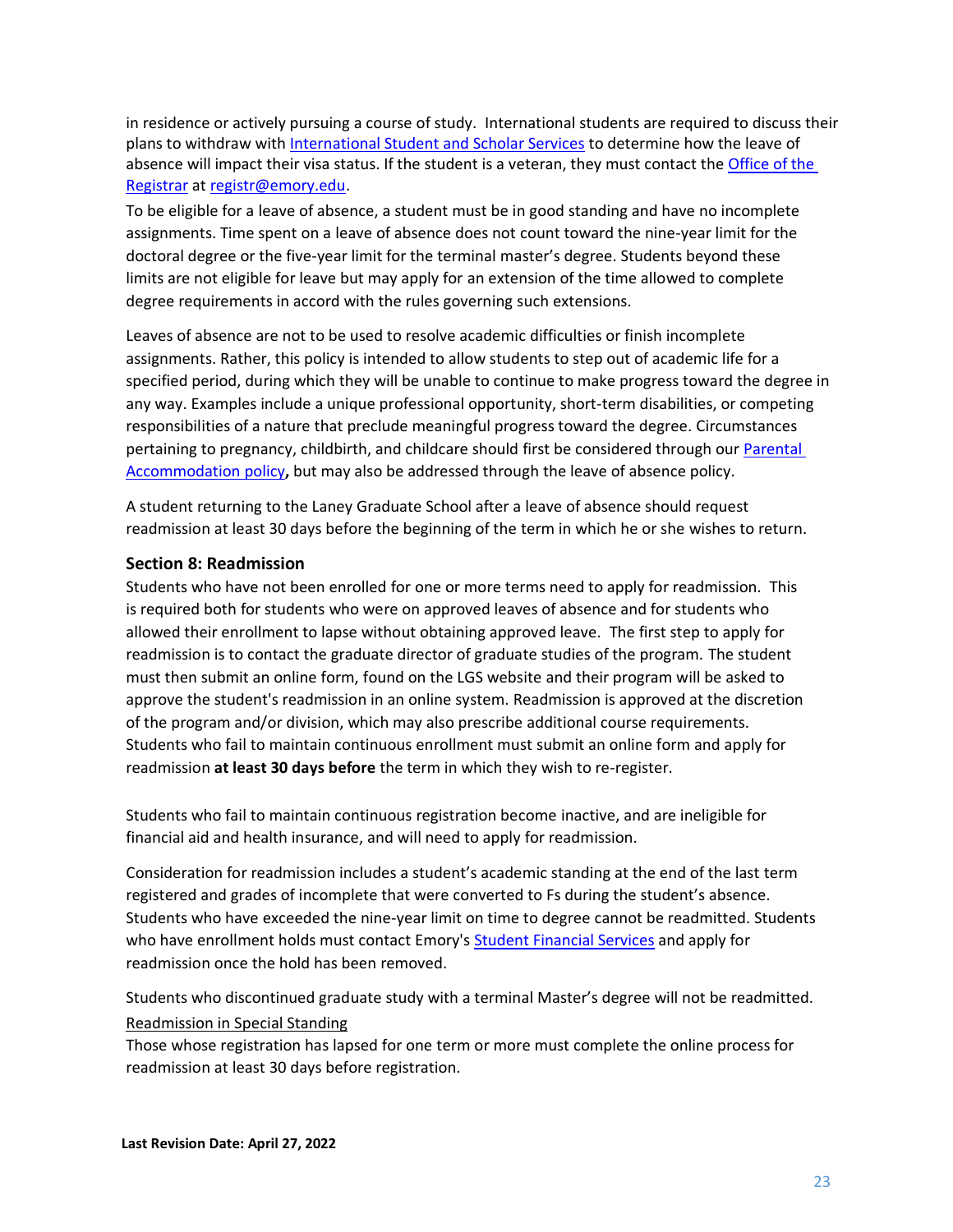#### <span id="page-23-0"></span>**Section 9: Parental Accommodation**

Parental Accommodations are for students with substantial parenting responsibility as a result of childbirth, care of a newborn, or a newly adopted child. This policy guarantees LGS students a minimum level of accommodation and academic modification during the transition to parenthood. Graduate students should develop and discuss plans with their advisors and director of graduate studies (DGS)/ program director (PD) and consult LGS Student Affairs as needed.

#### <span id="page-23-1"></span>Section 9.1: Policy

PhD students designated as the caregiver, having substantial parental responsibility may be relieved of graduate responsibilities for up to eight weeks after the birth or adoption of a child. Up to four of those weeks may be situated before the anticipated birth or adoption date. Modifications for master's students are based on a case-by-case basis and worked out between student, academic program advisor, and DGS depending on the students' stage of progress i.e. coursework, teaching, research, and nature of research environment. If both parents are LGS students, only one student may receive accommodations at a time. Students are not employees and thus are not subject to the provisions of the Family and Medical Leave Act (FMLA).

#### <span id="page-23-2"></span>Section 9.2: Eligibility

Any matriculated doctoral student in good academic standing. Note: If both parents are Emory PhD students, they may discuss with their respective programs and the Laney Graduate School a reasonable and feasible proposal for dividing a twelve-week accommodation period.

#### <span id="page-23-3"></span>Section 9.3: Stipend Support during Accommodation Period

Eligible students who are receiving stipend support continue to receive this support throughout the accommodation period. If a student receives their stipend through a training or research grant, the extramural sponsor will be expected to continue to fund the student to the extent allowable by the granting agency. If the sponsor does not allow stipend support during this accommodation period, the program will identify an alternative funding source at Emory for this accommodation period.

During these eight weeks, students are expected to maintain registration, remain in contact with their advisors, and engage in limited academic activity (e.g., reading), assuming the good health of the student and the infant or child. After the eight weeks is over, students are expected to resume their responsibilities as outlined by the granting agency.

#### <span id="page-23-4"></span>Section 9.4: Accommodation Principles

<span id="page-23-5"></span>Enrollment status: PhD students benefitting from the accommodation will remain as full-time students, and thus their eligibility for graduate student benefits remains intact (e.g., student services and health insurance).

<span id="page-23-6"></span>Suspension of academic requirements: PhD students benefitting from accommodation are relieved of full-time academic and related educational activity, such as teaching and research assistant academic requirements, official academic examinations such as qualifying or preliminary examinations, lab and research deadlines, and course activity.

• Scheduled courses or examinations should be rescheduled if possible and as necessary to avoid conflicts with the accommodation period; re-scheduling should provide reasonable time to complete these academic requirements. If the amount of course work to be rescheduled is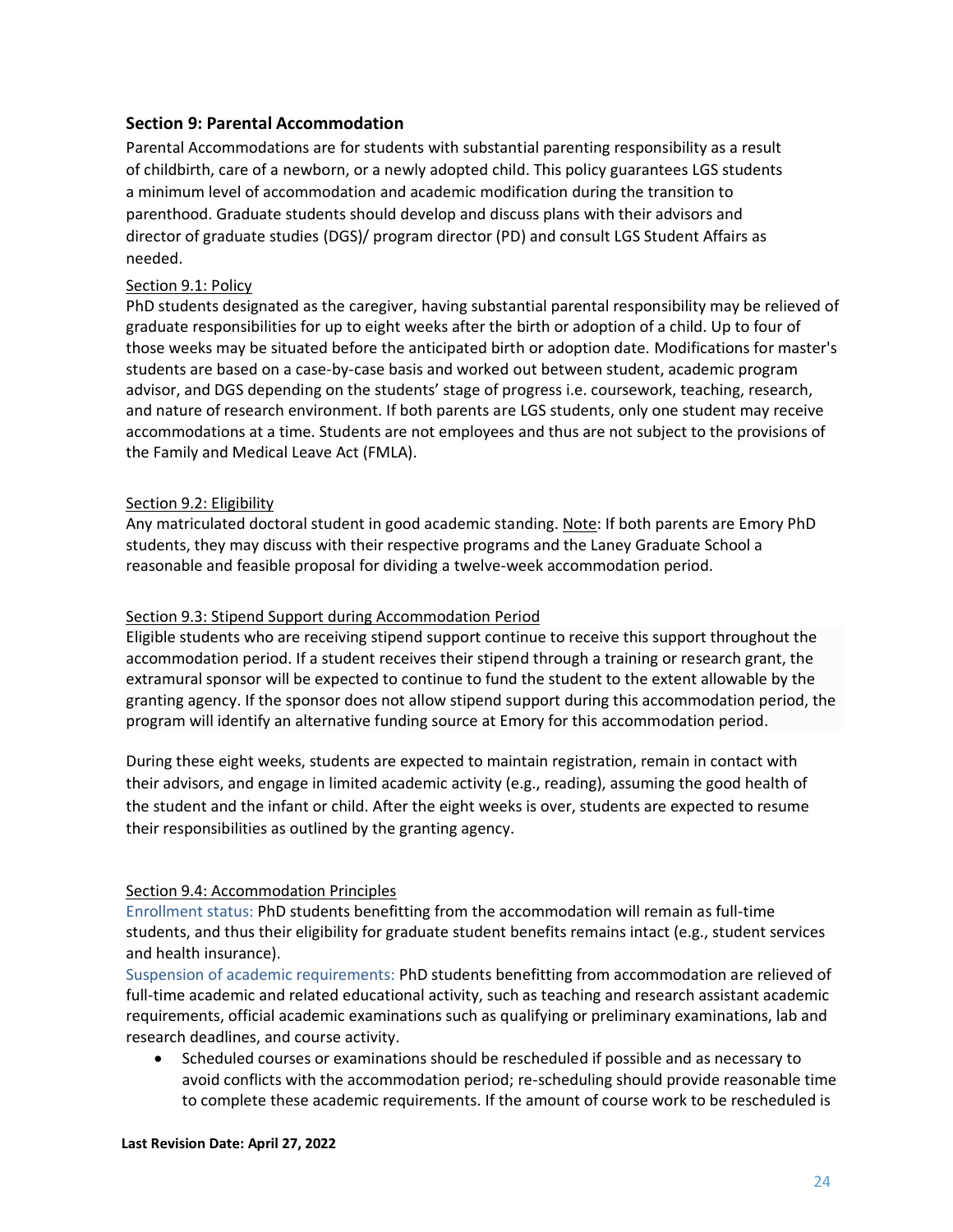excessive, the student may need to drop a course and retake it in another term.

• The student's program will develop a plan to replace necessary required academic activities, such as teaching and research. The Laney Graduate School expects that the program will exercise flexibility in this process. Contact the Senior Associate Dean of the Laney Graduate School for specific discussion of this matter, if necessary.

<span id="page-24-0"></span>Accommodation is not a Leave of Absence: Students benefitting from accommodation are expected to maintain registration, remain in contact with their advisors, and engage in limited academic activity (e.g., reading), assuming the good health of the student and the infant or child. Students may prefer to apply for a [Leave of Absence.](#page-21-0)

#### <span id="page-24-1"></span>Section 9.5: Requesting Accommodation Procedure

PhD students seeking accommodation should inform their program (normally through their director of graduate studies/program director, advisor, and the Laney Graduate School in writing at least 3 months before the accommodation is anticipated (unless unforeseen circumstances arise) for programs to have adequate time to plan any activity that might be carried out by other students. Students are expected to take into consideration the needs of their programs and collaborators in determining when to inform their programs. Students must discuss accommodation plans with their advisors and director of graduate studies/program director before submitting the request to the Laney Graduate School.

Vie[w form and instructions for the Parental Accommodation Request.](https://www.gs.emory.edu/academics/policies-progress/absence.html)

#### <span id="page-24-2"></span>**Section 10: Degree Completion**

A student approaching the end of a degree program is responsible for ensuring that they meet all program, Laney Graduate School, and University requirements and deadlines. Failure to do so may result in failure to receive the degree until the following term. All deadlines are published on the [Laney Graduate School Academic Calendar.](http://www.trumba.com/calendars/Emory_Grad_School_Academic) Details are on the [Degree Completion page](http://gs.emory.edu/academics/completion/index.html) on the LGS website.

#### <span id="page-24-3"></span>Section 10.1: Registration and Awarding of Degrees

Students must be registered full-time in the term in which they receive their degrees. If students have not defended, they should: enroll in course 599R if not in candidacy or 799R if they are in candidacy. If the student has defended, then they should enroll in the appropriate course to satisfy the requirement. Master's students should enroll in course 599R.

#### <span id="page-24-4"></span>Section 10.2: Application for Degree

Students must submit a formal Application for Degree to be awarded in a particular term: spring, summer, or fall. The form is available on the LGS website on the LGS [Degree Completion page. T](http://gs.emory.edu/academics/completion/index.html)he application can also be completed online, in OPUS, if the student's record indicates that the current term is their anticipated term of graduation.

Degree applications are valid only for the term in which they are filed. A student who applies for the degree and does not complete all requirements must apply again and register full time for the term in which the student will receive the degree.

## <span id="page-24-5"></span>Section 10.3: Degree Clearance Form (Completion of Requirements Report)

The Degree Clearance Form certifies that the student has completed all requirements for the degree. Students receiving a Master's degree must attach a copy of their transcript to the form. **Note:**  Students must upload their theses or dissertations to the ETD Repository before submitting the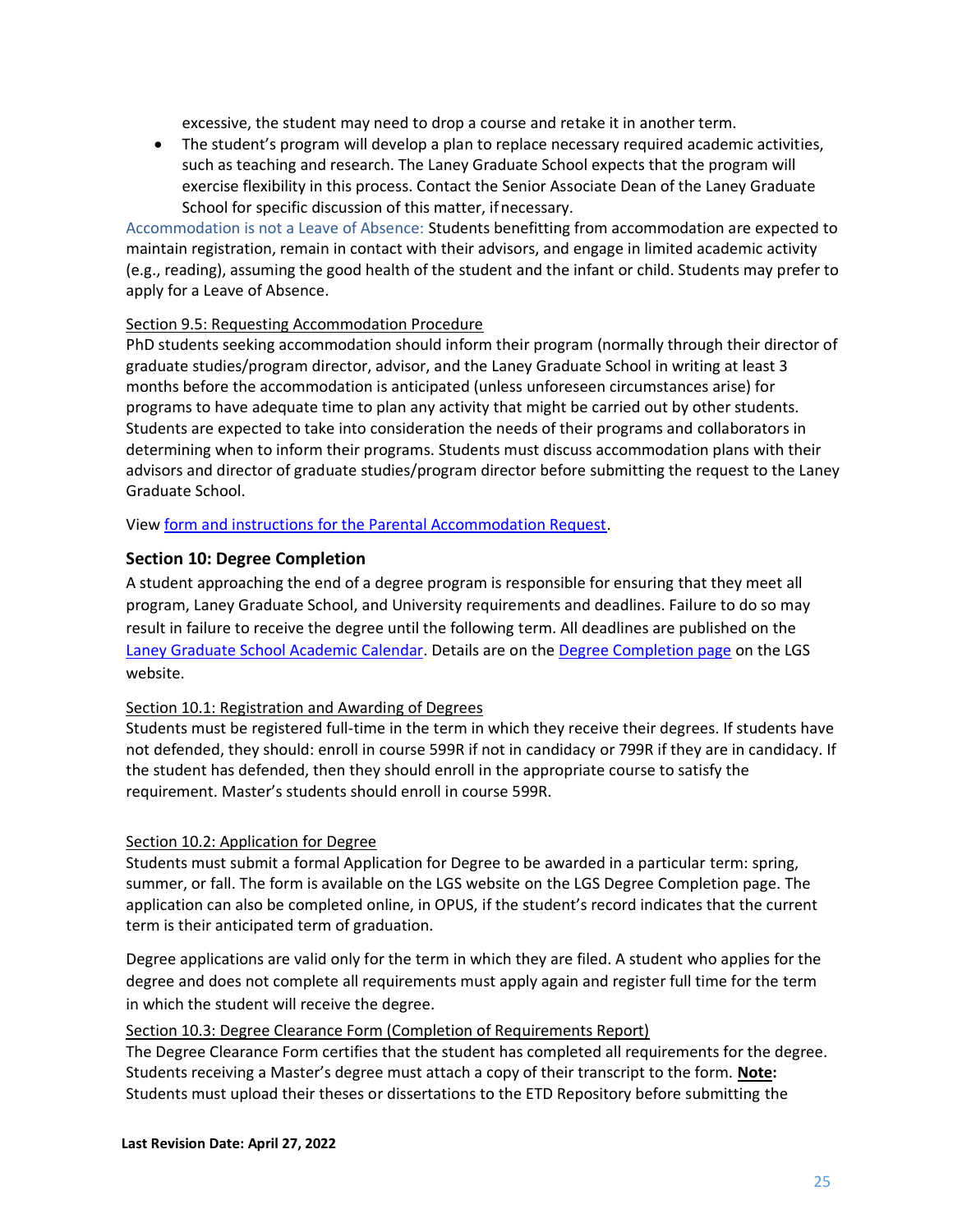required forms to LGS. Dates for receipt of forms can be found on the [LGS](http://www.trumba.com/calendars/Emory_Grad_School_Academic) [Academic Calendar.](http://www.trumba.com/calendars/Emory_Grad_School_Academic)

Candidates must resolve all I grades as well as P and IP grades before submitting the Clearance Form.

#### <span id="page-25-0"></span>Section 10.4: Dissertation or Thesis Submission

All dissertations and theses are submitted electronically, through the Electronic Theses and Dissertation (ETD) Repository. The electronic copy submitted to the ETD Repository becomes the official and archival copy of record.

The dissertation is reviewed by the Laney Graduate School and must be approved by the Dean before a student can be cleared to graduate.

Detailed instructions are available on the [LGS website.](http://gs.emory.edu/academics/completion/index.html) 

#### <span id="page-25-1"></span>Section 10.5: Graduate Education Exit Survey and Survey of Earned Doctorates

The Laney Graduate School requires that PhD candidates complete two online surveys: the LGS Graduate Education Exit Survey and the Survey of Earned Doctorates. Upon completion of each survey, students receive a certificate of completion. Certificates should be saved and submitted when submitting a degree completion form and other required documents. Master's students are only required to complete and submit the Graduate Education Exit Survey for Master's students.

#### <span id="page-25-2"></span>Section 10.6: ProQuest/UMI Publishing Agreement

All PhD candidates must complete and submit the ProQuest/UMI Publishing Agreement. Copyrighting is optional. Master's candidates do not need to publish their theses with ProQuest/UMI, but may do so. Master's candidates who want to copyright their theses can do so through ProQuest/UMI.

## <span id="page-25-3"></span>Section 10.7: Master's Degree based on Candidacy

Some doctoral programs award Master's degrees to students who have reached doctoral candidacy. Students who are receiving a Master's based on candidacy must submit Candidacy, Application for Degree, and Degree Clearance forms to LGS by the published deadlines. (see [LGS Academic Calendar\)](http://www.trumba.com/calendars/Emory_Grad_School_Academic)

#### <span id="page-25-4"></span>Section 10.8: Financial Obligations to the University

All financial obligations to the University must be cleared before a student graduates. These obligations include tuition, student health charges, parking fines, and library fines if any. Failure to settle outstanding charges will result in holds being placed on diplomas, transcripts, and other student records. Eligibility for stipend expires when a student graduates.

#### <span id="page-25-5"></span>Section 10.9: Commencement Ceremony

University commencement is held once each year, at the end of spring term.

Students who graduate in the summer and fall should indicate whether they expect to return for commencement in the spring and update their OPUS record to make sure it contains a permanent email address for confirmation of their attendance plans.

Students who have a FERPA information suppression hold on their personal information should know that their names will not be printed in the commencement program. Names will be printed only if the FERPA hold is removed, and the hold can be removed only by the University Registrar's office.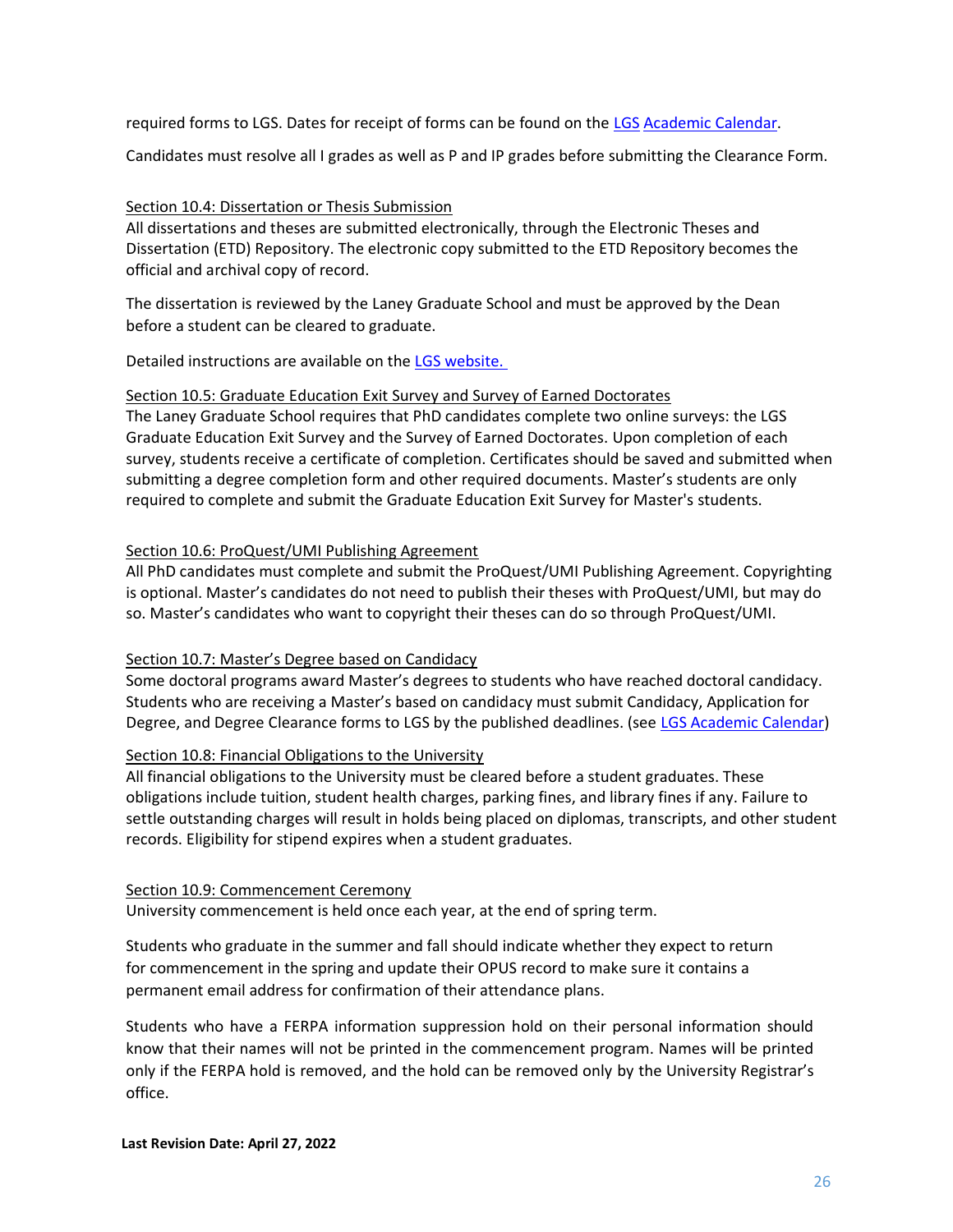#### <span id="page-26-0"></span>Section 10.10: Diploma Notation and Name

Students should note that while transcripts will show majors and degrees received, diplomas will not. Only the degree received is displayed on a diploma, not the major field. For example, a student receiving a PhD in English will receive a diploma stating that they have been awarded the Doctor of Philosophy, not the Doctor of Philosophy in English. The same applies to Master's diplomas.

Prior to graduation, students should update their permanent mailing addresses and email addresses in OPUS.

The diploma from Emory University will be printed with the student's official name as it appears in OPUS. For more information, see Emory's name policy at [http://policies.emory.edu/10.1.](http://policies.emory.edu/10.1)

#### <span id="page-26-1"></span>**Section 11: Registration**

For information about new student registration, see the Laney Graduate School website.

Unless instructed otherwise by the program, all continuing degree-seeking students in the Laney Graduate School can register themselves via OPUS. To assist with the registration process, students are provided with specific instructions by email prior to pre-registration dates. Additionally, students should pay particular attention to program instructions regarding registration.

Students must settle their accounts with Emory's [Student Financial Services. S](http://studentfinancials.emory.edu/)tudents who do not complete payment by published deadlines will be assessed a \$150 late fee, and their registration may be canceled.

#### <span id="page-26-2"></span>Section 11.1: Continuous Registration

Students must maintain continuous registration throughout their course of study in the Laney Graduate School. If a student does not register for one term or more, or if a student withdraws after registering, the student will become inactive and must apply for readmission.

#### <span id="page-26-3"></span>Continuing Students Registration Procedures

There are two steps to registration: signing up for courses and paying or arranging for payment of outstanding accounts. Students should check with program staff prior to pre-registration for program-specific requirements.

#### <span id="page-26-4"></span>Signing up for Courses

After complying with program procedures, students may pre-register in OPUS. The dates of preregistration are published on the [Office of the Registrar's](http://registrar.emory.edu/index.html) website and the [LGS Academic Calendar.](http://www.trumba.com/calendars/Emory_Grad_School_Academic)

Students are responsible for obtaining the required program approval for their schedules and for verifying that their registration is correct.

Special standing students may not use OPUS to pre-register. Special standing students must obtain the required signatures from course instructors and programs. Some programs require specialstanding students to obtain permission from the director of graduate studies or program director. Special standing students submit instructor approvals to the Laney Graduate School. The Laney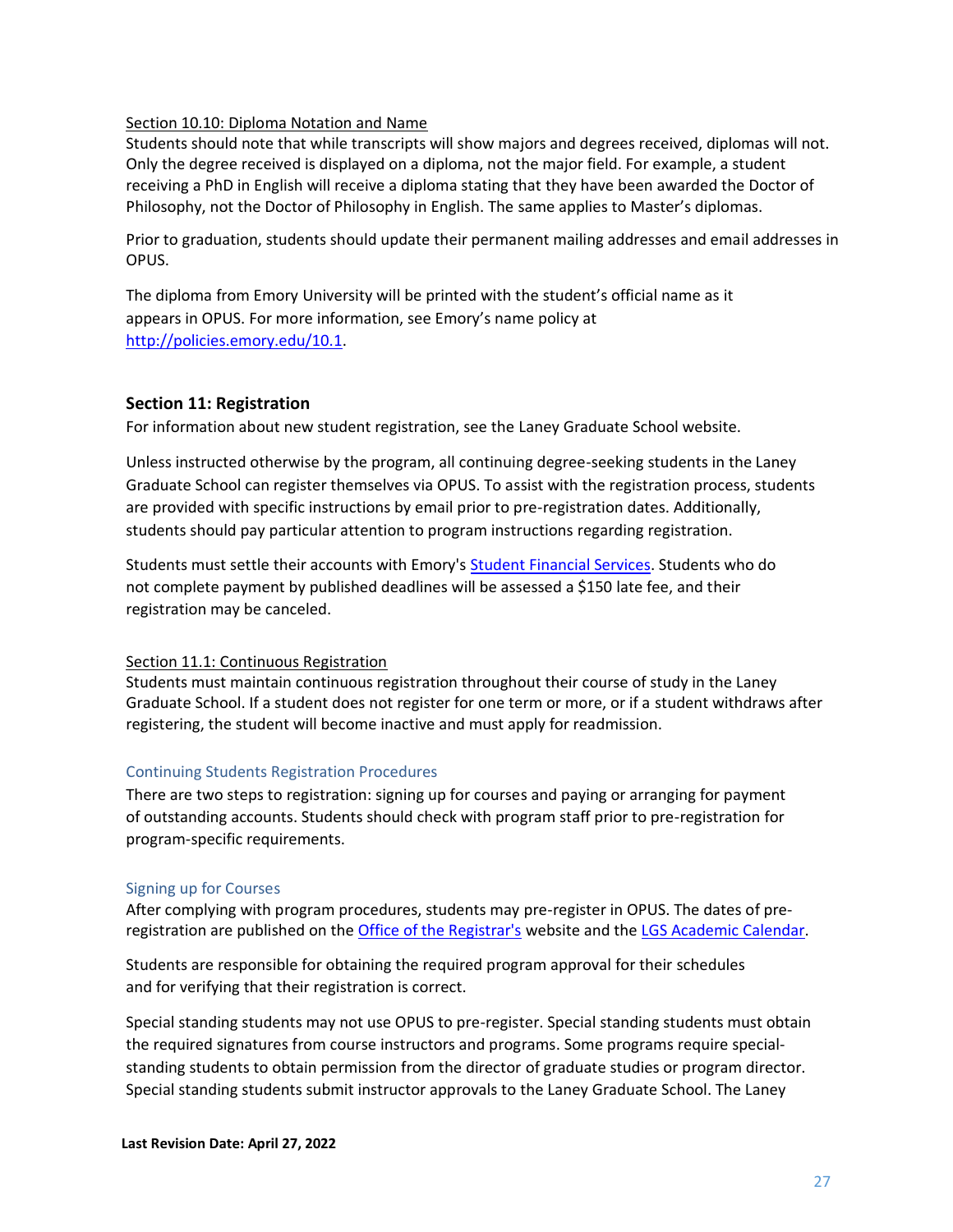Graduate School will enter the schedule in OPUS on the first day of Registration.

#### <span id="page-27-0"></span>Section 11.2: Registration Status

Students in the Laney Graduate School register in one of two forms:

- 1. Enrollment: All students must be in enrollment status. This includes all audit, directed study, and research courses as well as standard courses for both degree-seeking and special standing students.
- 2. Tuition-paid: Degree-seeking students who have completed six terms, excluding summers, are registered in tuition-paid, full-time status. They may register for 9 hours in dissertation research, or for courses.

#### <span id="page-27-1"></span>Section 11.3: Payment of Accounts

After a student's schedule is entered into OPUS, [Student Financial Services](http://studentfinancials.emory.edu/) generates an electronic invoice that is posted in OPUS. A student is notified of this posting by an email sent to the student's Emory email address. The Office of Student Financial Services does not mail paper statements. Students are required to register in addition to paying their bills. Accounts will reflect charges, anticipated aid, and an account summary. Bills are payable upon receipt. Students should follow instructions provided by The Office of Student Financial Services on their website.

Students who fail to settle their accounts by published deadlines must pay a late registration fee of \$150. Registration may be canceled for students with outstanding balances on their accounts. Students who fail to enroll in courses and do not pay their bills by the end of add/drop will have their registration and their financial award (tuition and/or stipend) canceled.

#### <span id="page-27-2"></span>Section 11.4: Course Load and Adjustments

The normal course load for a student in full-time status is 9 credit hours during fall, spring, and summer terms. Some programs require students to register for 12 hours per term. The maximum number of credits allowed in any term is 16. Any additional credits should be reviewed and approved by the director of graduate studies or program director and the Laney Graduate School. **Course Adjustments**

<span id="page-27-3"></span>Students' schedules can be adjusted during the University add/drop period. Any adjustments, including changing grading options, should be made with the approval of the student's faculty adviser and the director of graduate studies or program director. Students may make changes through OPUS, but they must first obtain program approval for all changes. After the add/drop period through the date of record, only the Laney Graduate School can adjust a schedule. After the Registrar's date of record, no adjustments will be made. It is the student's responsibility to ensure that the adjustments to a course schedule are properly made prior to the date of record.

#### <span id="page-27-4"></span>Section 11.5: Grading Options

Students take graduate-level courses for letter grades (A, A-, B+, B, B-, C, or F). Contingent upon program approval, they may elect to take a limited number of courses as S/U (satisfactory/unsatisfactory). Degree-seeking students also may audit graduate courses with the permission of their program and the course instructor. The Registrar's calendar lists the last date on which changes in grading basis may be made in any term.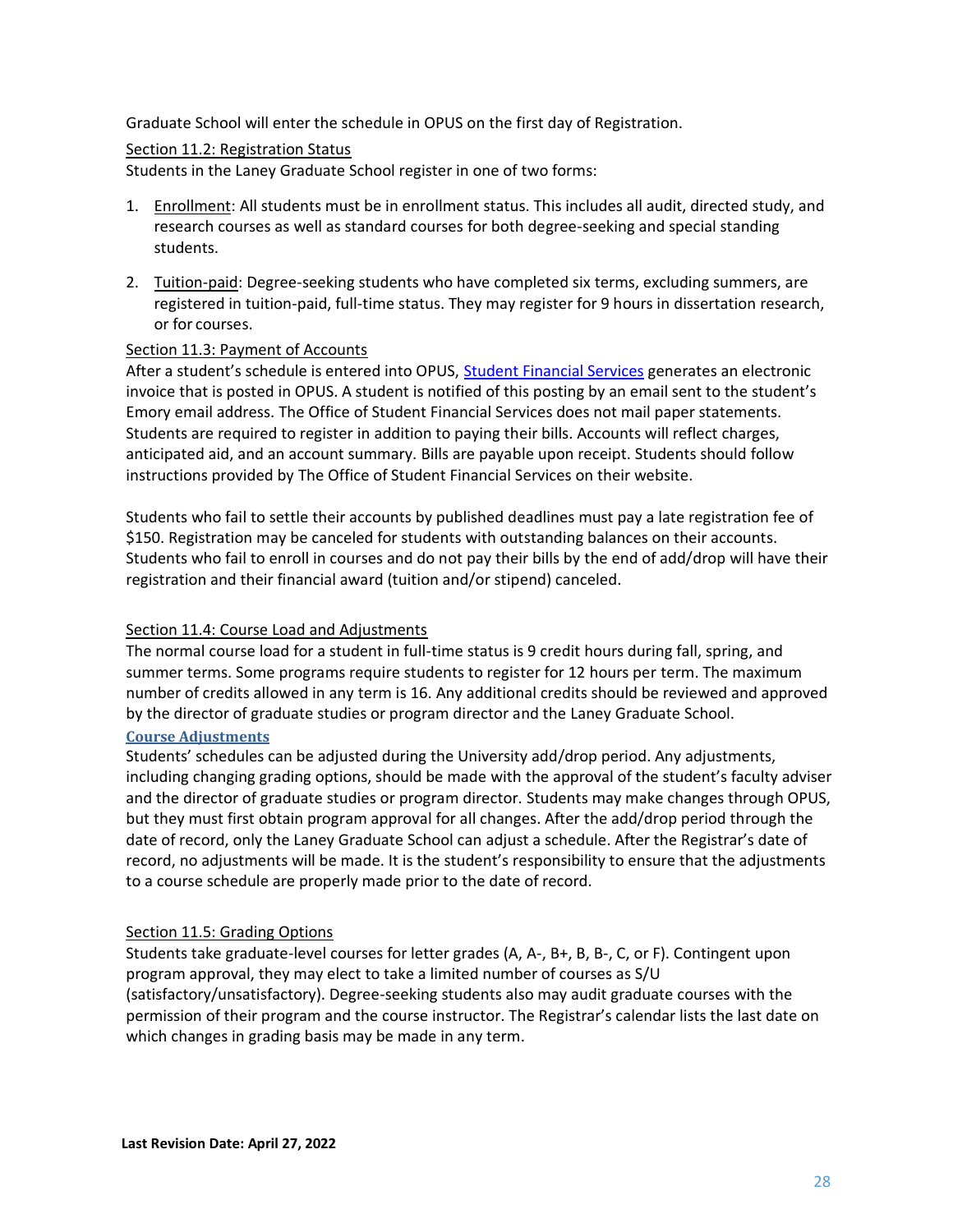#### <span id="page-28-0"></span>Section 11.6: Withdrawal

A student who wishes to drop a course or make a complete withdrawal after add/drop must complete th[e Withdrawal](http://gs.emory.edu/academics/policies/absence.html) [Signature Form](https://gs.emory.edu/academics/policies-progress/absence.html) posted on the LGS website and then follow the steps outlined on the LGS [Withdrawal, Leave of Absence,](http://gs.emory.edu/academics/policies/absence.html) [Parental Accommodation page. T](https://gs.emory.edu/academics/policies-progress/absence.html)he instructor for each course must assign a grade of W, WF, or WU. Courses with a grade of W will not count toward candidacy or tuition-paid status. Withdrawing from courses and dropping below full-time status may result in a reassessment of student charges and/or a recalculation of student financial aid for the term. Exact consequences will depend on several factors, including the type and amount of financial aid the student has received and the official date of withdrawal.

#### <span id="page-28-1"></span>Section 11.7: Undergraduate Courses

Programs sometimes suggest or require that students take undergraduate-level language courses to fulfill foreign language requirements. Permission by programs and instructors must be granted before enrolling in undergraduate courses.

#### <span id="page-28-2"></span>Section 11.8: Student Loan Deferment

Registration status may affect the status of student loan deferments. Only students registered for 9 or more hours of credit are recognized as pursuing degrees full-time status. The Laney Graduate School will certify full-time enrollment for those students. Students are advised to consult with their lending agencies for specific enrollment requirements.

#### <span id="page-28-3"></span>Section 11.9: Dual Registration

Students may not establish residence in more than one school of the University at the same time. An LGS student who wishes to take a course in a degree program offered by another school at Emory must obtain permission from their advisor, the course instructor, and the director of graduate studies/program director. The student registers through the Laney Graduate School, and course credit will apply only toward the student's LGS degree program. Courses taken may count only toward a single degree.

Students in recognized joint or dual degree programs, such as the JD/PhD, will be accommodated in ways that vary from program to program.

<span id="page-28-4"></span>Section 11.10: Cross Registration – Atlanta Regional Consortium for Higher Education (ARCHE) Emory participates in th[e Atlanta Regional Consortium for Higher Education](http://www.atlantahighered.org/) cross-registration agreement. Students may take courses on a space-available basis at member institutions if the course is not being offered concurrently at the home institution. Participating institutions are Agnes Scott College, Brenau University, Clark Atlanta University, Clayton State University, Columbia Theological Seminary, Emory University, Georgia Gwinnett College, Georgia Institute of Technology, Georgia State University, Interdenominational Theological Center, Kennesaw State University, Mercer University – Atlanta, Mercer University, Morehouse College, Morehouse School of Medicine, Oglethorpe University, Savannah College of Art and Design – Atlanta, Spelman College, University of Georgia, and the University of West Georgia. ARCHE registration application forms are available in the Laney Graduate School or online at [http://atlantahighered.org/. C](http://atlantahighered.org/)ross-registration does not take place during the summer.

Before cross registering, students must obtain permission from their advisers, programs, and the Laney Graduate School. Many participating schools require certain immunizations and students may be required to produce copies of immunization records before cross registering. Questions about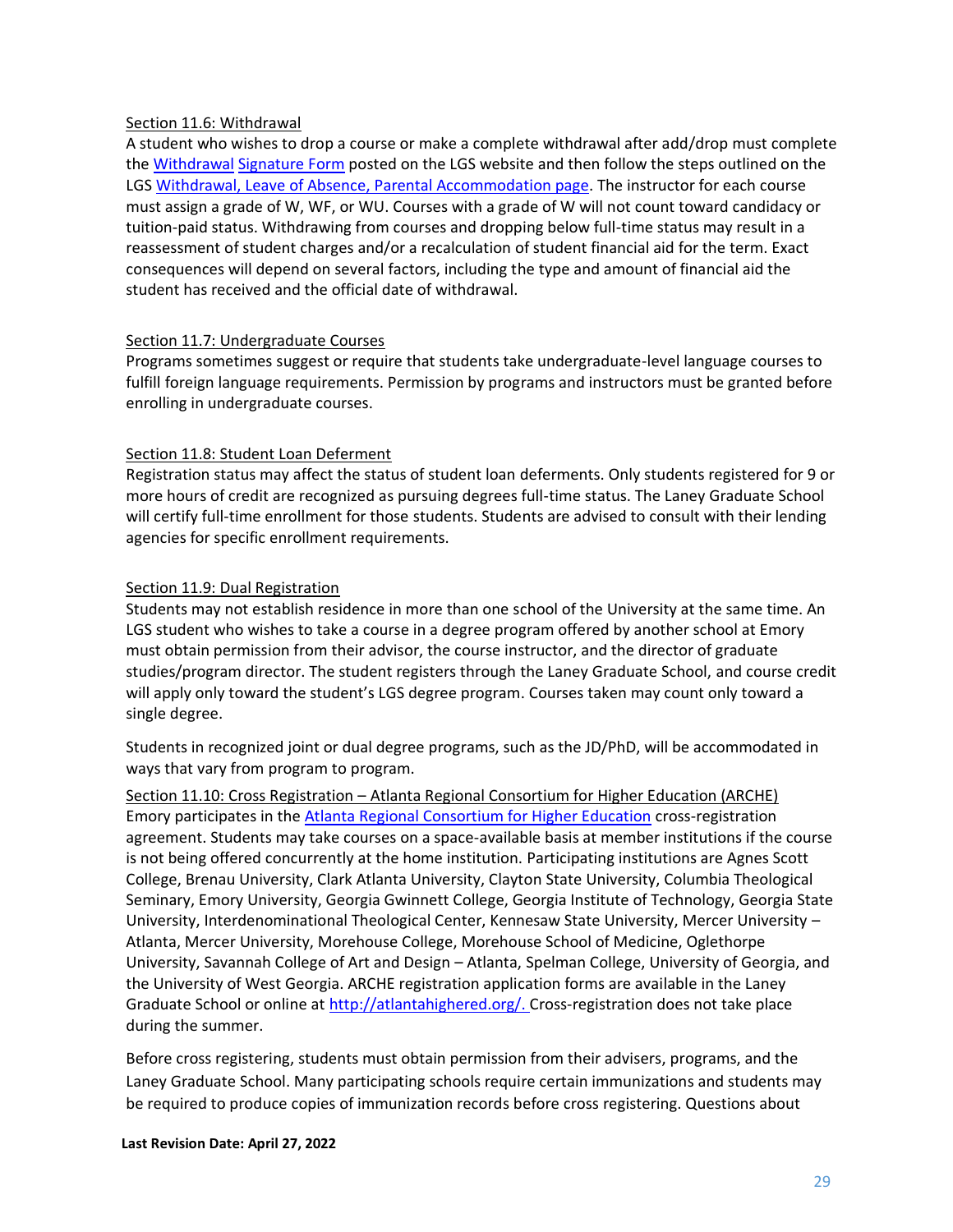cross-registration should be directed to the cross-registration coordinator for Emory University, at 404-727-6042. Details are at [http://www.registrar.emory.edu/Students/arche.html.](http://www.registrar.emory.edu/Students/arche.html)

#### <span id="page-29-0"></span>Section 11.11: Registrar

The Office of the Registrar at Emory University is responsible for supporting the academic progress of all students by ensuring the accuracy of all student records with a particular emphasis on processes related to maintaining efficient and accurate systems for student registration and enrollment, faculty grading, and transcript production, and for upholding the school's academic policies and procedures. For more information, visit the [Registrar's website](http://www.registrar.emory.edu/).

#### <span id="page-29-1"></span>**Section 12: Amendments**

The Emory University by-laws provide that the faculty is responsible for instructional programs under the direction of the President (Instruction, 25). The Laney Graduate School Dean is responsible for the general direction of the graduate school and exercises leadership in the development of educational policies and programs (Instruction 26). In practice, these responsibilities are closely intertwined. Reflecting this connection, Laney Graduate School operates via a model of shared governance. Amendments to the Laney Graduate School Handbook require approval of the Laney Graduate School Executive Council when they materially alter policies related to (1) the approval of new programs and courses; and (2) maintaining, revising, and implementing discipline appropriate standards of quality for admission, instruction, and student research in the Laney Graduate School. Handbook amendments that merely clarify existing policy do not require Executive Council Approval.

## <span id="page-29-2"></span>**Article II: Financial Information**

## <span id="page-29-3"></span>**Section 1: Graduate Cost of Attendance**

The cost of attendance is an estimate of the total amount it will cost a student to go to school for an academic period, and it's determined using rules established by law. The cost of attending Emory University includes tuition and student fees, living expenses, health insurance, parking fees, and incidentals, such as the purchase of textbooks and supplies. All tuition and fees are determined by the Board of Trustees and are subject to change without notice. Information about tuition and fees can be found on the [Tuition and Costs](http://gs.emory.edu/funding/tuition.html) page of the Laney Graduate School website.

Doctoral students who have reached Tuition-Paid Status are exempted from Activity and Athletic fees.

#### <span id="page-29-4"></span>Section 1.1: Transcript Fee

All new degree and certificate students are required to pay a one-time transcript fee of \$70 at the time they first enroll at Emory. This is a one-time fee that pays for all future transcripts. If you already obtained a degree from Emory, you may have paid this fee already. The fee will be assessed only to students seeking their first degree from Emory.

For more information see [the Registrar's website.](http://www.registrar.emory.edu/Students/Transcripts/index.html)

#### <span id="page-29-5"></span>Section 1.2: Mandatory Health Insurance

All new and continuing degree-seeking and international Emory University students are required to have health insurance. Under this requirement, students must either purchase the **Emory University** [Student Health Insurance Plan](http://studenthealth.emory.edu/hs/new_students/aetna/index.html) or provide documentation of enrollment in a comparable United States-domiciled plan. New students wishing to waive enrollment in the Emory Student Health Insurance Plan will need to complete the annual waiver process via OPUS before the first day of classes of their first semester at Emory. All returning students must also complete the enrollment/waiver process annually before the first day of classes of Fall term.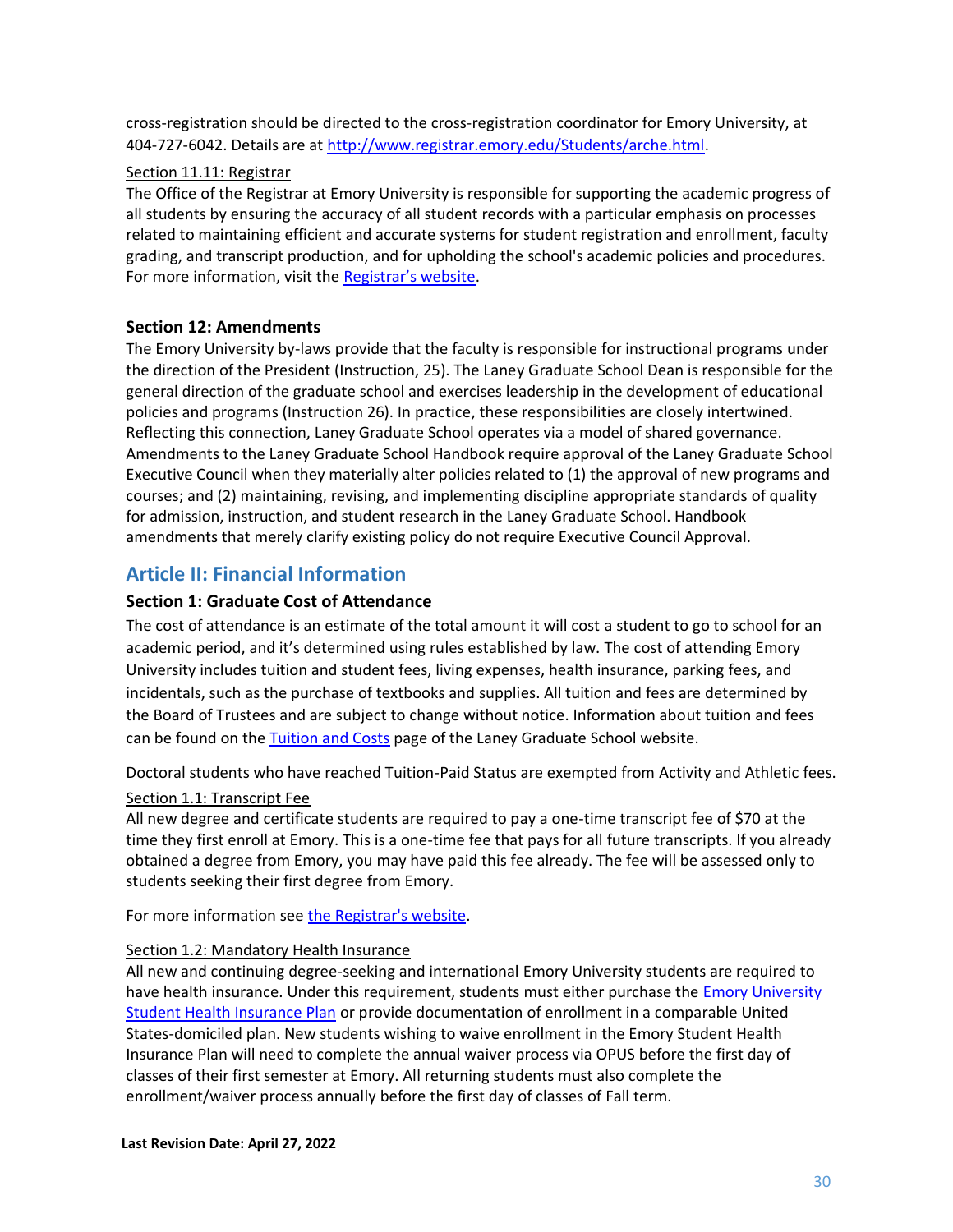If a student has not [waived out](http://studenthealth.emory.edu/hs/new_students/health_insurance/waiver_process.html) of the Emory Student Health Insurance Plan by the date of Emory's pre-term Student Financial Services bill, they are billed for the Emory/Aetna student insurance plan. However, the student will still have until the first day of term classes to complete a waiver and have the insurance enrollment and charge reversed. Students will need to complete the annual insurance enrollment/waiver process each year they are enrolled at Emory. For more information, visit the [Student Health Services website.](http://studenthealth.emory.edu/hs/insurance_fees/health_insurance/index.html)

#### <span id="page-30-0"></span>Section 1.3: Financial Responsibility to the University

Students are responsible for maintaining good financial standing with the University, including timely payment of tuition, emergency loans, and other fees, as well as fines that may be incurred from the libraries or parking office. Penalties for past due accounts include but are not limited to: cancellation of registration, refusal to approve continued registration, refusal to release transcripts, and withholding of diplomas.

For more information, visit the [Student Financial Services website.](http://studentfinancials.emory.edu/)

#### <span id="page-30-1"></span>Section 1.4: Courtesy Scholarships

The Courtesy Scholarship is a grant that covers tuition exclusively (not textbooks, fees or other miscellaneous charges). It is made available to Emory employees and their family members who apply and are admitted for enrollment in academic programs at Emory University. The percentage of tuition covered depends on your years of service.

Emory employees must contact [Human Resources](http://www.hr.emory.edu/eu/benefits/courtesyscholarship/courtesyscholarship.html) for information about eligibility for Courtesy Scholarships. Application fees and tuition for audited courses are not covered by Courtesy Scholarships.

## <span id="page-30-2"></span>**Section 2: Merit Awards and Financial Aid**

Tuition scholarships and stipends are awarded on a competitive basis to students in the Laney Graduate School. Official notification of merit awards comes from the Laney Graduate School, although some programs advise students of their award recommendations. Additionally, all offers of financial assistance are made in accordance with the April 15 Resolution adopted by the Council of Graduate Schools (CGS). A copy of the April 15 resolution and a list of CGS member institutions that support the resolution is available on th[e CGS website.](http://cgsnet.org/)

The Laney Graduate School reviews continuing students each term and evaluates their eligibility for merit awards. The Laney Graduate School sets the minimum eligibility for these awards. The Teaching Assistant Training and Teaching Opportunity (TATTO) program is required of all PhD students, whether or not they are receiving Laney Graduate School financial awards.

## <span id="page-30-3"></span>Section 2.1: Loans and Office of Financial Aid

Student loans are money, which is borrowed to help pay for university tuition, books, and living expenses. These funds must be repaid. For many Emory University students, loans are an important way in which they pay for a portion of their educational costs.

Contact th[e Office of Financial Aid f](http://studentaid.emory.edu/apply/gsas/index.html)or information about federal and private loan programs. Financial Aid Advisors are assigned to students based on as indicated on the Office of Financial Aid's website. Section 2.2: LGS Awards

#### <span id="page-30-5"></span><span id="page-30-4"></span>Tuition Scholarships

Tuition scholarships may cover partial or full tuition. These scholarships are awards for tuition credits

**Last Revision Date: April 27, 2022**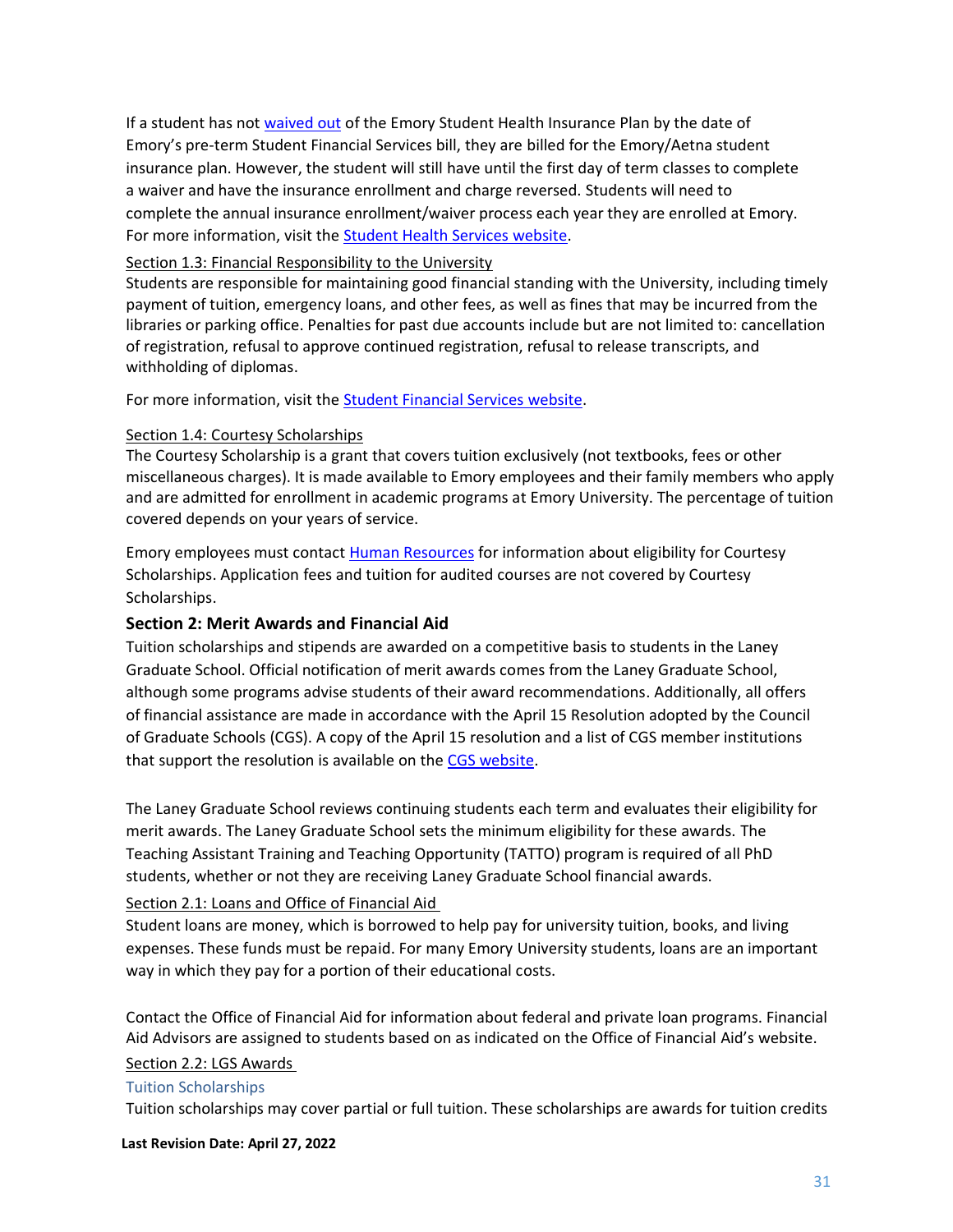only. They are not a cash and cannot be converted to another purpose or paid directly to students.

Doctoral students in their eighth year and beyond who have been granted an extension will receive partial tuition scholarships.

#### <span id="page-31-0"></span>Student Stipends

Doctoral student stipends are disbursed monthly on the last business day of the month. Eligibility for stipend support expires when a student graduates, withdraws, is not enrolled, is terminated, or otherwise becomes ineligible. Doctoral student stipends are disbursed over 12 months from September - August.

#### <span id="page-31-1"></span>Section 2.3: Electronic Stipend Deposit Advice

All doctoral students receiving a Laney Graduate School stipend must enroll in Direct Deposit to receive funds. Several days before funds are deposited into accounts, the University will send an email notification that the deposit is forthcoming. Funds will be deposited on the last business day of the month, not on the day the email notification is sent.

#### <span id="page-31-2"></span>Section 2.4: Termination or Suspension of Stipend Support

Eligibility for student stipends ends when a student graduates, withdraws, is not enrolled, or is terminated. Unused stipends cannot be deferred or reserved. Stipend support for a student on an approved leave of absence will be suspended.

#### <span id="page-31-3"></span>Section 2.5: Conditions and Eligibility for Merit Awards

#### <span id="page-31-4"></span>Academic Performance

The Laney Graduate School sets the minimum standards a student must meet for satisfactory academic performance. Programs may establish more stringent standards. The Laney Graduate School defines **unsatisfactory** academic performance as follows:

- A GPA in any term of less than 2.7, or
- Receipt of a grade of F, IF, U or IU in any course, or
- Receipt of two or more incompletes in a term, or an incomplete in one 9 credit hour course.

A student whose academic performance is deemed unsatisfactory will be placed on probation for one term. During the probationary term, the student must receive no failing grades, must reduce the number of incompletes on his or her record to one, and must attain a cumulative GPA of at least 2.7. During the probation, the student will not be allowed to take incompletes in any courses without permission from the Laney Graduate School. A student who fails to meet the above conditions will be placed on probation for a second term. The Laney Graduate School will terminate a student who merits a third consecutive probationary term unless the program provides written justification for the student's continuation. A written justification should outline the nature of the request, completed milestones, year in the program, and detailed plans and timeline for returning to satisfactory academic standings. The written request is submitted to the Assistant Dean of Student Affairs. The Dean of the Laney Graduate School grants final approval.

Any student who meets the conditions of probation described above will be reinstated to good standing. The reinstatement happens automatically, and the student will not be notified of the action. The Director of Graduate Studies or Program Director should discuss with the student the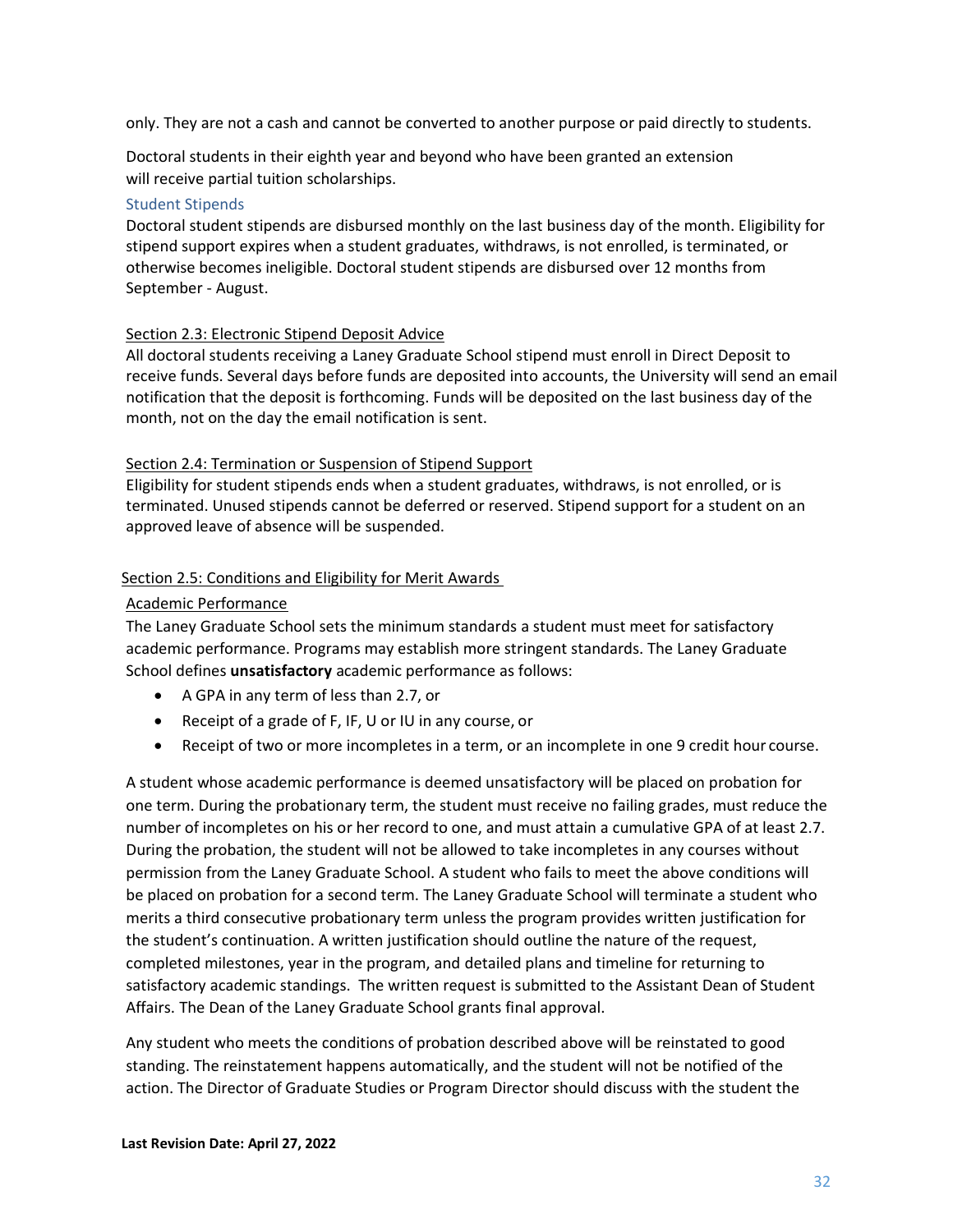terms and conditions of probation and plans for reinstatement to good standing.

## <span id="page-32-0"></span>Due Progress

A student will be considered to be making due progress toward the degree if they are in good standing and meets one of the following conditions:

- The student maintains through the academic year a minimum registration in the fall, spring, and summer terms of at least 9 graded term hours with a cumulative GPA of 2.7. Withdrawals do not count.
- The student is within an officially awarded extension period and meets the registration requirement stated above.
- The student has been granted an officially awarded leave of absence by the Dean.

#### <span id="page-32-1"></span>Registration Requirements

Doctoral students must maintain full-time registration of at least 9 graded term hours in the fall, spring, and summer terms. Doctoral students who do not maintain continuous enrollment may lose eligibility for subsequent Laney Graduate School merit awards.

The terms of a merit award made by the Laney Graduate School may prevent a student from gaining employment. A student should consult their Director of Graduate Studies or Program Director before accepting employment of ten or more hours a week while receiving a merit award. Employment of ten or more hours a week while receiving a merit award will require the Director of Graduate Studies or Program Director to obtain the permission of the Dean of the Laney Graduate School. A written justification should outline the nature of the request, the student's year in the program, and a detailed plan for maintaining satisfactory or completing any future milestones. A written request is submitted to the Assistant Dean of Student Affairs. The Dean of the Laney Graduate School grants final approval.

#### <span id="page-32-2"></span>Section 2.6: Tax Liability

The tax treatment of scholarships, fellowships, grants, awards, or stipends may vary for each student. Students should consult the IRS for information about taxes.

Emory University does not offer personal tax advice. Emory University recommends seeking professional tax counsel whenever necessary.

## <span id="page-32-3"></span>**Section 3: LGS Emergency Loan Fund**

The purpose of the Laney Graduate School [Emergency Loan Fund](http://gs.emory.edu/funding/emergency_loans.html) is to help students through unexpected financial crises, such as illness, family job loss, and delays in other types of funding. The maximum loan amount is \$1,000. A student who receives an emergency loan must sign a promissory note agreeing to repay the loan within 89 days of issue. Emergency loans are interest-free for 89 days.

#### <span id="page-32-4"></span>Section 3.1: Eligibility

A loan applicant must be a full-time student in a degree program and be enrolled for a minimum of 9 credit hours in the term they wish to receive the loan.

A Loan applicant must not have any outstanding debt due to a previous loan from the Laney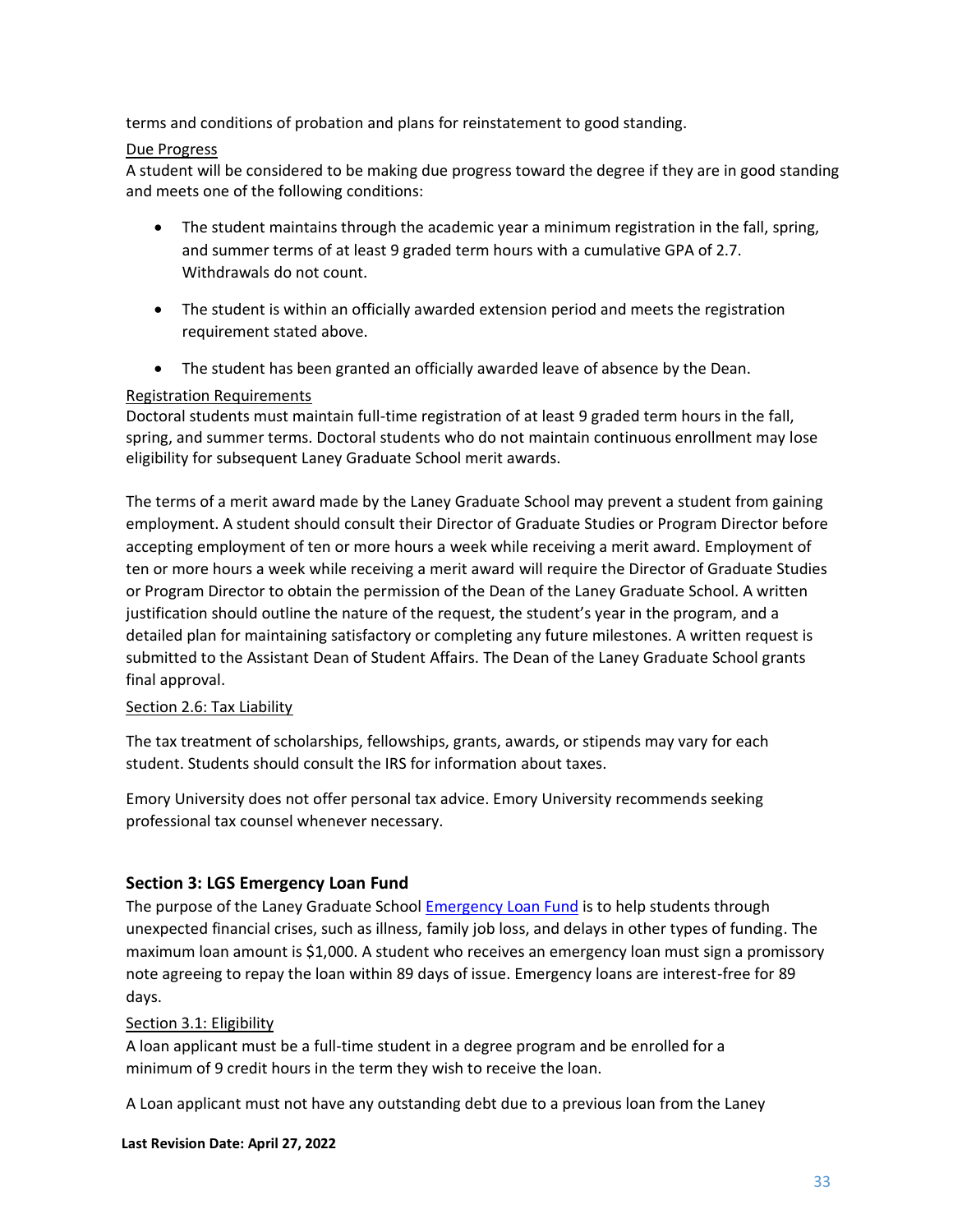Graduate School Emergency Loan Fund or the University.

A Loan applicant must demonstrate financial need of an emergency nature. Students in special standing are not eligible to receive emergency loans.

## <span id="page-33-0"></span>Section 3.2: Procedure

Emergency Loan Fund application forms are available in the Laney Graduate School office and [on the](http://gs.emory.edu/funding/emergency_loans.html)  [LGS website.](http://gs.emory.edu/funding/emergency_loans.html) Applicants must fill out the application form completely and accurately and turn it in the Laney Graduate School. The student is required to state on the application how the loan will be repaid.

New students are eligible to apply for emergency loans once the following conditions are met:

- The student is enrolled full time in the current term; and
- The student's financial aid has been posted or is pending (students should consult their OPUS account for financial aid status)

Finally, new students must have their director of graduate studies, program director or program administrator sign the emergency loan application.

All loans must be approved by the Laney Graduate School. Requests are usually processed in 1 day.

After the loan request is approved, the student must sign a promissory note and deliver it to the Office of Student Financial Services, 101 Boisfeuillet Jones Center. Usually the student can pick up the loan check within 2-3 days of delivering the promissory note to the Office of Student Financial Services, but under some circumstances the process may take longer.

Loans must be repaid in full within 89 days of issue. The amount and payment due date of the loan will be posted to the student's account when the loan is issued. On the day the emergency loan is due to be repaid, this amount will become a current charge and will appear on the student's bill during the next billing cycle.

Past due emergency loans are subject to interest charges. Student borrowers who do not repay loans according to schedule shall be responsible for the payment of any costs associated with the collection of the loan, including attorneys' fees.

Nonpayment can result in the student not being allowed to register, receive a transcript, or graduate.

## <span id="page-33-1"></span>**Section 4: Financial Aid and Satisfactory Academic Progress**

Federal regulations require that students receiving financial assistance maintain satisfactory academic progress. The Office of Financial Aid is required to monitor a student aid recipient's academic progress. Aid recipients must meet certain quantitative and qualitative measures and complete their programs within a maximum time frame. All students who receive financial aid, whether from federal, state, or Emory-funded sources, must be enrolled degree candidates in good standing to retain financial aid awards. Academic records will be evaluated each term. Evaluation factors include:

- Grade point average (GPA),
- Time to degree completion, and
- Percentage of courses passed.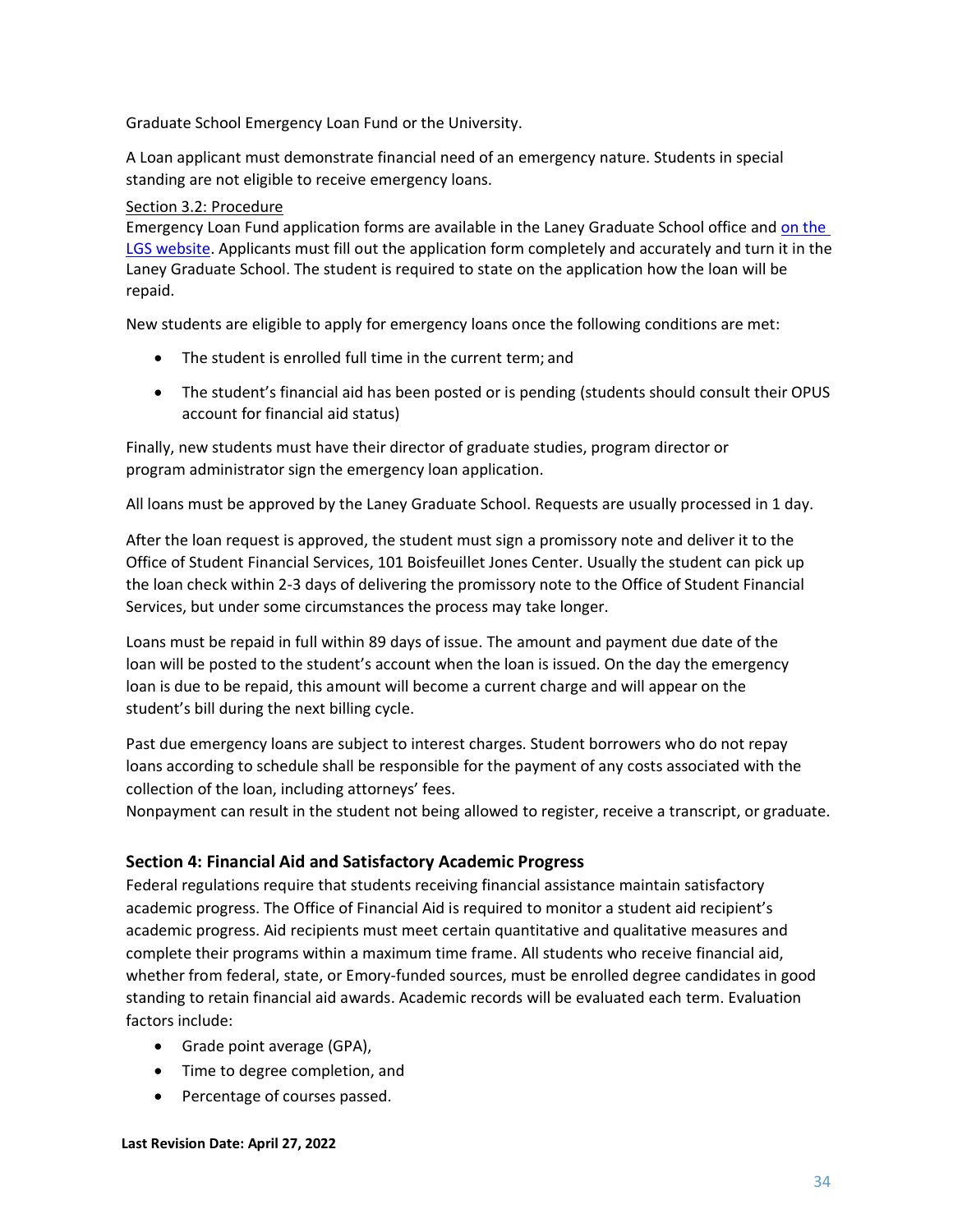Students must also meet the following minimum grade requirements to meet satisfactory academic progress standards.

- Master Programs (MA, MDP, MM, MS, MSM): Must maintain a 2.7 current GPA each semester and an overall 2.7 cumulative GPA.
- Doctor of Philosophy (PhD): Must maintain a 2.7 current GPA each semester and an overall 2.7 cumulativeGPA.

Any student who fails for two successive term to pass two-thirds of the hours taken shall be automatically excluded regardless of any previous average.

All students are expected to complete their degree programs within a maximum time frame. The maximum time frame for graduate students is 150% of the hours required to complete their degree program. Time to degree completion is calculated for all credit hours for which the student enrolls or receives credit at Emory and any of the following grades are assigned: A, B, C, D, F, Satisfactory and Unsatisfactory. A course assigned an Incomplete, In Progress, or Withdrawal is also counted toward attempted credits. Audited classes are not considered attempted credits.

• Master Programs (MA, MDP, MM, MS): Must complete the degree within 108 attempted units based on a 72 unit degree requirement. Doctor of Philosophy (PhD): Must complete the degree within 324 attempted units based on a 216 unit degree requirement.

## <span id="page-34-0"></span>Section 4.1: Monitoring Eligibility: Disqualification, Probation, Suspension, and Conditions of Reinstatement

Students whose academic records fall below the minimum standards stated above may be disqualified from receiving future financial aid payments. Disqualified students may be approved to receive financial aid after successfully appealing their case. Students who successfully appeal are placed on Probation. During the probationary period, students remain eligible for financial aid. Students who, at the conclusion of the probationary period, are making satisfactory academic progress will have their financial aid reinstated unconditionally for the next award term. Students on probation must receive a GPA of at least 2.7 and are not permitted to receive grades of F, U, W, WF, WU, I, IF, or IU. Students who receive aid on probation and fail to meet probationary conditions will be ineligible for future financial aid payments. Students who become ineligible for financial aid or fail to meet probationary terms can re-establish their eligibility by attending classes at their own expense or with the help of private resources from outside the University. Once minimum standards are met, financial aid funding may be reinstated.

An appeal for extenuating circumstances should be submitted by the first day of class for the term you are appealing to ensure adequate time to prepare for any impact to the student account. Failure to submit your complete appeal by this date may result in your probationary term being postponed to a future semester.

A [Satisfactory Academic Progress Appeal Form](https://studentaid.emory.edu/_includes/documents/sections/undergraduate/eligibility/satisfactory-academic-progress-policy.pdf) should be submitted with supporting documentation of any mitigating circumstances that negatively impacted academic progression. Please contact your financial aid advisor if you have questions specific to your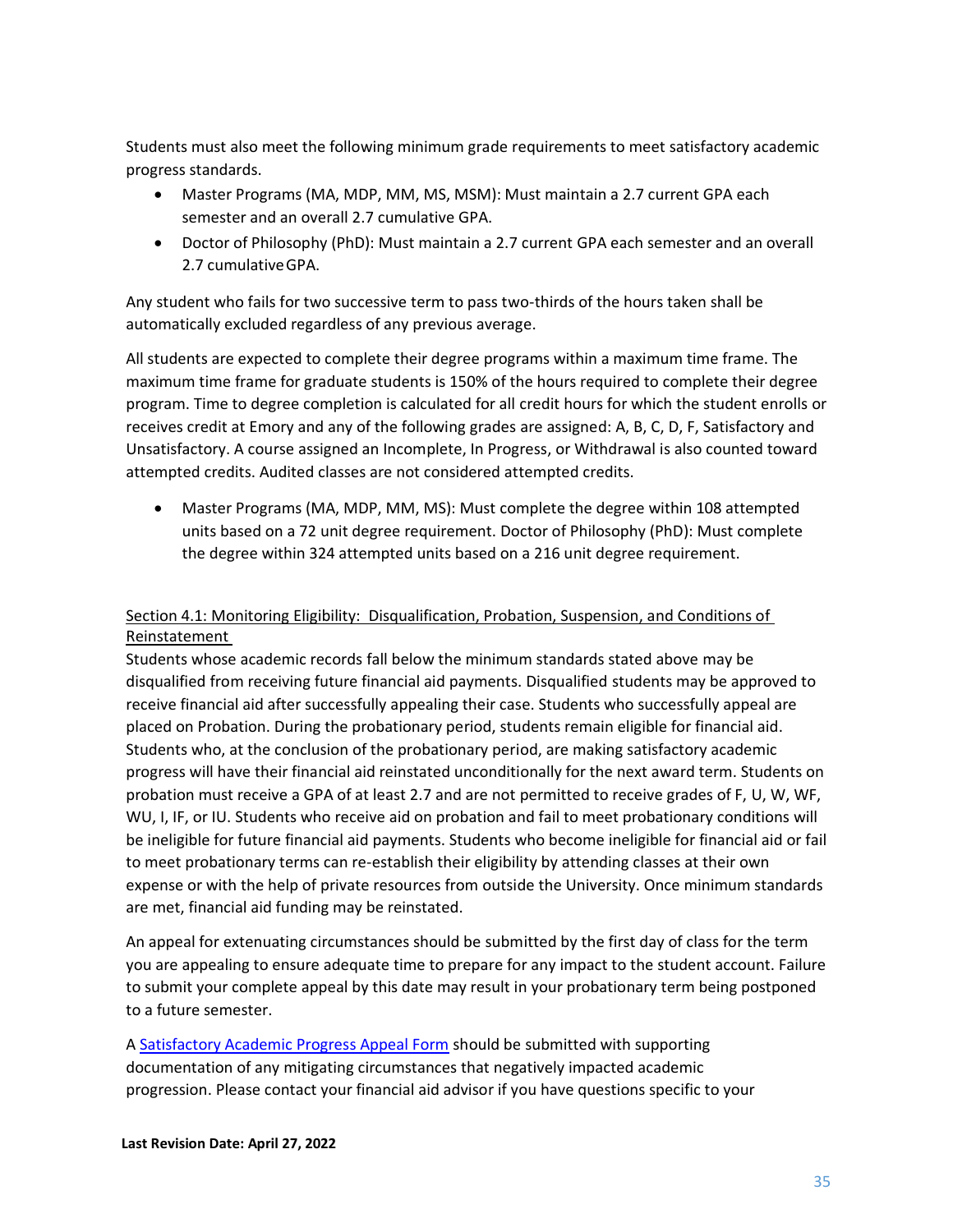case.

Generally, the Office of Financial Aid will only approve one appeal per academic degree. This policy may be waived on a case-by-case basis where extenuating circumstances can be documented. For more information, including answers to some frequently asked questions, please refer to the [Satisfactory Academic Progress page](http://studentaid.emory.edu/eligibility/sap/index.html) of the Office of Financial Aid's website.

## <span id="page-35-0"></span>**Article III: Honor, Conduct, and Grievance**

## <span id="page-35-1"></span>**Part 1: LGS Honor Code**

#### <span id="page-35-2"></span>Preamble

This code is presented to acquaint students with:

- The rights and responsibilities of members of the academic community; and
- Some of the policies that apply to students as members of the academic community at Emory University.

All students and members of the faculty in the Laney Graduate School are expected to cooperate in maintaining academic integrity. Below are some examples of Honor Code definitions of academic dishonesty and the procedure for hearings in cases where academic misconduct is suspected.

#### <span id="page-35-3"></span>Section 1: Jurisdiction

The Honor Code shall apply to cases of academic misconduct by students enrolled in the Laney Graduate School.

#### <span id="page-35-4"></span>Section 2: Academic Misconduct

Academic misconduct is an offense generally defined as any action that is offensive to the integrity and honesty of members of the academic community. These actions include but are not limited to the following: cheating or obtaining unauthorized assistance in any academic assignment or examination; acquiring, receiving, or passing on information about the content of an examination prior to its authorized release; plagiarizing, passing off the work of another (content or expression) as one's own; falsifying data or results when conducting research; and attempting to do any of the foregoing. It is the obligation of every student to know the regulations regarding academic misconduct. Ignorance of these regulations will not be considered a defense.

<span id="page-35-5"></span>Section 3: The Use of Sources in Writing Research Papers, Theses, and Dissertations

Because of the seriousness of the act of plagiarism when conducting scholarly research, the Laney Graduate School Executive Council has adopted the following statement on plagiarism. Each student is responsible for understanding this statement and for conducting their research and writing in accordance with the highest standards of integrity.

A writer's data, facts, ideas, and phraseology should be regarded as their property. Any person who uses a writer's data, facts, ideas, or phraseology without giving due credit is guilty of plagiarism. Information may be put into a research paper, thesis, or dissertation without a footnote or other documentation only if it meets all of the following conditions: (1) it may be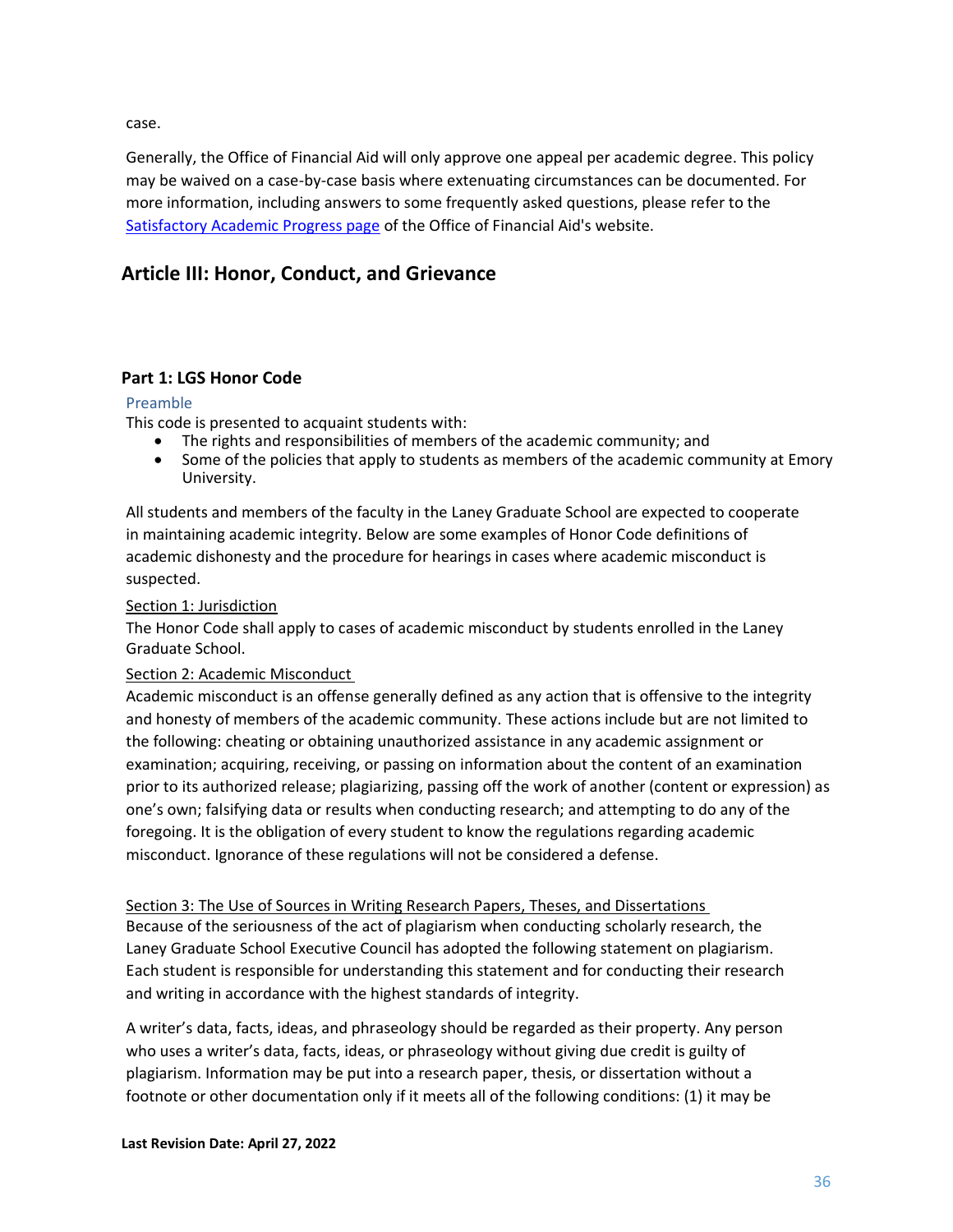found in several books on the subject; (2) it is written entirely in the words of the student; and (3) it is not paraphrased from any particular source and is generally regarded as common knowledge. Whenever any idea is taken from a specific work, even when the student writes the idea entirely in their own words, there must be a citation giving credit to the author responsible for the idea. Methods of citation vary. The student must give appropriate credit.

The student is entirely responsible for knowing and following the principles of paraphrasing:

*In paraphrasing you are expressing the ideas of another writer in your own words. A good paraphrase preserves the sense of the original, but not the form. It does not retain the sentence patterns and merely substitute synonyms for the original words, nor does it retain the original words and merely alter the sentence patterns. It is a genuine restatement. Invariably it should be briefer than the source. (Floyd C. Watkins, William B. Dillingham, and Edward T. Martin, Practical English Handbook, 3rd ed., Boston, 1970, p. 245.)*

Any direct quotation must be documented acceptably. Even when a student uses only one unusual or keyword from a passage, that word should be quoted. If a brief phrase that is common is used as it occurs in a source, the words should be in quotation marks. Any questions should be referred to the director of graduate studies or the program director in the student's program.

#### <span id="page-36-0"></span>Section 4: Procedures for Reporting Cases

- A. Any individual, when they suspect that an offense of academic misconduct has occurred, shall report this suspected breach to the appropriate director of graduate studies, program director, or the Dean of the Laney Graduate School. (Wherever "Dean" appears in this code, it shall include any person designated by the Dean of the Laney Graduate School to act in their stead.)
- B. When a case comes to a director of graduate studies or program director, they should notify in writing the Dean of the Laney Graduate School. The Dean shall conduct a preliminary investigation to determine that sufficient evidence exists for the case to go forward. If not, the charge shall be dismissed. In cases that require a hearing, the Dean shall notify the Laney Graduate Student Council (LGSC).
- C. If evidence exists for the case to go forward, following the written compilation of relevant information, the accused student is notified and shall meet with the Dean of the Laney Graduate School at a mutually convenient time. The student shall have outlined the circumstances surrounding the alleged instance of violation of the code. At this meeting, the student will be advised of their rights and informed of the procedures of the Laney Graduate School in such matters.
- D. At the end of this meeting, or shortly following this meeting, a written statement of charges will be made available to the student, informing the student of the alleged academic misconduct and the student's right to a hearing. This letter shall include the date, time, and place of the hearing and shall inform the student of the names of known persons who might appear as witnesses. This letter shall also inform the student of the right to select an adviser.

#### <span id="page-36-1"></span>Section 5: Hearing Procedures

- A. A Hearing Committee will be formed consisting of:
	- The Vice President of the Laney Graduate School Council (LGSC), or Vice President's delegate who will act as Chair of the committee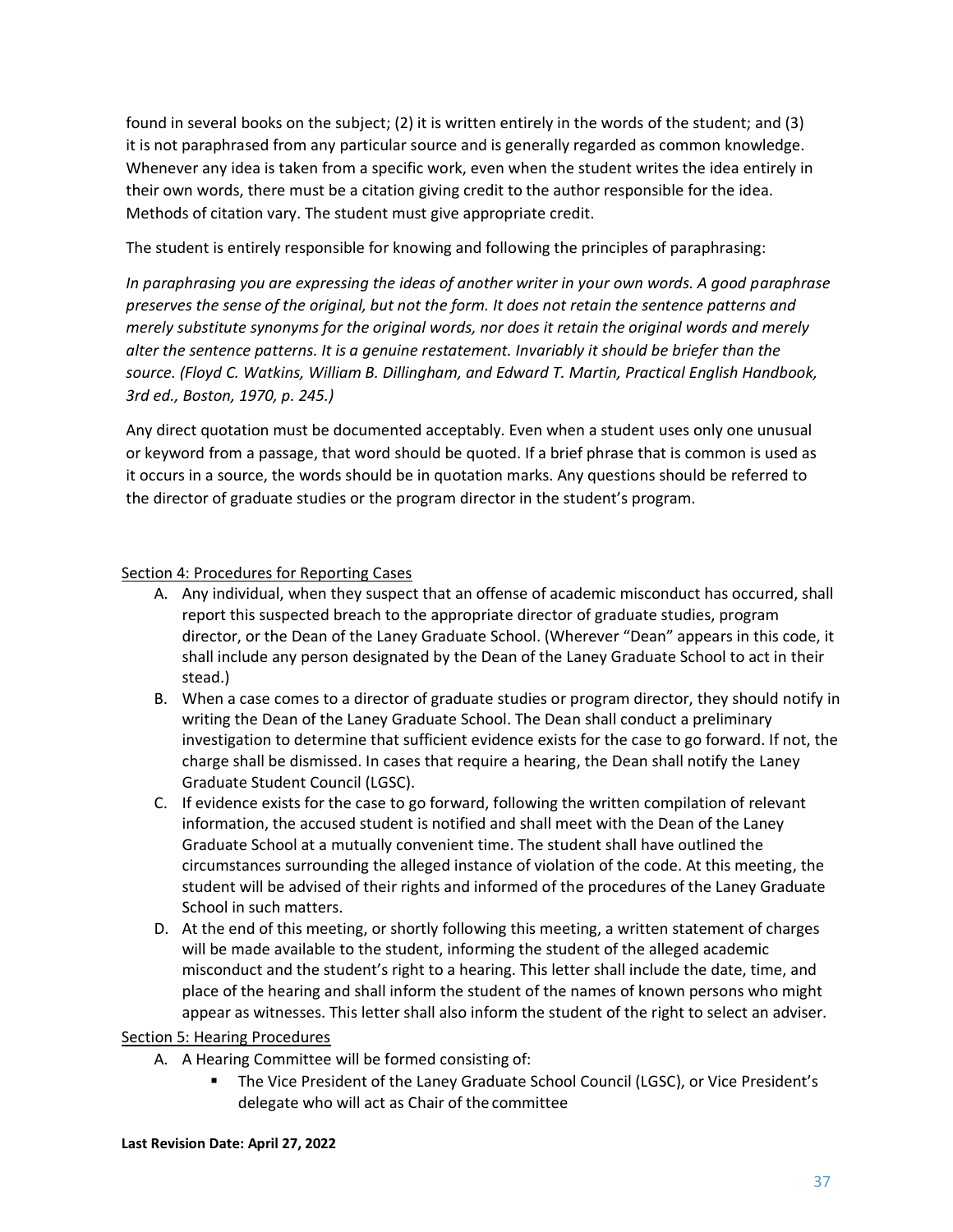- A member of the LGSC, not from the student's program or the program of the Vice President (or their delegate), appointed by the Vice President of the LGSC
- Two members of the LGS graduate faculty, one of whom is from the student's program division (sciences, social sciences, or humanities)
- B. The accused student shall have the right to have an adviser at the hearing that may, but need not, be a faculty member. The adviser shall be any member of the Laney Graduate School – student, faculty, or staff. In cases where this restriction poses a hardship in the view of the Dean, the student may, upon the approval of the Dean, select any non-attorney from within the University community as an adviser.
- C. The student shall have the right to testify and the right to be present at the hearing. The student or the adviser shall have the right to question witnesses, to call a reasonable number of witnesses on the student's behalf, to present documentary and physical evidence, and to make a closing statement. Members of the committee may question witnesses as well. The Chair of the committee may exclude any question that they findsinappropriate.
- D. Should the accused, after proper notification, not appear at the time and place specified, the hearing might be conducted with the accused in absentia. In this event, the committee shall render its decision based upon such evidence as it has before it.
- E. Hearings shall be fair and impartial. The rules of evidence of courts of law shall not apply. Evidence that, in the opinion of the Chair, is relevant and appropriate may be presented. Witnesses shall testify without oath, and signed statements may be submitted from witnesses who do not attend the hearing. Other than the witness while testifying, only the members of the Hearing Committee, the adviser, a member of the decanal staff of the Laney Graduate School designated by the Dean, and the accused may be present during the hearing. A tape recording will be made of the hearing, except for the final deliberations of the committee. The Hearing Committee shall determine the weight and pertinence of theevidence.
- F. At the conclusion of the presentation of evidence, the Hearing Committee shall retire to deliberate in private. A three-fourths vote shall be required for a finding of an Honor Code violation. If the committee determines that there was a violation on the part of the accused student, the committee shall secure from the Dean the record of any previous University proceedings where the student was found to have engaged in academic misconduct or violation of any Honor Code. On the basis of its findings in the case and the student's previous record, the committee shall render to the Dean a recommendation by plurality vote as to the proper sanction or sanctions. The Dean, may, however, impose a different sanction than that recommended by the Hearing Committee.

## <span id="page-37-0"></span>Section 6: Sanctions

When a student is found guilty of an Honor Code violation, one or more of the following sanctions may be imposed:

- A. Warning. The student shall be notified by letter, or by both letter and appointment with the Dean, that his/her academic conduct has violated Laney Graduate School standards.
- B. Probation for a specific period of time. The student shall be notified by letter, or by both letter and appointment with the Dean, that his/her academic conduct has violated Laney Graduate School standards and that conviction for another serious Honor Code violation will most likely bring harsher disciplinary action.
- C. A grade of F in the course or on the work in question. The student shall be notified by letter, or by both letter and appointment with the Dean, that their academic conduct has violated Laney Graduate School standards and that conviction for another serious Honor Code violation will most likely bring harsher disciplinary action.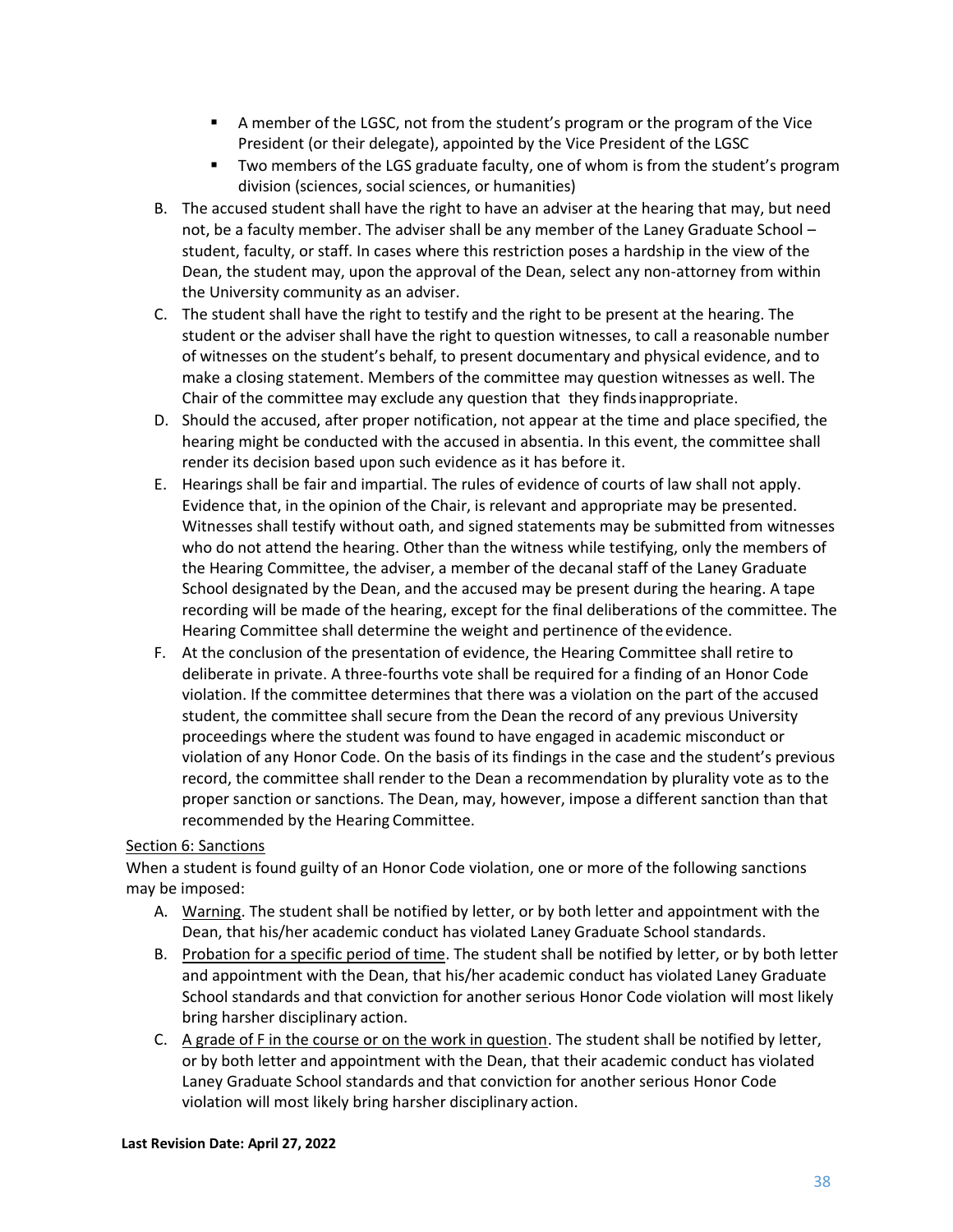- D. Dismissal. The student shall be notified by letter, or by both letter and appointment with the Dean, that the student's academic conduct has violated Laney Graduate School standards and that the student should vacate the campus, and all buildings and property owned by the University by a certain date. Dismissal generally will be for a specified time, after which the student may go through the standard application procedure for readmission. This sanction automatically invokes sanction E below.
- E. Revocation of financial support. Conviction for an Honor Code violation may result in the revocation of financial support received from the University. This sanction may also be used in conjunction with other sanctions. Revocation of financial support is automatically applied with the recording of sanction
- F. A recommendation different from those listed above, appropriate for the particular academic misconduct issues involved.

#### <span id="page-38-0"></span>Section 7: Post-hearing Procedure

In the case of a finding of an Honor Code violation, the Hearing Committee shall promptly prepare a concise, but thorough, written summary of pertinent evidence and facts that shall be transmitted to the Dean with the accompanying recommendation for sanction. After receipt of the summary, the Dean shall promptly transmit to the accused, in writing, their decision on the charge. The Dean may increase or decrease the severity of the recommended sanction. The student shall be notified by the Dean, in writing, of the decision and the sanction imposed.

#### <span id="page-38-1"></span>Section 8: Appeal Procedure

The judgment of the Dean shall be final unless, within seven (7) days of that notification to the student, the Dean receives a written appeal from the student. The appeal shall state specifically the grounds. Mere dissatisfaction with the decision of the Hearing Committee is not a ground for appeal.

On receipt of the appeal, the Dean shall form an Appeal Committee to advise them concerning the case. The Appeal Committee shall consist of:

- Two members of the Executive Council of the Laney Graduate School appointed by the Dean, one of whom shall be appointed Chair of the Appeal Committee; and
- Two members of the LGSC, not from the student's program, appointed by the LGSC President.
- No member shall be appointed who has served on the Hearing Committee in that case or who was a participant in the proceedings before that committee.

The Appeal Committee may review the records in the case, may consult with members of the original Hearing Committee, may confer with the Dean, or may decide to rehear the case.

In the case of a new hearing, the Appeal Committee shall notify the student in writing of the date, time, and location of the appeals hearing. The student and adviser shall have the rights specified above and the hearing shall be conducted in accordance with the hearing procedures above.

Having completed its investigation, the Appeal Committee shall promptly transmit to the Dean a written summary of its findings and its recommendations on whether to affirm, reverse, or modify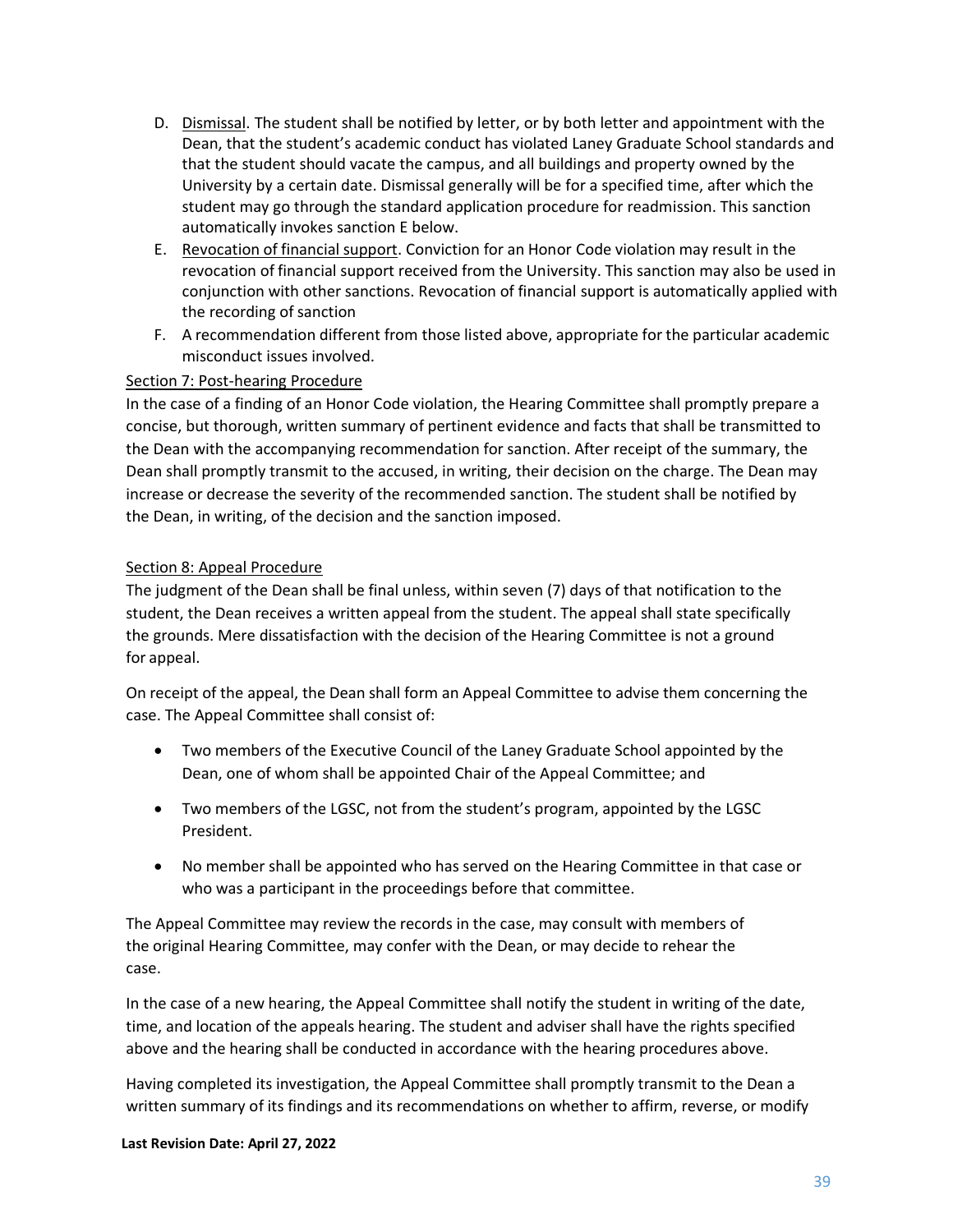the previous decision.

The Dean shall promptly notify the student in writing of their final decision on the appeal.

#### <span id="page-39-0"></span>Section 9: Miscellaneous

**Confidentiality:** Because alleged instances of academic dishonesty can have a serious impact on a student's professional career and relations, all proceedings of the Hearing Committee and reviews of the Appeal Committee shall be carried out with due regard for privacy. It shall be the responsibility of the Chairs of the Hearing Committee and the Appeal Committee to take reasonable steps to see that this privacy is maintained, and that the student is afforded all rights and privileges. All evidence shall be considered confidential prior to, during, and after the proceedings here described.

This Honor Code is effective August 1, 1992 and supersedes the Laney Graduate School Honor Code that was revised in February 1984. The 1984 Laney Graduate School Honor Code is hereby repealed.

## <span id="page-39-1"></span>**Part II: LGS Conduct Code**

## <span id="page-39-2"></span>Preamble

This code is presented to accomplish the following objectives:

- To acquaint students with the rights and responsibilities of members of the academic community; and
- To introduce policies that apply to them as members of the academic community at Emory University.

All students, as members of the Laney Graduate School and the University community, are presumed to know:

- That the University community assumes high standards of courtesy, integrity, and responsibility in all of its members.
- That the requirements of student conduct expressed or implied in this code are in effect and applicable to all students.
- That they are individually responsible for their conduct and their violations of the requirements of student conduct.
- That continuation as a student is conditional upon compliance with these requirements.

This code does not pretend to catalog every law or regulation related to the student's life. Rather, it attempts to identify only those whose violation is almost certain to be considered a breach of acceptable conduct. This code further describes in detail the operation of the conduct procedures within the Laney Graduate School.

<span id="page-39-3"></span>Section 1: The University and the Public Law

A. The University campus does not condone violations of or provide a sanctuary from, public law or its enforcement. Official cooperation with public law enforcement agencies has been exercised traditionally concerning the interests of the University community.

#### **Last Revision Date: April 27, 2022**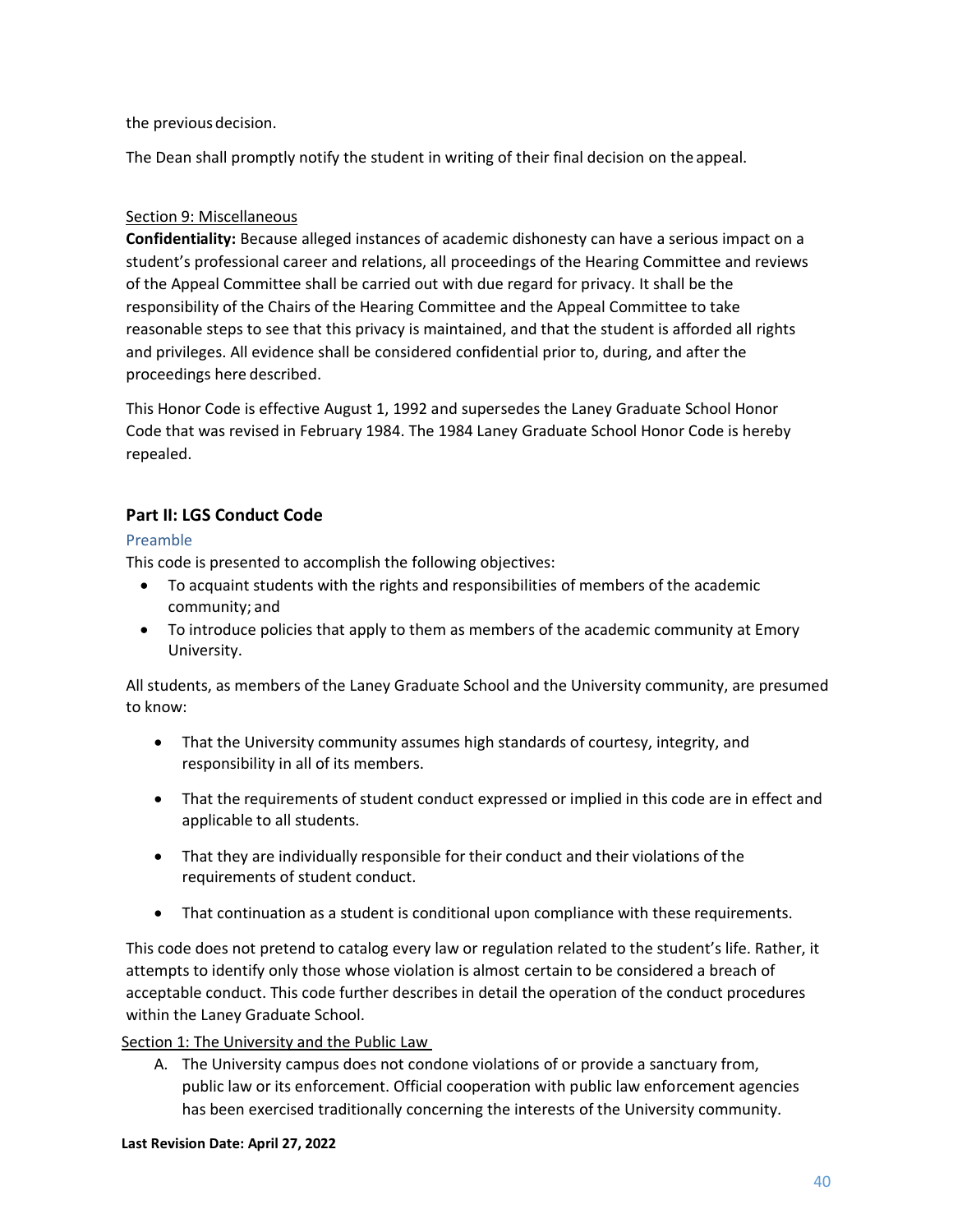B. Students under prosecution for violation of public law may be subject to disciplinary action under institutional regulations. Such University disciplinary action may be initiated before, concurrently with, or after procedures regarding the same conduct.

<span id="page-40-0"></span>Section 2: Division of Jurisdiction and Responsibility

- A. Under authorization established in the by-laws of Emory University, the president has delegated to the Dean and faculties of each school of the University primary responsibility for identifying, correcting, and/or punishing conduct not in accordance with University standards.
- B. Discretionary responsibility for handling extreme cases, where such action is essential to maintaining the orderly processes of the University, will be retained by the President.
- C. It is contemplated that other officers or agencies of the University must and will promulgate rules and regulations applicable to the conduct of students in particular situations. These include such officers and agencies as having responsibility for housing, student health, food service, traffic and safety, athletics and other public events, libraries and student organizations and activities.
- D. Students are subject to all such rules and regulations.
- E. Serious violations of such rules and regulations should be reported to the Dean of the school in which the student is enrolled for handling through established conduct procedures.
- F. The Vice President and Dean for Campus Life, or the Dean's delegate acting in this capacity, is the officer of the University charged with the welfare of all students. This charge implies a prima facie responsibility in all matters relating to student discipline and conduct. Accordingly, the Dean for campus life or the Dean's delegate in emergencies has full authority to deal with student conduct according to the exigencies of the emergency and for its duration. The office ofthe Vice President and Dean for Campus Life has been delegated responsibility pertaining to the conduct and welfare of all students, irrespective of divisional affiliation. In an emergency, therefore, the Dean for Campus Life shall not hesitate to take necessary and appropriate action with the full understanding that established procedures will be initiated when the emergency has passed.

## <span id="page-40-1"></span>Section 3: Conduct on Campus

- A. The student should remember that the violation of any public law—city, county, state, or federal—by a student might result in a conduct charge being brought against that student. It is neither possible nor necessary to set forth beforehand every instance of misconduct that could result in disciplinary action against a student. While the following list is not exhaustive, examples of conduct offenses are outlined in items I-VIIII below.
	- I. **Dishonesty**: Including knowingly furnishing false information to the University or its agents, counterfeiting, forging, or altering any University document, theft of any property of the University itself, or any property of any member of the University community, or its visitors or guests.
	- II. **Personal Abuse**: The intentional, wanton, or reckless physical abuse or serious verbal abuse of any person by a student on the campus or property owned or controlled by the University, or at a function under the University's supervision or sponsorship or such abuse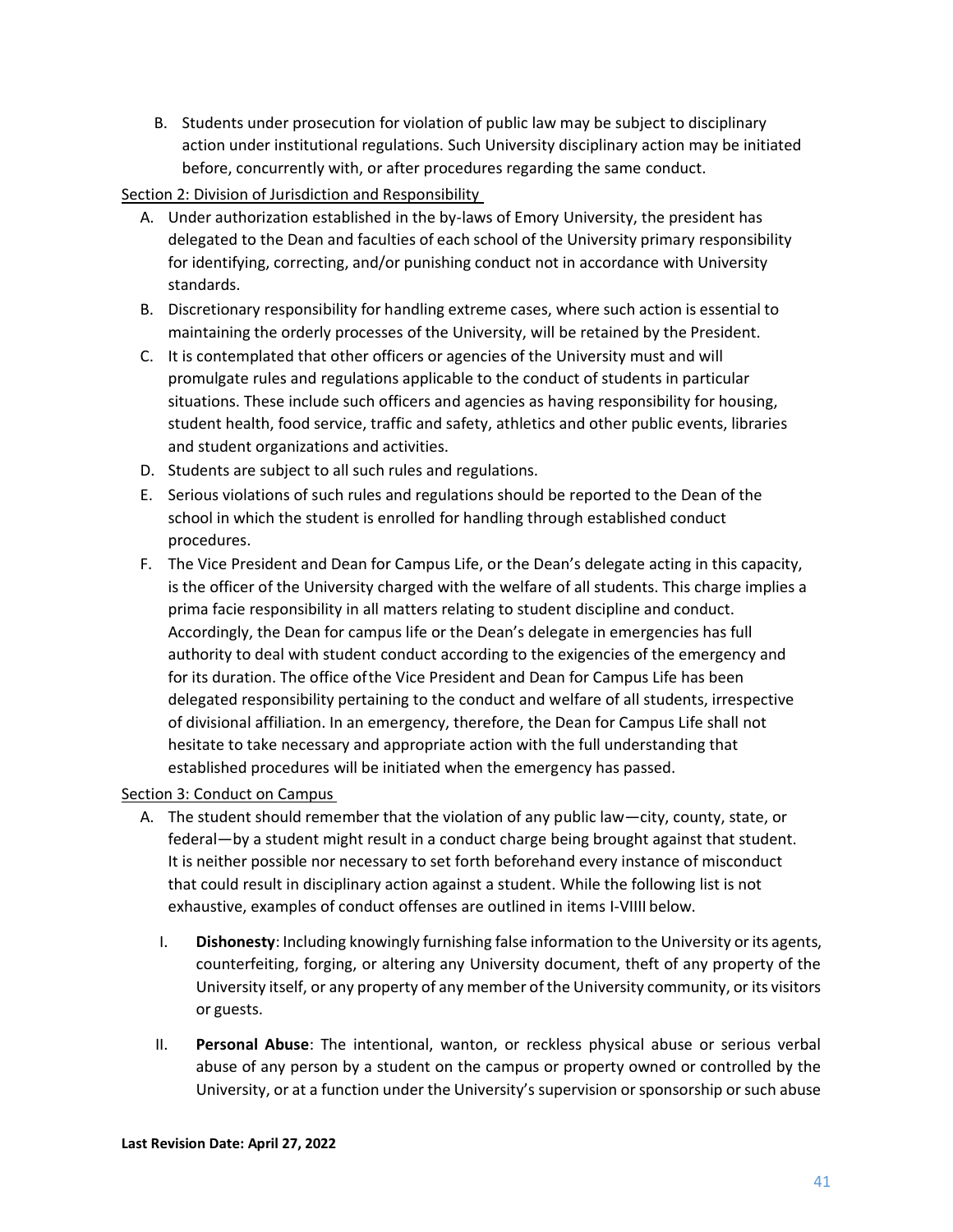of a member of the Emory community at any location.

- III. **Malicious Damage/Breaking or Entering**: Malicious damage by a student to the property of another member of the University community (student, faculty, or staff) or the property of the University itself, or to the property of any visitor or guest of the University or a member of the University community. Breaking into a locked room, office, or facility of the University, or entering a room, office, or facility of the University marked or understood to be a prohibited or restricted area without authorization.
- IV. **Disorderly Conduct and/or Disruption of Class or Research Space**: Interference by a student by violence, force, disorder, obstruction, or vocal disruption of University activity, or activity authorized or sponsored by the University or by any school, program, division, or authorized student body, including disciplinary proceedings. Interference by a student with the instructor's right to conduct class as the instructor sees fit within the bounds of academic freedom and responsibility. If a person other than the instructor brings charges of interference with an instructor's rights as defined above, the Dean or assistant/associate Dean shall confer with the instructor before any formal charges are brought.
- V. **Improper and/or Unauthorized Use of University Facilities**: The refusal by a student to vacate a room, classroom, office, or facility of the University at a time when it is not open or not available to the use of students generally, or the student or groups of students in particular.
- VI. **Drugs and Alcohol**: Emory University does not permit the use of illicit drugs or the unauthorized use of drugs sometimes prescribed for medical purposes. Users, possessors, and/or providers of such drugs violate federal laws and state laws. Students who possess or use illicit drugs or who furnish drugs to others while on property owned or controlled by the University are committing a serious conduct offense. Emory University does not permit drunkenness or furnishing alcoholic beverages to underage persons (under 21) or noticeably intoxicated persons. The full text of both the Emory Drug Policy and the Division of Campus Life Alcohol Policy may be found in this handbook.
- VII. **Stalking:** Behavior where a person follows, places under surveillance, or contacts another person without the consent of the other person for the purpose of harassing and intimidating the other person. The term "contact" means to make or attempt to make any communication, including, but not limited to, communication in person, by telephone, by mail, by broadcast, by computer or computer network, or by any other electronic device. "Harassing and intimidating" refers to communication directed at a person that causes emotional distress because of a reasonable fear for the person's safety or safety of others, and which serves no legitimate purpose. It does not require that an overt threat of death or bodily injury be made.
- VIII. **Harassment:** LGS prohibits harassment of any kind. Harassment can be conduct that persists after such conduct has been requested to stop. Harassment is any unwelcome verbal or physical conduct that interferes or affects an individuals' pursuit of an education or well-being. Examples of harassment include but are not limited to: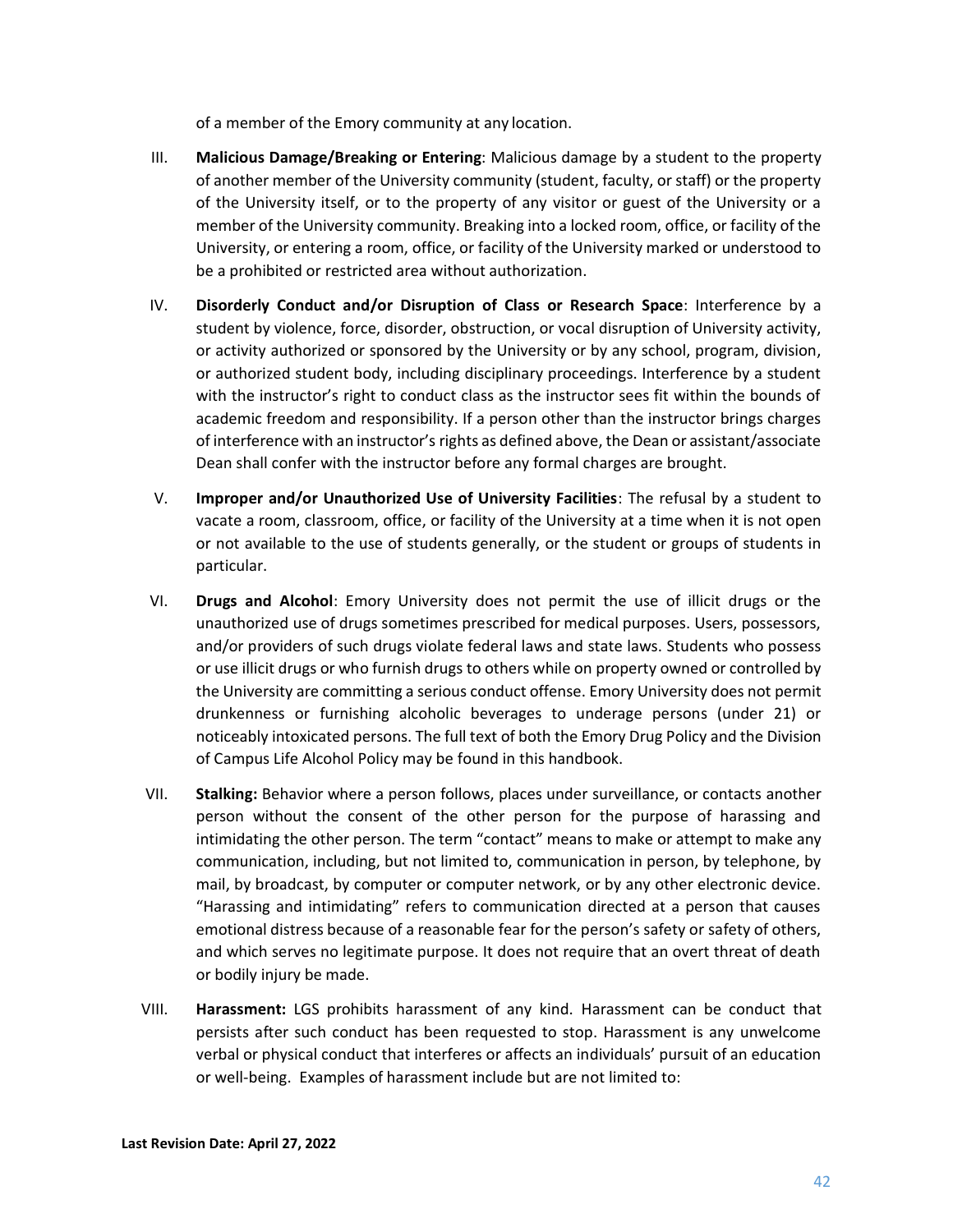- a. Sexual harassment: Unwelcome conduct, based on sex or on gender stereotypes, which is so severe or pervasive that it unreasonably interferes with a person's University employment, academic performance or participation in University programs or activities or creates a working, learning, program, or activity environment that a reasonable person would find intimidating, hostile or offensive. Sexual harassment may include, for example, an attempt to coerce an unwilling person into a sexual relationship; to repeatedly subject a person to egregious, unwelcome sexual attention or advances; to punish a refusal to comply with a sexual-based request; to condition a benefit on submitting to sexual advances; sexual violence or sexual assault; intimate partner violence; stalking; gender-based bullying.
- IX. **Other Conduct Offenses**: Refusal to comply with the directions of Emory officials acting in proper performance of their duties. Other conduct offenses include lewd, indecent, or obscene conduct, or sexual misconduct on property owned or controlled by the University, violating Emory University Policies on Discriminatory Harassment and Sexual Assault.

Emory University's Sexual Misconduct Policy, Policy 8.2 ([http://policies.emory.edu/8.2\)](http://policies.emory.edu/8.2) applies to each of Emory's schools, including to the students of the Laney Graduate School. Policy 8.2 sets forth a centralized reporting, investigation, and grievance/conduct process for allegations of sexual misconduct pursuant to Title IX of the Education Amendments of 1972 (Title IX). Policy 8.2, which is administered through the office of Emory's *Title IX Coordinator for Students*, shall apply in the principal instance to address sexual misconduct allegation(s) in matters where the respondent is a student.

Although each student is also bound by the provisions of the Laney Graduate School's conduct code, any investigation and adjudication pursued under Policy 8.2 shall take precedence over the Laney Graduate School's separate conduct code or honor code provisions. If there are multiple violations implicated by a reported incident (e.g., a violation of Policy 8.2 in addition to a violation of Laney Graduate School policy), the student/respondent may either be subject to multiple conduct proceedings, depending on the particular facts involved or, upon the student's request or request by the Title IX Coordinator for students, consent to a single proceeding under Policy 8.2, wherein all charges are adjudicated in one forum. At all times, however, the Laney Graduate School shall retain jurisdiction over any alleged violations of the Laney Graduate School's conduct and honor codes, even if a conduct process is initially pursued against the responding student under Policy 8.2. Moreover, if a student is ultimately found not to have violated Policy 8.2, the student may still be subject to separate disciplinary proceedings under the Laney Graduate School's policy. To the extent that there may be any conflicts between the Laney Graduate School's policies and Policy 8.2, the provisions of 8.2 shall govern allegations of sexual misconduct.

#### <span id="page-42-0"></span>Section 4: Suspension

A student may be summarily suspended for a temporary period for failure to comply with a specific and proper directive from an officer of the Laney Graduate School or the University acting in an official capacity, or if, in the opinion of the Dean of the Laney Graduate School, the student's presence on the campus would be detrimental to the safety or security of persons or property of the institution. Such suspension shall be for a stated period of time during which conduct charges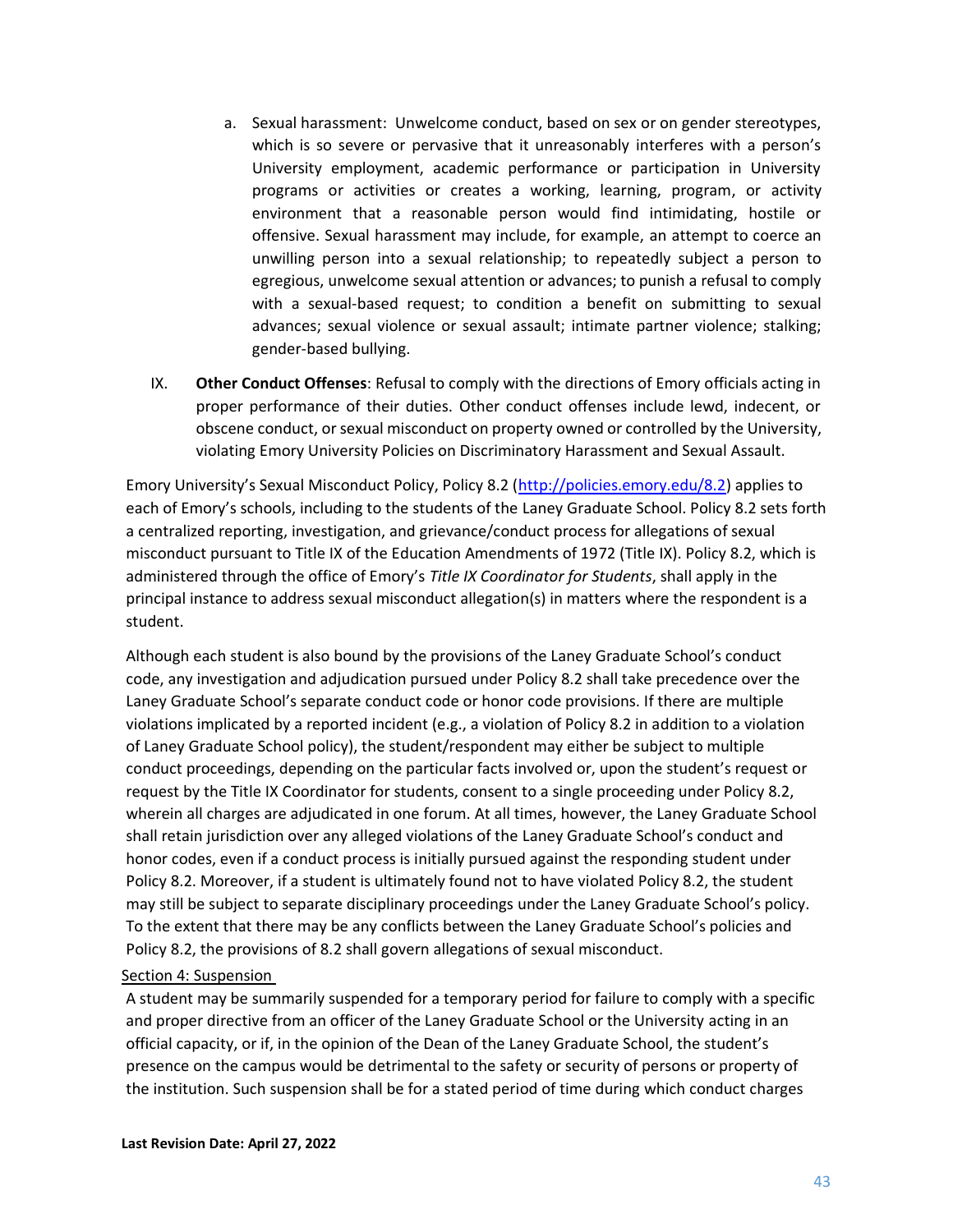must be completed and a final decision of the Dean rendered. The duration and conditions of suspension shall be communicated to the student in writing except under extraordinary circumstances.

#### <span id="page-43-0"></span>Section 5: Pre-hearing Procedures

Alleged or suspected cases of student misconduct shall be reported promptly to the Dean of the Laney Graduate School. Wherever "Dean" appears in this code, it shall include any person designated by the Dean of the Laney Graduate School to act in his or her stead. The Dean shall have the responsibility for gathering relevant evidence in the case. This investigation shall be completed within a reasonable length of time.

Cases identified by any office or on-campus agencies that involve students of the Laney Graduate School shall be referred to the Dean of the Laney Graduate School for investigation. Any available evidence shall be transmitted from the office of campus life to the Laney Graduate School.

Following the compilation of relevant information, the accused student shall meet with the Dean of the Laney Graduate School at a time that is mutually convenient. The student shall have outlined the circumstances surrounding the alleged instance of violation of the code. At this meeting, the student will be advised of their rights and informed of the procedures of the Laney Graduate School in such matters.

At the end of this meeting, or shortly following this meeting, a written statement of charges will be made available to the student, informing the student of the alleged violation, describing the conduct alleged to constitute the violation and the student's right to a hearing. This letter shall include the date, time, and place of the hearing and shall inform the student of the names of known persons who might appear as witnesses. This letter shall also inform the student of the right to select an adviser.

## <span id="page-43-1"></span>Section 6: Hearing Procedure

These hearings will not be conducted according to the procedures or rules of evidence of a court of law. The student shall have the right to have an adviser at the hearing that may, but need not, be a faculty member. The adviser shall be any member of the Laney Graduate School – student, faculty, or staff. In cases where this restriction poses a hardship in the view of the Dean, the student may, upon the approval of the Dean, select any non-attorney from within the University community as an adviser. If the student is unable to secure an adviser, the Dean will attempt to secure one for the student. There will be a minimum of a week, except for special circumstances, between the time the statement of charges is issued and the hearing, in order that the student may confer with their adviser and generally prepare for the hearing. If the student wishes, they may request a hearing at any earlier time, which request may be granted or denied at the discretion of the Dean.

The committee will consist of the following:

- Vice president of the LGSC, or the Vice President's delegate who will act as Chair;
- A member of the LGSC not from the student's program or the program of the Vice President or the Vice President's delegate, appointed by the Vice President of the LGSC;
- Two members of the LGS graduate faculty, one of whom is from the student's program division (sciences, social sciences, or humanities)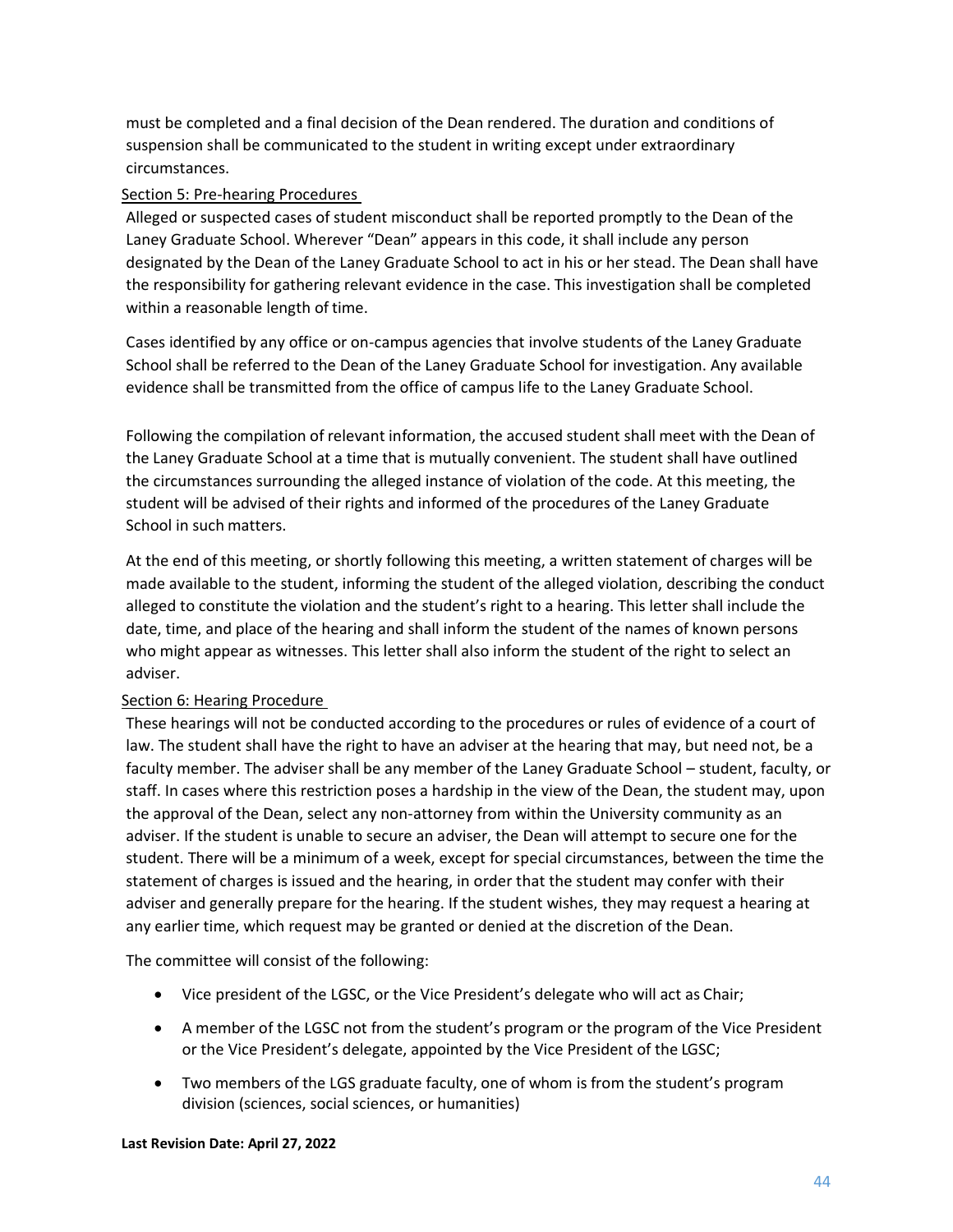The student shall have the right to testify and the right to be present at the hearing. The student or the adviser shall have the right to question witnesses, to call a reasonable number of witnesses on the student's behalf, to present documentary and physical evidence, and to make a closing statement. Members of the committee may question witnesses as well. The Chair of the committee may exclude any question that he or she finds inappropriate.

Should the accused, after proper notification, not appear at the time and place specified, the hearing might be conducted with the accused in absentia. In this event, the committee shall render its decision and recommendations based upon such evidence as it has before it.

Hearings shall be fair and impartial. The rules of evidence of courts of law shall not apply. Evidence that, in the opinion of the Chair, is relevant and appropriate may be presented. Witnesses shall testify without oath, and signed statements may be submitted from witnesses who do not attend the hearing. Other than the witness testifying, only the members of the Hearing Committee, the adviser, a member of the decanal staff of the Laney Graduate School designated by the Dean, and the accused may be present during the hearing. A tape recording will be made of the hearing, except for the final deliberations of the committee. The Hearing Committee shall determine the weight and pertinence of theevidence.

At the conclusion of the presentation of evidence, the Hearing Committee shall retire to deliberate in secret. A three-fourths vote shall be required for a finding of a Conduct Code violation.

If the committee determines that there was a violation on the part of the accused student, the committee shall secure from the Dean the record of any previous University discipline proceedings where the student was found to have engaged in misconduct. On the basis of its findings in the case and the student's previous record, the committee shall rendera recommendation by a plurality vote as to the proper sanction(s). The Dean, however, may impose a different sanction than that recommended by the Hearing Committee.

#### <span id="page-44-0"></span>Section 7: Sanctions

If a student is found to have violated the Conduct Code, one or more of the following sanctions may be imposed:

- A. Warning. The student shall be notified by letter, or by both letter and appointment with the Dean, that their conduct has violated Laney Graduate School standards for a specified period oftime.
- B. Probation for a specified period of time. The student shall be notified as under (A) that their conduct has violated Laney Graduate School standards and that another conduct offense will most likely bring harsher disciplinaryaction.
- C. Dismissal. The student shall be notified as under (A) that the student's conduct has violated graduate Laney Graduate School standards and that they should vacate the campus, and all buildings and property owned by the University, by a certain date. Dismissal generally will be for a specified time, after which the student may go through the standard application procedure for readmission. This sanction automatically invokes Sanction D below.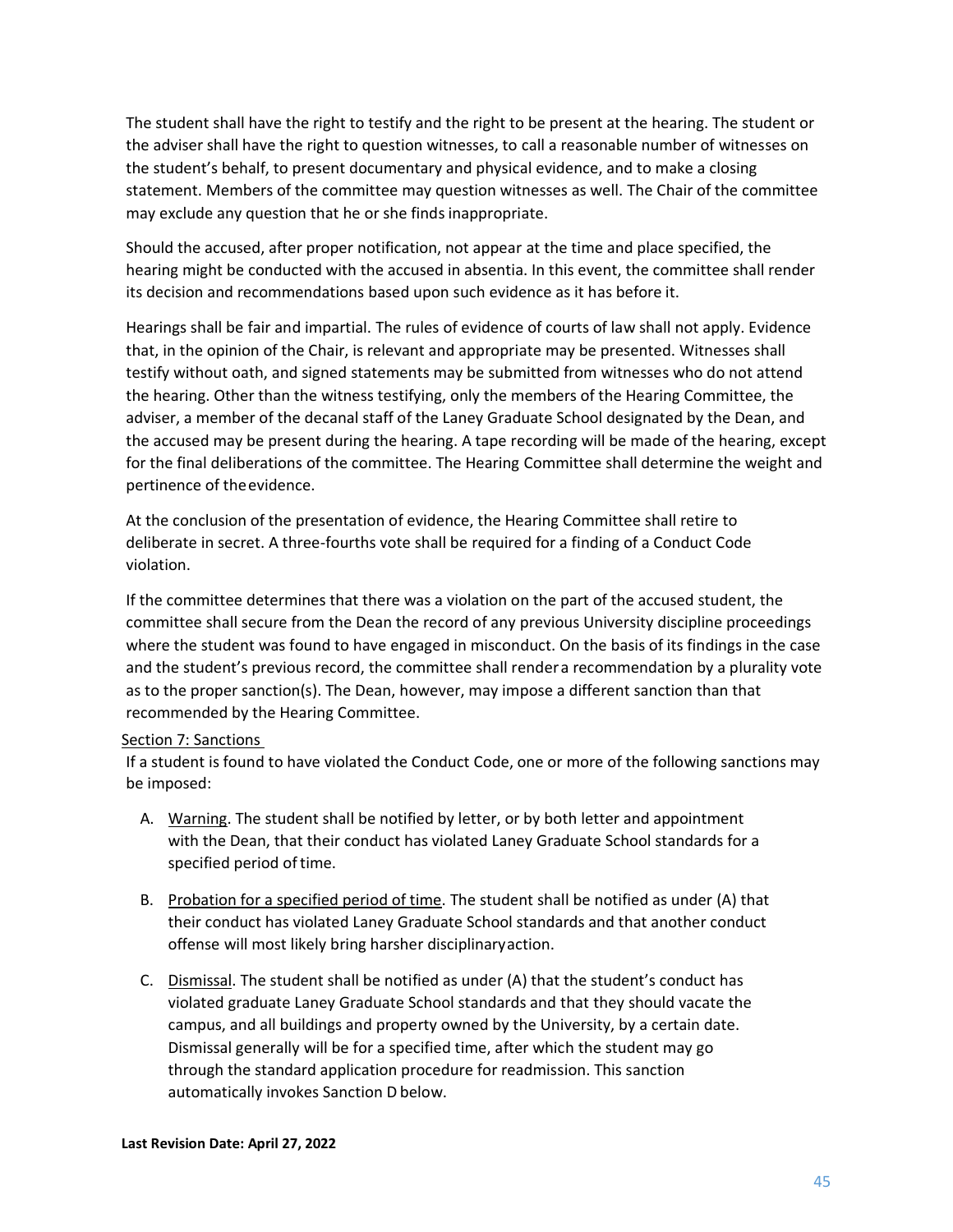- D. Revocation of financial support. A serious conduct offense may result in the revocation of financial support received from the University. This sanction may also be used in conjunction with other sanctions. Revocation of financial support is automatically applied with the recording of sanction C, "Dismissal."
- E. A recommendation that is different from those listed above, yet specific to the particular conduct issues involved.

#### <span id="page-45-0"></span>Section 8: Post-hearing Procedure

In the case of a finding of a Conduct Code violation, the Hearing Committee shall promptly prepare a concise, but thorough, written summary of pertinent evidence and facts that shall be transmitted to the Dean with the accompanying recommendation for sanction. After receipt of the summary, the Dean shall promptly transmit to the accused, in writing, their decision on the charge. The Dean may increase or decrease the severity of the recommended sanction. The student shall be notified by the Dean, in writing, of the decision and the sanction imposed.

#### <span id="page-45-1"></span>Section 9: Appeal

The judgment of the Dean shall be final unless, within seven (7) days of that notification of the student, the Dean receives a written notice of appeal from the student. The notice shall state the grounds of the appeal. The only basis for an appeal will be new evidence or a documented demonstration of procedural irregularities in the hearing.

On receipt of the appeal, the Dean shall form an Appeal Committee to advise them concerning the case. The Appeal Committee shall consist of:

- Two members of the executive council of the Laney Graduate School appointed by the Dean, one of whom shall be appointed Chair of the Appeal Committee; and
- Two members of the LGSC, not from the student's program, appointed by the LGSC president.
- No member shall be appointed who has served on the Hearing Committee in that case or who was a participant in the proceedings before that committee.

The Appeal Committee may review the records in the case, may consult with members of the original Hearing Committee and confer with the Dean, or may decide to rehear the case.

In the case of a new hearing, the Appeal Committee shall notify the student in writing of the date, time, and location of the appeal hearing. The student and adviser shall have the rights specified in VI above and the hearing shall be conducted in accordance with the policy above.

The Appeal Committee shall promptly transmit to the Dean a written summary of its findings and its recommendations on whether to affirm, reverse, or modify the previous decision.

The Dean shall promptly notify the student in writing of their final decision on the appeal.

#### <span id="page-45-2"></span>Section 10: Miscellaneous

**Confidentiality:** Because alleged instances of misconduct can have a serious impact on a student's professional career and relations, all proceedings of the Hearing Committee and reviews of the Appeal Committee shall be carried out with due regard for privacy. It shall be the responsibility of the Chairs of the Hearing Committee and the Appeal Committee to take reasonable steps to see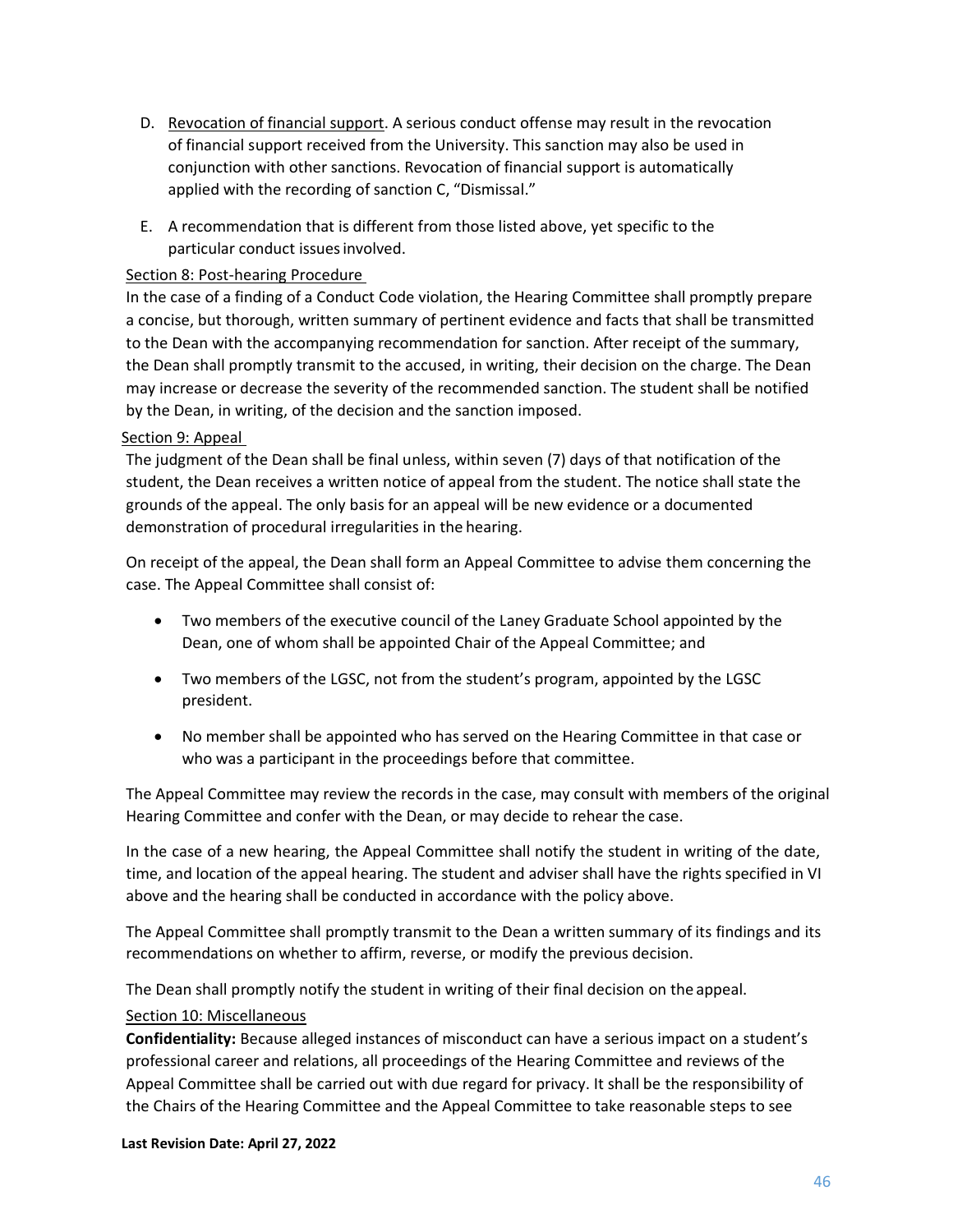that this privacy is maintained. All evidence shall be considered confidential prior to, during, and after the proceedings here described.

*This Conduct Code is effective July 1, 1992, and supersedes the Laney Graduate School Conduct Code that was revised in February 1984. The 1984 Laney Graduate School Conduct Code is hereby repealed.*

## <span id="page-46-0"></span>**Part III: Involuntary Withdrawal Policy and Procedure**

## <span id="page-46-1"></span>Preamble

Emory University considers the safety and welfare of its students, faculty, and staff a top priority. When a student engages in behavior that violates Emory's rules of conduct, the behavior will be addressed as a disciplinary matter under the applicable Student Conduct Code. The Student Conduct Code defines prohibited conduct and outlines a process for conducting disciplinary proceedings.

This Involuntary Withdrawal Policy and Procedure is not a disciplinary code, policy, or process. It is not intended to apply to situations in which a student engages in behavior that violates the University's rules of conduct. It is intended to apply when a student's observed conduct, actions, and/or statements indicate a direct threat to the student's health and/or safety or a direct threat to the health and/or safety of others. There may be situations in which both this Involuntary Withdrawal Policy and the Student Conduct Code may apply. In all cases, the Dean of the Laney Graduate School shall have final authority regarding the decision, enactment, enforcement, and management of the involuntary withdrawal of a student.

## <span id="page-46-2"></span>Section 1: Conditions

A student may be withdrawn involuntarily from Emory if the University determines that the student represents a direct threat to the health and safety of themselves or others by:

- 1. Engaging or threatening to engage in behavior which poses a high probability of substantial harm to themselves or others; or
- 2. Engaging or threatening to engage in behavior that would cause significant property damage, would directly and substantially impede the lawful activities of others or would interfere with the educational process and the orderly operation of the University.

## <span id="page-46-3"></span>Section 2: Procedure

When the Dean or their designee, based on a student's conduct, actions, or statements, has reasonable cause to believe that the student meets one or more of the criteria for involuntary withdrawal, he or she may initiate an assessment of the student's ability to safely participate in the University's program.

An Assistant or Associate Dean initiates this assessment by first meeting with the student to:

- Review available information concerning the behavior and/or incidents that have caused concern;
- Provide the student with a copy of this Involuntary Withdrawal Policy and Procedure and discuss its contents with the student;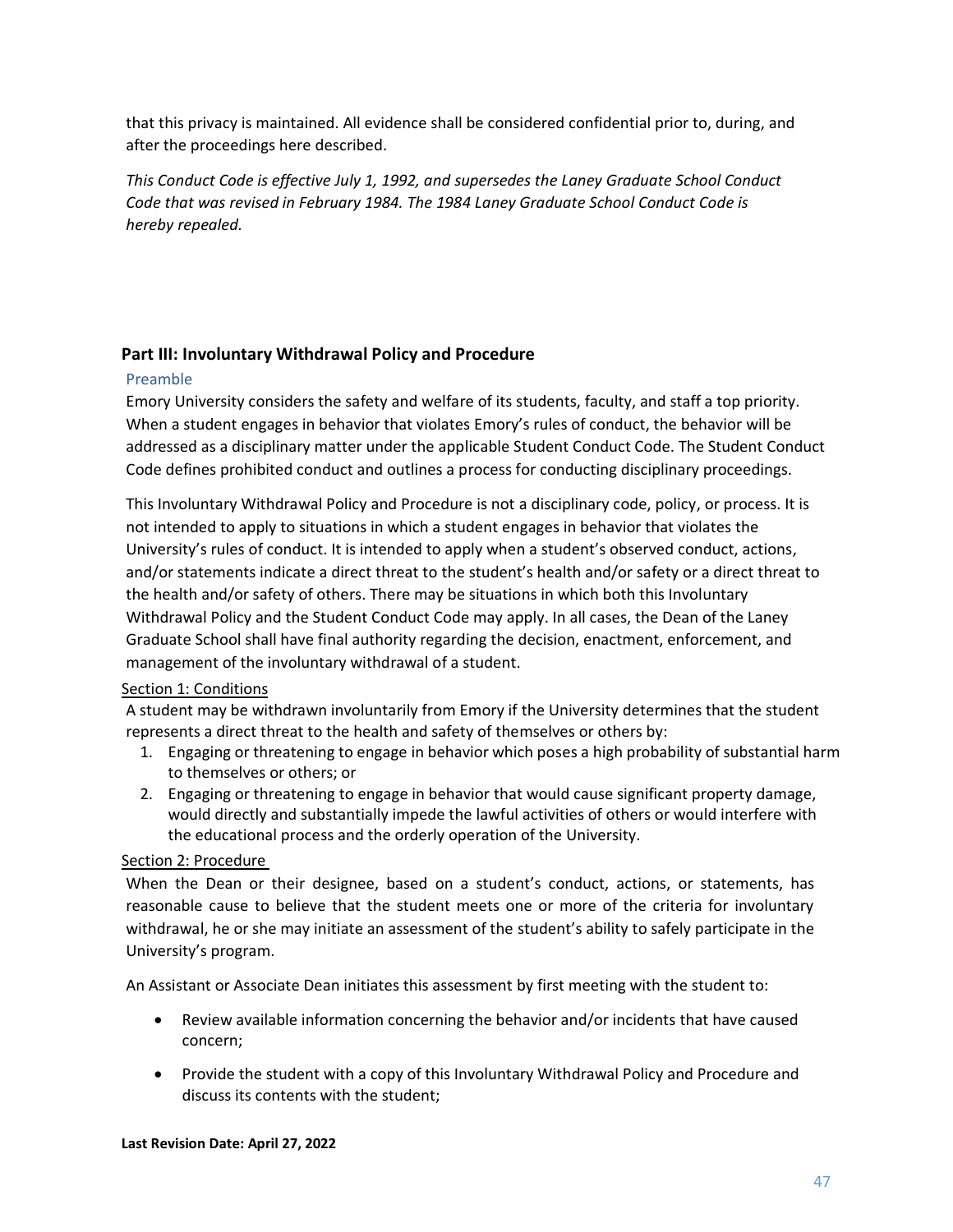- Provide the student an opportunity to explain their behavior; and
- Discuss options available to the student, including counseling, voluntary withdrawal, and evaluation for involuntary withdrawal.

If the student agrees to withdraw voluntarily from the University and waives any right to any further procedures available under this policy, the student will be given a grade of W for all courses, will be advised in writing of any conditions necessary before re-enrollment, and will be referred for appropriate mental health services.

If the student refuses to withdraw voluntarily from the University, and the Assistant or Associate Dean continues to have reasonable cause to believe the student meets one or more of the criteria for involuntary withdrawal, the Assistant or Associate Dean may require the student to be evaluated by an appropriate mental health professional.

#### <span id="page-47-0"></span>Section 3: Evaluation

The Assistant or Associate Dean may refer the student for a mandatory evaluation by an appropriate mental health professional. The mental health professional may be selected by the University, so long as there is no cost to the student for the evaluation. A written copy of the involuntary referral shall be provided to the student.

The evaluation must be completed within five school days after the date the referral letter is provided to the student. Prior to the evaluation, the student will be required to sign a written authorization authorizing the exchange of relevant information among the mental health professional(s) and the University. Upon completion of the evaluation, copies of the evaluation report will be provided to the Assistant or Associate Dean and the student.

The mental health professional making the evaluation shall make an individualized and objective assessment of the student's ability to safely participate in Emory's program, based on a reasonable professional judgment relying on the most current medical knowledge and/or the best available objective evidence. This assessment shall include a determination of the nature, duration, and severity of the risk posed by the student to the health or safety of themself or others, the probability that the potentially threatening injury will occur, and whether reasonable modifications of policies, practices, or procedures will sufficiently mitigate the risk. The mental health professional will, with appropriate authorization, share their recommendation with the Assistant or Associate Dean, who will consider this recommendation in determining whether the student should be involuntarily withdrawn from Emory. A copy of the mental health professional's recommendation will be provided to the student, unless, in the opinion of the mental health professional, it would be damaging to the student to do so.

If the evaluation results in a determination by the mental health professional that the student's continued attendance presents no significant risk to the health or safety of the student or others, and no significant threat to the property, to the lawful activities of others, or the educational processes and orderly operations of the University, no further action shall be taken to withdraw the student from the University.

If the evaluation results in a determination that the continued attendance of the student presents a significant risk to the health or safety of the student or others, such that there is a high probability of substantial harm, or a significant threat to the property, to the lawful activities of others, or the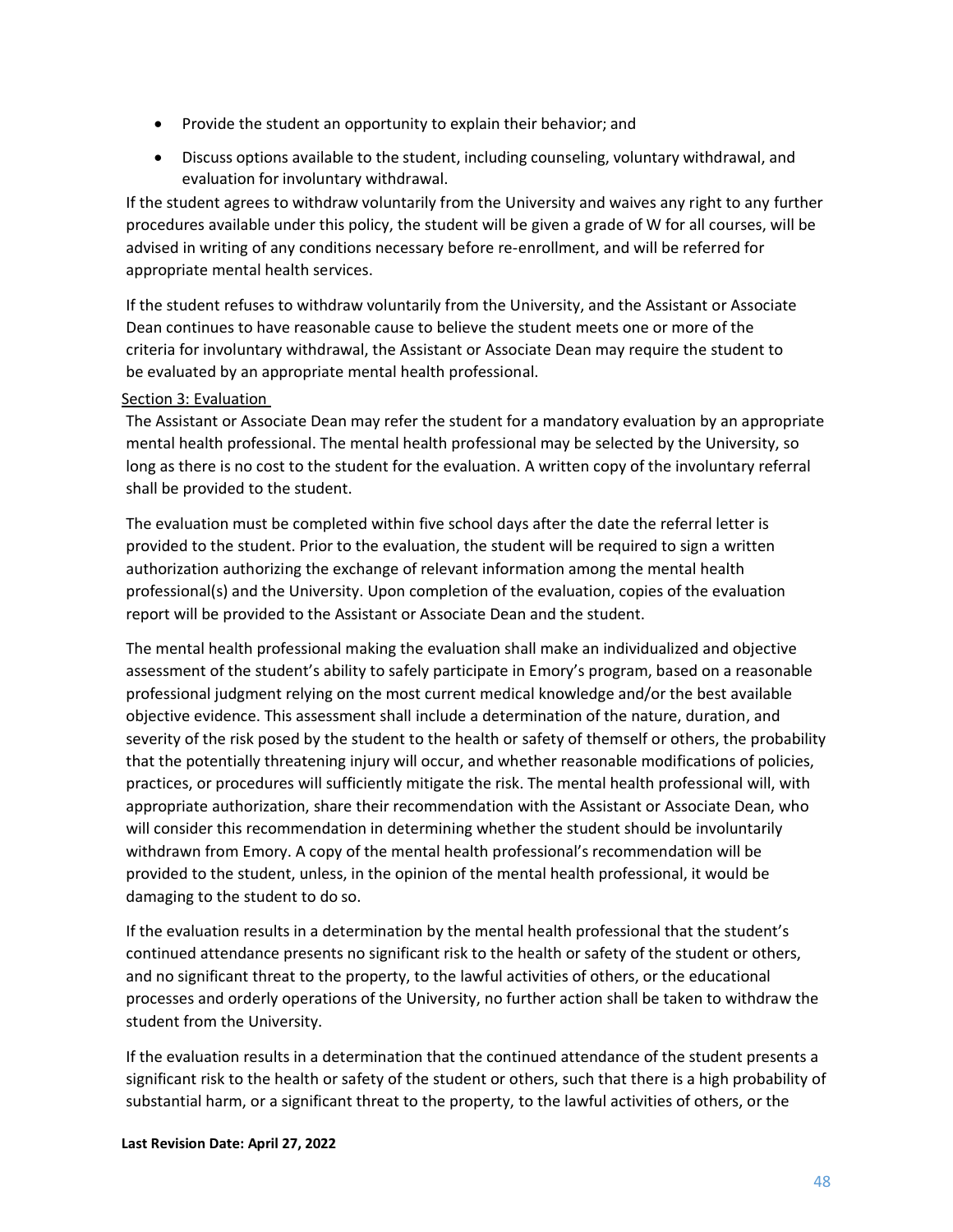educational processes and orderly operations of the University, the student may be involuntarily withdrawn from the University. In such an event, the student shall be informed in writing by the Assistant or Associate Dean of the involuntary withdrawal, of the student's right to an informal hearing, of their right to appeal the decision of the hearing officer, and any conditions necessary for re-enrollment. In most cases, a student who is involuntarily withdrawn will be given a grade of W in all courses in which the student is currently enrolled.

## <span id="page-48-0"></span>Section 4: Informal Hearing

A student who has been involuntarily withdrawn may request an informal hearing before a hearing officer appointed by the Assistant or Associate Dean by submitting a written request to be heard within two business days from receipt of the notice of involuntary withdrawal. A hearing will be set as soon as possible. The student shall remain involuntarily suspended pending completion of the hearing.

The hearing shall be informal and non-adversarial. During the hearing, the student may present relevant information and may be advised by an Emory faculty or staff member or a licensed health professional of his/her choice. The role of the advisor is limited to providing advice to the student. After the hearing, the hearing officer shall decide whether to uphold the involuntary withdrawal or whether to reconsider, and the student shall be provided written notice of the hearing officer's decision as soon as possible.

#### <span id="page-48-1"></span>Section 5: Appeal to the Dean

The student may appeal the hearing officer's decision to the Dean, who shall review all information presented and make a final decision as to whether to uphold the involuntary withdrawal.

#### <span id="page-48-2"></span>Section 6: Emergency Suspension

The University may take emergency action to suspend a student pending a final decision on whether the student will be involuntarily withdrawn, in situations in which:

- There is imminent danger of serious physical harm to the student or others;
- There is imminent danger of significant property damage;
- The student is unable or unwilling to meet with the Assistant or Associate Dean;
- The student refuses to complete the mandatory evaluation; or
- The Assistant or Associate determines such other exceptional circumstances exist that suspension iswarranted.

In the event emergency action is taken to suspend the student on an interim basis, the student shall be given notice of the emergency suspension and an initial opportunity to address the circumstances on which the emergency suspension is based.

#### <span id="page-48-3"></span>Section 7: Conditions for Readmission

Because this Involuntary Withdrawal Policy applies to cases in which there is a concern about the safety of the student or others, the Dean or their designee may require a student who has been involuntarily withdrawn under this Policy to be re-evaluated before they are readmitted to assure that they do not present a direct threat to themself or others.

## <span id="page-48-4"></span>**Part IV: LGS Grievance Procedure**

Students who wish to outline grievances or disagreements of an intra-program nature should first

**Last Revision Date: April 27, 2022**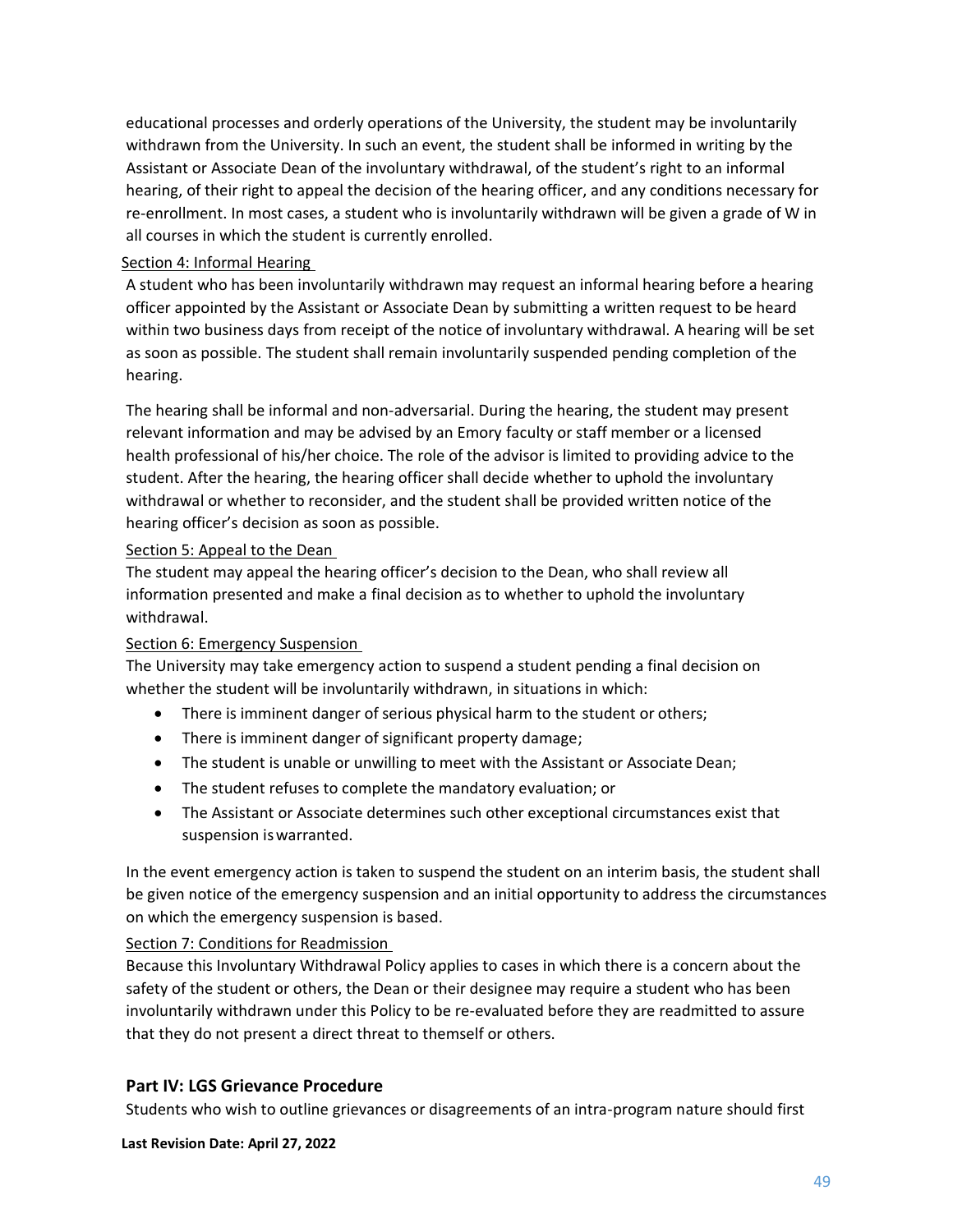address either the program Chair or the appropriately designated committee in their program. Students who do not receive satisfaction through these channels, or who believe that they have recognized academic or professional problems that cannot be presented profitably to their programs, may present grievances to the Laney Graduate School Committee on Grievances. This committee is composed of three graduate faculty members. Any student who wishes to present grievances in academic matters to the Laney Graduate School Committee on Grievances should communicate with the Senior Associate Dean of the Laney Graduate School.

To file a formal complaint, the student is required to submit a written statement to the committee addressed to the Senior Associate Dean of the Laney Graduate School. This statement must state concisely the grievance to be considered; describe fully the nature of the grievance, the evidence available in support of the grievance, and all circumstances surrounding the events in question; and describe previous efforts to resolve the difficulty. This written statement and any supporting documentation may be shared with others deemed appropriate by the committee.

Upon receipt of the formal complaint, the committee may request additional information from or about the student, and statements from other parties. The committee may also request to meet with the student or other parties involved. Such meetings are for informational purposes only. No party may be represented by another, or accompanied by a representative, except on the express invitation of the committee. The committee may meet and discuss the case after sufficient information has been acquired.

On the basis of the written statement and any other information requested or available to it, the committee will make a recommendation to the Dean. The committee will provide the Dean all supporting documentation relevant to its considerations. Ultimate responsibility for deciding the legitimacy of the grievance and determining any further action rests with the Dean. The Dean will inform the student and the committee of his or her decision.

Student appeals beyond the Laney Graduate School Committee on Grievances may be addressed to the Laney Graduate School Executive Council. The Dean of the Laney Graduate School or an elected faculty member designated by the Dean will preside, and, consistent with the policy that the faculty has final authority in academic matters, the decision of the Executive Council will be final.

Use of the Laney Graduate School grievance procedure will not prejudice in any way a student's rights under the [University's](http://policies.emory.edu/8.6) [Student Grievance Procedure. \(](http://policies.emory.edu/8.6)08/95)

#### <span id="page-49-0"></span>Emory [Policy 10.12](https://emory.ellucid.com/documents/view/17609/?security=481f3bc9642d299f207fa5ff46cdff6244ddea66) Student Complaints:

#### <span id="page-49-1"></span>Section 1: Emory Policy Overview

Emory University is committed to receiving and addressing written student complaints against the University, its faculty, staff, or administrative personnel in a timely manner. Appropriate procedures are described below and should be adhered to in response to student complaints. Students should first attempt to resolve their complaints with the office most directly responsible for the action being challenged. Each school at Emory has an office of Student Services that can further assist students and direct them within their specific school if they are uncertain about where to start. In addition, students may use the [ombudsperson](http://ombudsperson.emory.edu/index.html) to assist with complaints if they are uncertain or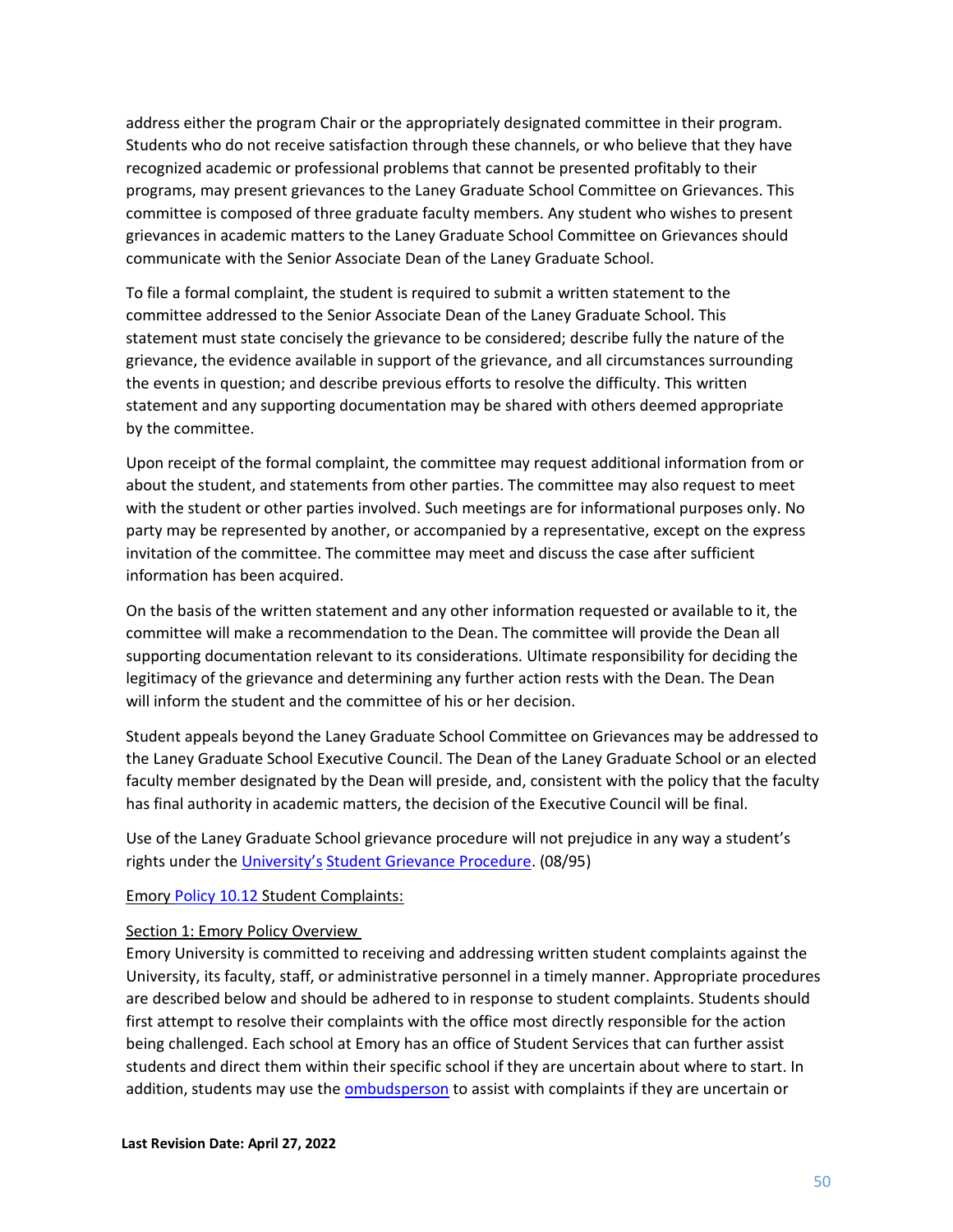wish to discuss a situation confidentially before taking more formal action.

Federal financial aid laws and regulations require that each state has a process to review and act on complaints concerning educational institutions in the state. You may file a complaint about Emory University with the State of Georgia Office of Inspector General (OIG) by following the directions on the OIG website. If OIG receives a student complaint relating to financial aid, it will forward it to the Office of Inspector General of the U.S. Department of Education.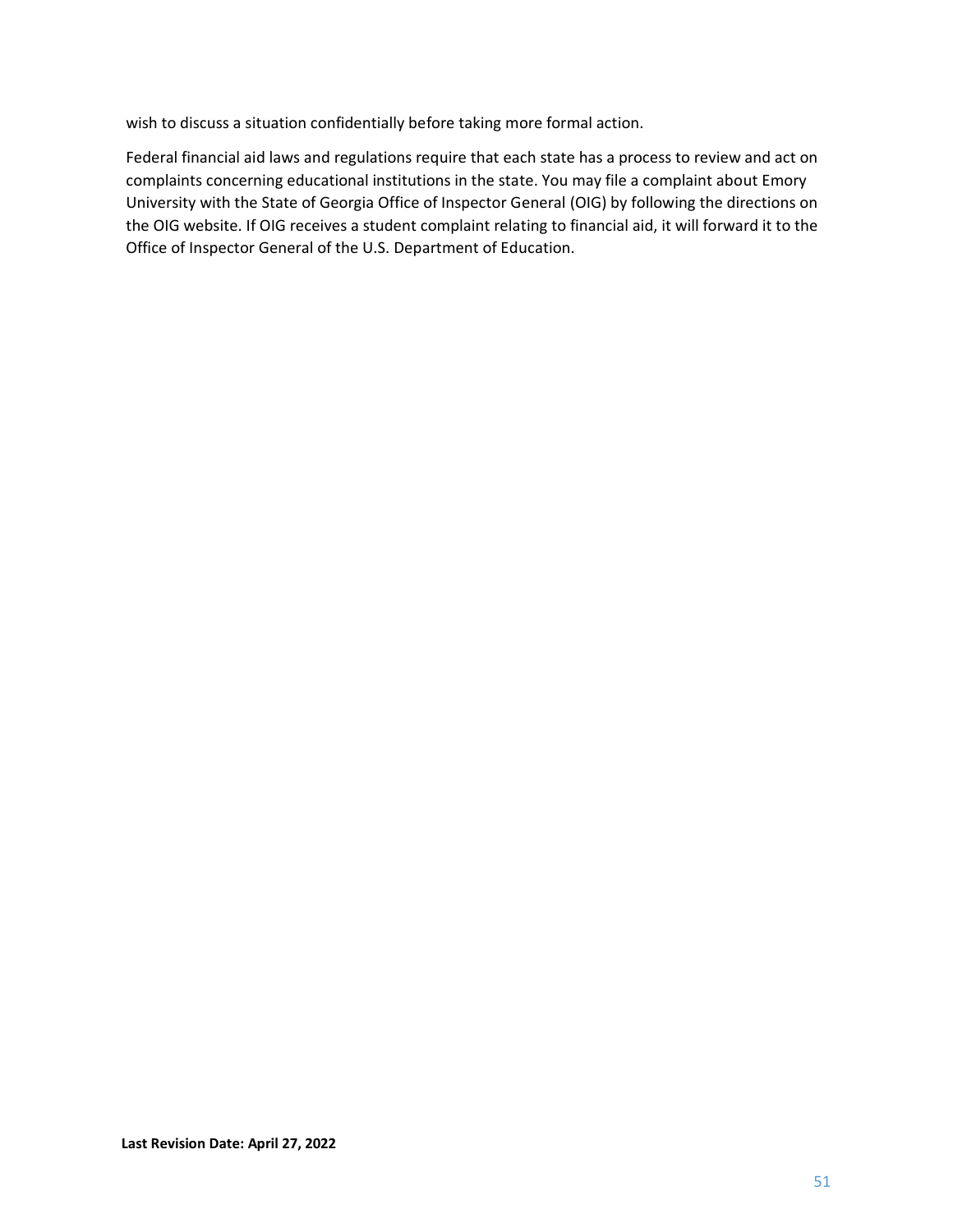## <span id="page-51-0"></span>**Selected University Policies**

**Emory University Communication Policy**: Email is the primary medium for official communication with students at Emory University. Each registered student is assigned an official email address by the University. All University communications sent via email will be sent to this address. Students are expected to maintain their accounts and check their email regularly so that new mail will be properly received and read. Certain communications may be time critical.

**Emory University Accreditation:** Emory University is accredited by the Southern Association of Colleges and Schools Commission on Colleges to award associate, baccalaureate, master's, doctorate and professional degrees. Contact the Commission on Colleges at 1866 Southern Lane, Decatur, Georgia 30033-4097 or call 404.679.4500, or visit the web at http://www.sacscoc.org for questions about the accreditation of Emory.

**Research Compliance: Human Subjects, Animals, Dangerous Substances, and More:** One component of the conduct of research is the care to respect the rights and welfare of any humans or animals who are the subjects of research, as well as to exercise all due diligence and care when using materials or procedures that may expose the researcher or others to environmental hazards. At Emory, the umbrella organization for these concerns is

the [Office of Research Compliance. S](http://compliance.emory.edu/)tudents should consult its website for statements of principles as well as for procedures for securing the proper review and permissions to conduct research that involves any compliance issues.

#### **Policy on Consensual Teacher-Student Relationship:** *From the Faculty Handbook[: Chapter 12 -](http://provost.emory.edu/faculty/handbook/chapters/twelve.html) Policies [Regarding Conduct in the Workplace](http://provost.emory.edu/faculty/handbook/chapters/twelve.html)*

The relationship between teacher and student is the foundation of the academic mission of the University. This relationship vests considerable trust in the teacher who, in turn, bears the responsibility to serve as mentor, educator, and evaluator. In discharging this responsibility, each teacher is accountable for behaving in a manner that reflects the highest levels of professional responsibility, recognizes the dignity and worth of each person at the University, and protects the integrity of the student-teacher relationship. Faculty-student relationships carry risks of conflict of interest, breach of trust, abuse of power, and breach of professional ethics. For these reasons, a teacher must not engage in any consensual sexual relationship(s) with a student while the teacher is in a position of supervisory academic authority with respect to the student. Nor may a teacher assert any supervisory academic authority with respect to a student who was the subject of a previous consensual sexual relationship. This prohibition extends (1) to consensual sexual relationships between a faculty member and any student or trainee; (2) to a graduate or professional student and an undergraduate student when the graduate or professional student has some supervisory academic responsibility for the undergraduate, (3) to consensual sexual relationships between department chairs and students in that department, and (4) to consensual sexual relationships between graduate advisors, program directors, and all others (each of whom is considered a teacher) who have supervisory academic responsibility for a student and that student. When a teacher-student consensual relationship exists, has previously existed, or develops, the teacher must decline to participate in any evaluative or supervisory academic activity with respect to the student.

The Provost, deans, department chairs, and other administrators should respond to reports of prohibited sexual relationships by inquiring further, and if such reports appear to be accurate, initiating appropriate disciplinary action or remedial measures against the teacher involved. Egregious breach of this policy is adequate cause for termination under Paragraph 12(c) of the Statement of Principles Governing Faculty Relationships.